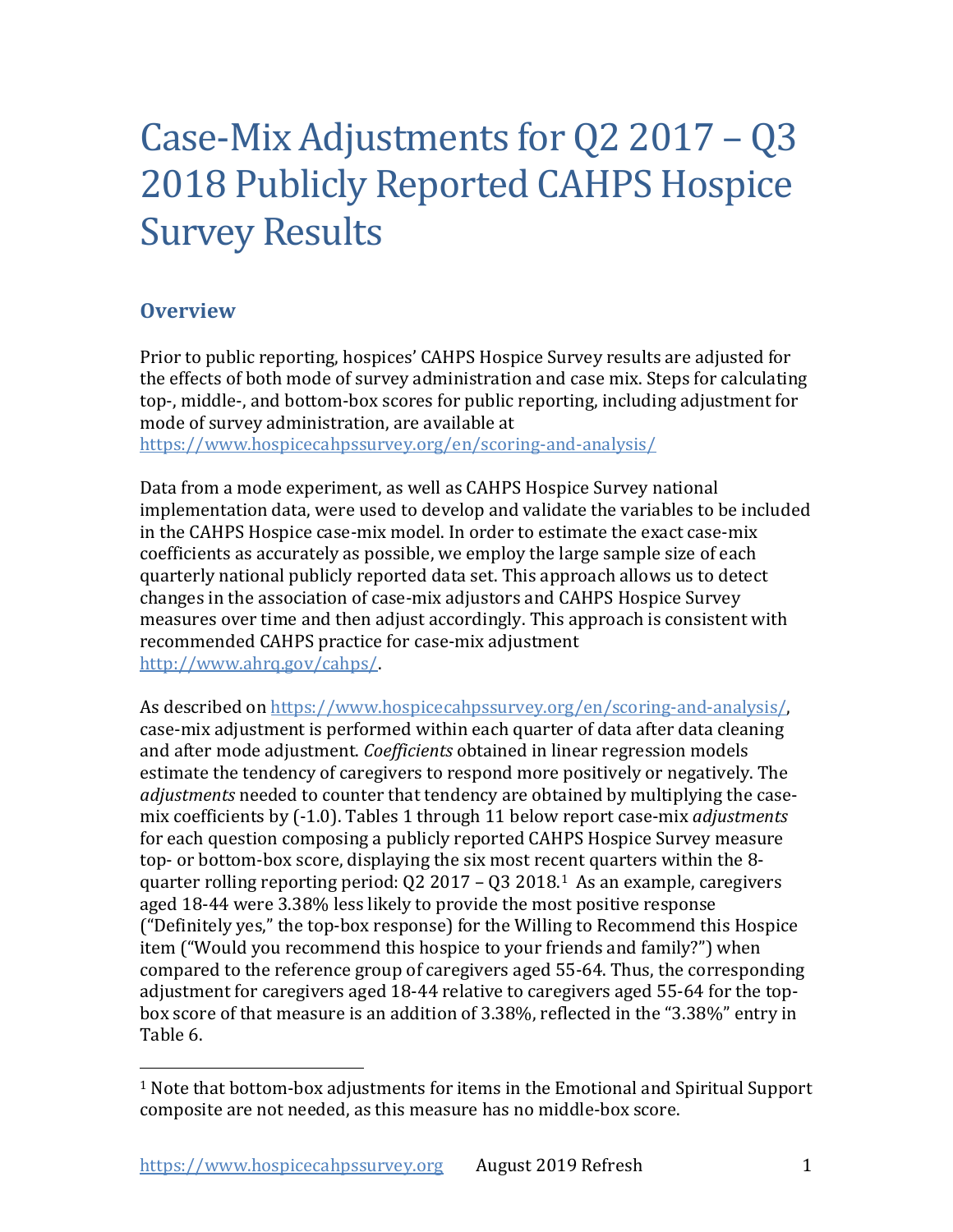Publicly reported CAHPS Hospice Survey measure scores are adjusted to the overall national mean of case-mix variables across all reporting hospices (as reported in Table 12). Thus, whether the scores of a given hospice are adjusted upward or downward for a given measure depends not only on these case-mix adjustments, but also on the case mix of that hospice relative to the national average of these case-mix characteristics. Specifically, the total case mix-adjustment for a given hospice is the sum of a series of products, where each product multiplies the adjustments in Tables 1-11 by the difference between the hospice's mean on the corresponding case-mix variable and the national mean on that case-mix variable (from Table 12).

Four sets of numbers are needed to calculate final case-mix adjusted top- or bottombox scores for a given hospice for a given quarter: (1) Mean top- or bottom-box scores of the items that compose each CAHPS Hospice Survey measure for the hospice in question that have been adjusted for survey mode; (2) item-level casemix adjustments from Tables 1-11 of this document; (3) that hospice's means on case-mix variables; and (4) national means on case-mix variables from Table 12 of this document.

# **Variable Definitions**

In this section, we provide additional detail regarding the calculation of the response percentile variable and the definition of the primary diagnosis categories.

A hospice's case-mix adjustment variable response percentile is calculated as follows: for a given hospice and a given quarter, all completed surveys are ranked based on their respective "lag times." Lag time is the number of days between a decedent's death and the return of the mail survey, or the final disposition of the telephone survey. Ranks are averaged in the case of ties. Response percentile is calculated by dividing lag time rank by quarterly sample size.<sup>[2](#page-1-0)</sup>

ICD-9 (prior to October 2016) and ICD-10 codes are used to categorize primary diagnosis. The 20 most common terminal diagnoses categories among hospice patients in 2004-2009[3](#page-1-1) were used to define diagnosis categories with an 'Other' category including all other diagnoses. Two of the 20 categories, 'Debility NOS' and 'Failure to Thrive' were rare in these data, and thus were collapsed into the 'Other' category. Further collapsing was attempted but analyses examining the predictive ability of these diagnosis categories to predict measure scores indicated that the only appropriate collapsing was of "Alzheimer's Disease" and "non-Alzheimer's Dementias" into a single category; no other categories were combined.

<span id="page-1-1"></span><span id="page-1-0"></span><sup>2</sup> Prior to Q3 2017, response percentile was calculated within month.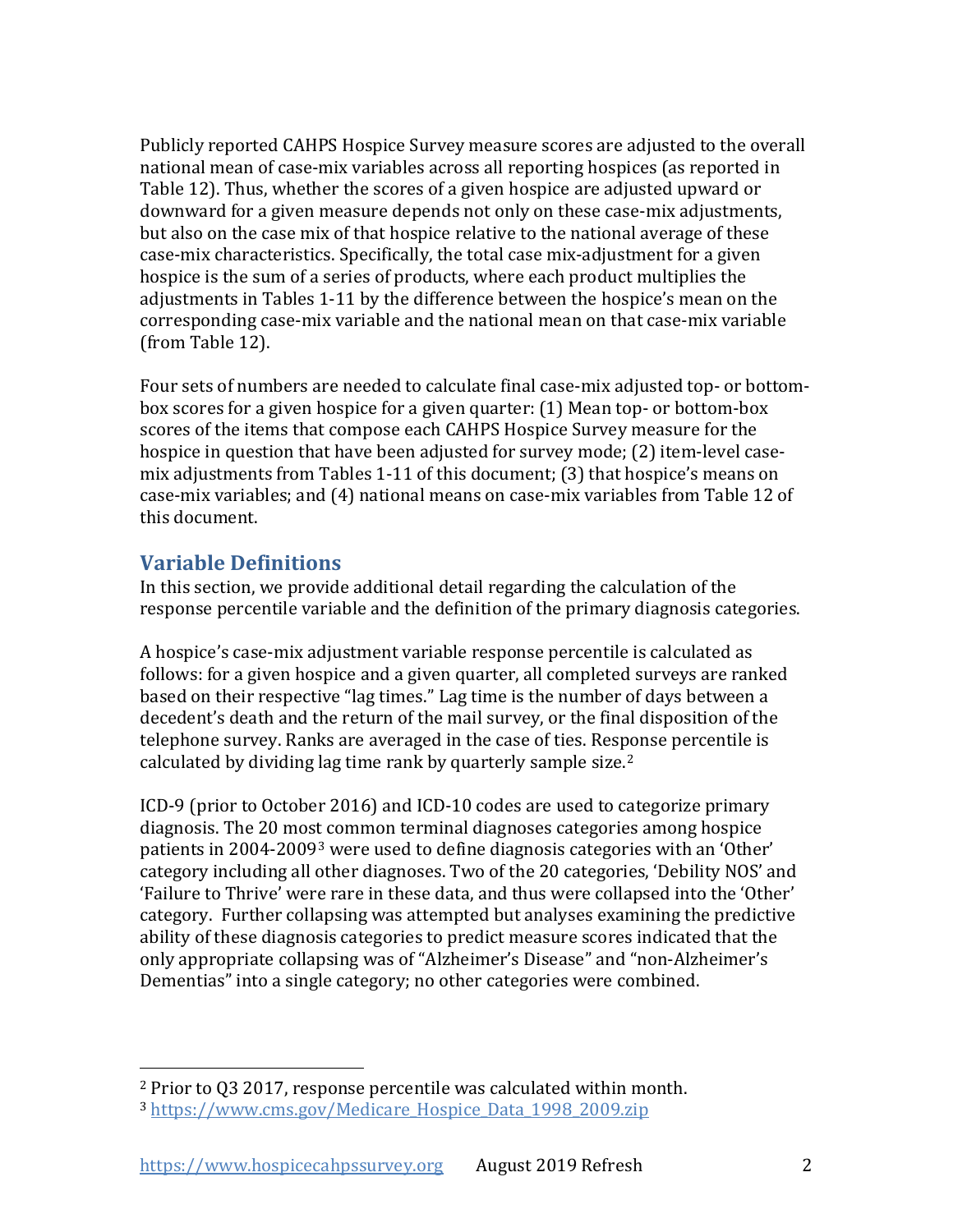NOTE: Beginning in Q2 2017, CMS updated the CAHPS Hospice Survey case-mix adjustment model, simplifying categories and improving the precision of coefficients. The updates are as follows:

- Payer for Hospice Care: categories 'Uninsured or no payer' and 'Other' were combined
- Primary Diagnosis:
	- o Category 'Other' was split into 'Other, Cancer' and 'Other, Non-cancer'
	- o Categories 'Ovarian cancer' and 'Stomach cancer' were combined with 'Other, Cancer'
- Caregiver Age: Three youngest age groups (18-24, 25-34, 35-44) were combined
- Caregiver Relationship: Category 'Grandparent' was combined with 'Other'
- Survey Language/Respondent's home language:
	- o Chinese language (home and survey) was removed
	- o Categories Spanish at home and Spanish survey language were combined

CMS' analyses show that once the streamlined adjustments are implemented, hospices with a high proportion of caregivers who respond to the survey in Spanish may experience decreases in their Emotional and Spiritual Support and Getting Timely Help scores; changes to other measure scores will be smaller. However, by employing the updated adjustments, scores will be more accurate than before.

# **Score Calculation**

The formula for applying case-mix adjustment is as follows:

- Let y be the mode-adjusted hospice mean of an item that composes a CAHPS Hospice Survey measure
- Let a1-a54 be the corresponding individual-level adjustments from Tables 1- 11 for all rows other than reference categories
- Let m1-m54 be the national means for the CMA variables in the same rows in Table 12
- Let h1-h54 be the CMA means for the hospice in question in the same form as in Table 12
- Then y'=y+a1(h1-m1)+a2(h2-m2)+...+a54(h54-m54) is the case-mix and mode-adjusted hospice score for that item

CAHPS Hospice Survey publicly reported multi-quarter hospice averages are weighted proportionately to the number of respondent decedents/caregivers in the hospice for a given measure in each of the quarters. Specifically, each quarter's score has a weight equal to the quarter's number of decedent/caregiver respondents. Weights are applied after case-mix adjustment and survey mode adjustment.

Adjusted scores within each quarter that are below 0 are truncated at 0; adjusted scores within each quarter that are above 100 are truncated at 100. Rounding occurs after case-mix and mode adjustments have been applied and after data have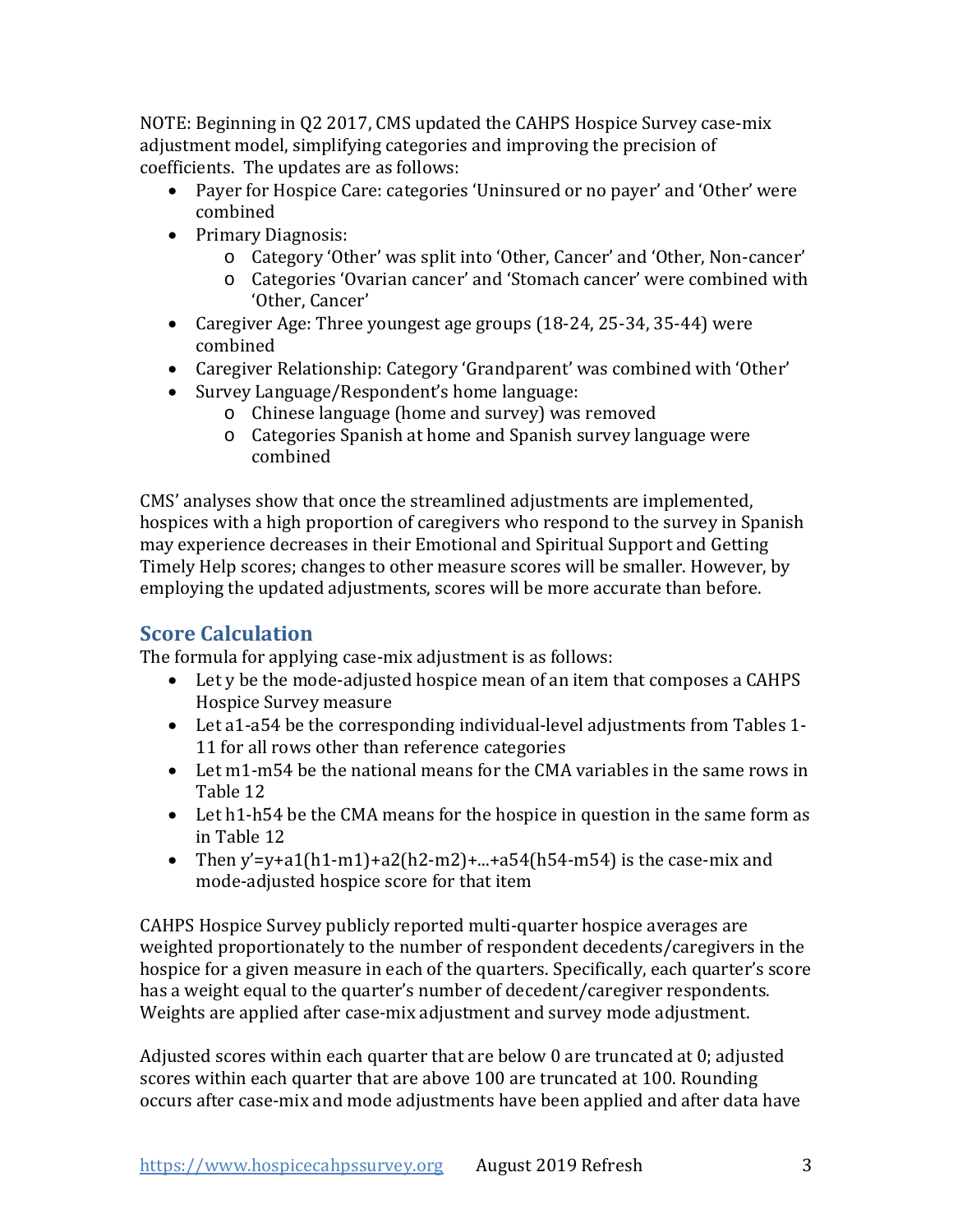been combined across quarters. For public reporting purposes, CAHPS Hospice Survey measure scores are rounded to integer percentages.

Please note: The information presented here will permit a hospice to closely approximate the effect of case-mix adjustment on its CAHPS Hospice Survey results. However, exact replication of published CAHPS Hospice Survey results may not be possible because of (1) the effects of data cleaning, and (2) small differences between the effects of quarterly case-mix adjustments and the most-recent-quarter averages presented here. For each future quarter, Tables 1 through 12 will be updated and will be posted on:

[https://www.hospicecahpssurvey.org/en/scoring-and-analysis/.](https://hospicecahpssurvey.org/en/public-reporting/scoring-and-analysis/)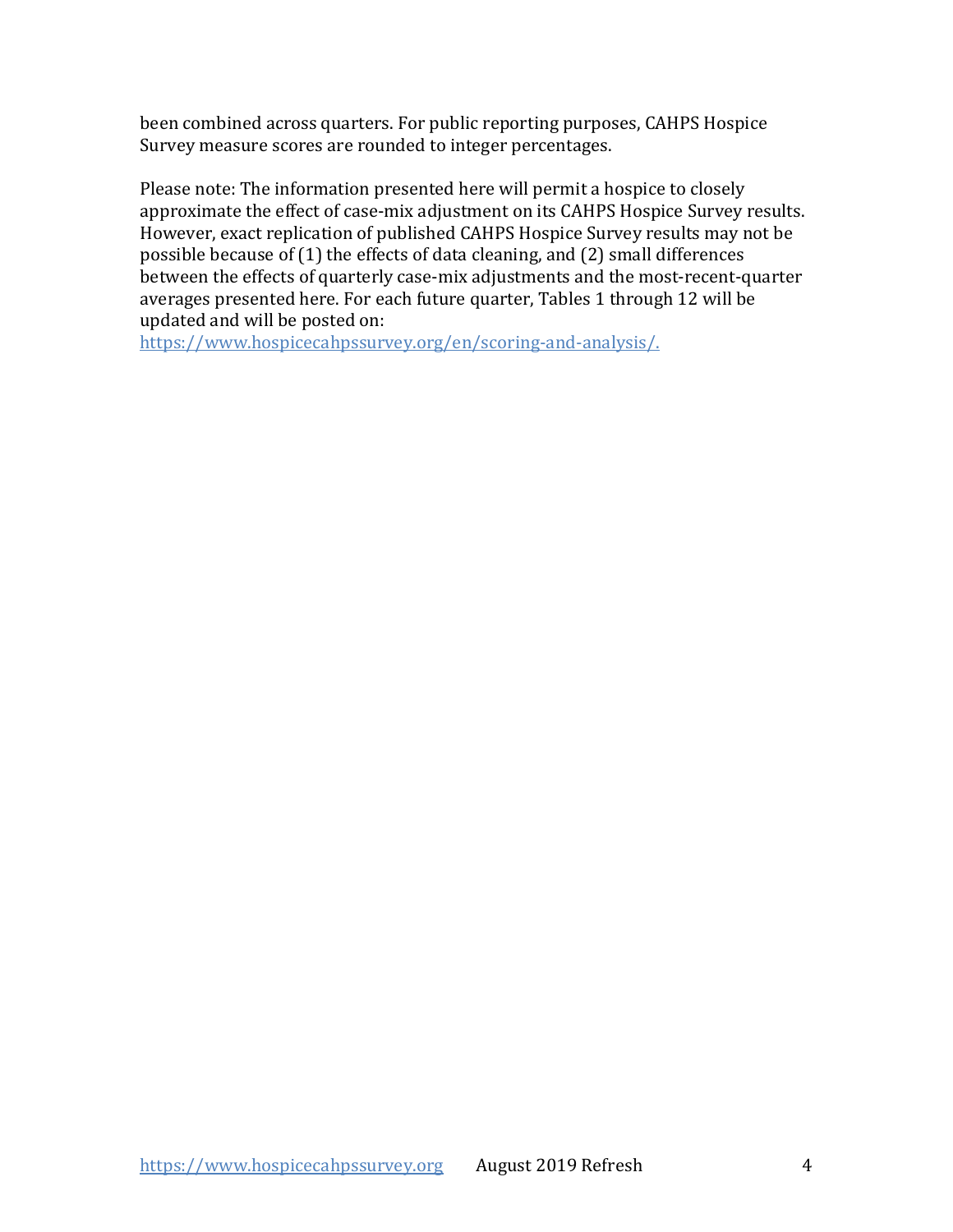|                                | informed about when they<br>would arrive to care for<br>Hospice team kept you<br>your family member | things in a way that was<br>Hospice team explained<br>easy to understand | problems with your family<br>carefully to you when you<br>talked with them about<br>member's hospice care<br>Hospice team listened | condition<br>Hospice team kept you<br>about your<br>family member's<br>informed | Hospice team listened<br>carefully to you | family member's condition<br>contradictory<br>information about your<br>Hospice team gave you<br>ðr<br>confusing<br>or care |
|--------------------------------|-----------------------------------------------------------------------------------------------------|--------------------------------------------------------------------------|------------------------------------------------------------------------------------------------------------------------------------|---------------------------------------------------------------------------------|-------------------------------------------|-----------------------------------------------------------------------------------------------------------------------------|
| Response percentile (per 1% of |                                                                                                     |                                                                          |                                                                                                                                    |                                                                                 |                                           |                                                                                                                             |
| response percentile)           | 0.06%                                                                                               | 0.08%                                                                    | 0.08%                                                                                                                              | 0.08%                                                                           | 0.08%                                     | 0.06%                                                                                                                       |
| Decedent Age                   |                                                                                                     |                                                                          |                                                                                                                                    |                                                                                 |                                           |                                                                                                                             |
| Age 18-54                      | $-7.29%$                                                                                            | $-1.07%$                                                                 | $-1.66%$                                                                                                                           | $-4.31%$                                                                        | $-0.69%$                                  | 2.79%                                                                                                                       |
| Age 55-64                      | $-6.01%$                                                                                            | $-0.80%$                                                                 | $-0.74%$                                                                                                                           | $-2.84%$                                                                        | $-0.35%$                                  | 2.87%                                                                                                                       |
| Age 65-69                      | $-5.46%$                                                                                            | $-0.95%$                                                                 | $-0.51%$                                                                                                                           | $-2.97%$                                                                        | $-0.33%$                                  | 2.58%                                                                                                                       |
| Age 70-74                      | $-4.64%$                                                                                            | $-1.05%$                                                                 | $-0.41%$                                                                                                                           | $-2.38%$                                                                        | $-0.32%$                                  | 1.92%                                                                                                                       |
| Age 75-79                      | $-4.79%$                                                                                            | $-1.04%$                                                                 | $-0.86%$                                                                                                                           | $-2.46%$                                                                        | $-0.69%$                                  | 1.18%                                                                                                                       |
| Age 80-84                      | $-3.57%$                                                                                            | $-0.59%$                                                                 | $-0.44%$                                                                                                                           | $-1.44%$                                                                        | $-0.49%$                                  | 0.83%                                                                                                                       |
| Age 85-89                      | $-1.79%$                                                                                            | $-0.47%$                                                                 | $-0.42%$                                                                                                                           | $-0.64%$                                                                        | $-0.16%$                                  | 0.54%                                                                                                                       |
| Age 90+ (REFERENCE)            | 0.00%                                                                                               | 0.00%                                                                    | 0.00%                                                                                                                              | 0.00%                                                                           | 0.00%                                     | 0.00%                                                                                                                       |
| Payer for Hospice Care         |                                                                                                     |                                                                          |                                                                                                                                    |                                                                                 |                                           |                                                                                                                             |
| Medicare only (REFERENCE)      | 0.00%                                                                                               | 0.00%                                                                    | 0.00%                                                                                                                              | 0.00%                                                                           | 0.00%                                     | 0.00%                                                                                                                       |
| Medicaid only or Medicaid and  |                                                                                                     |                                                                          |                                                                                                                                    |                                                                                 |                                           |                                                                                                                             |
| private insurance              | 2.52%                                                                                               | 0.84%                                                                    | 0.55%                                                                                                                              | 2.68%                                                                           | 1.55%                                     | 1.07%                                                                                                                       |
| Medicare and Medicaid          | 8.44%                                                                                               | 2.44%                                                                    | 3.13%                                                                                                                              | 5.09%                                                                           | 2.09%                                     | 0.65%                                                                                                                       |

## **Table 1. CAHPS Hospice Survey Top-Box Case-Mix Adjustments for Communication with Family, Q2 2017 - Q3 2018**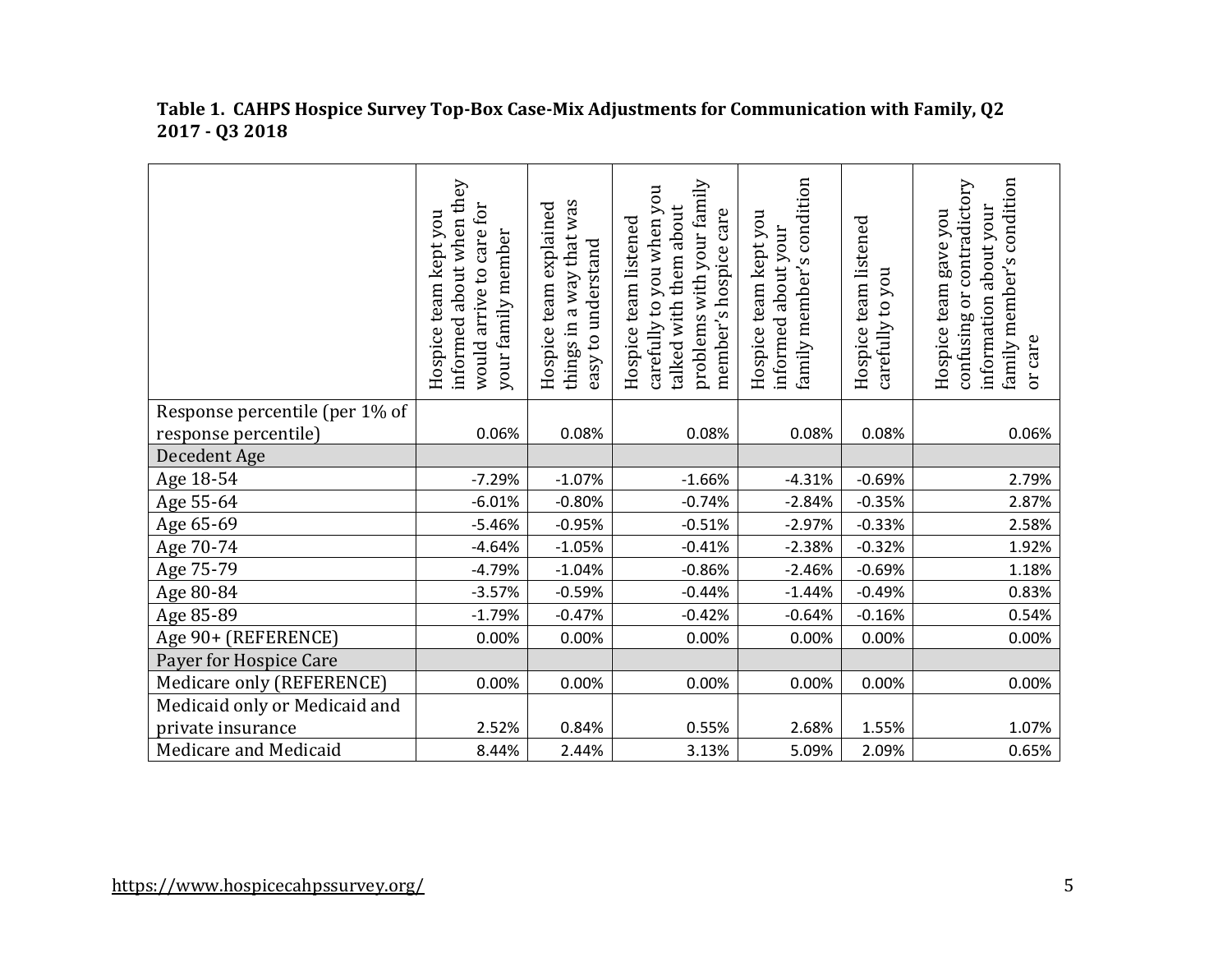| Private insurance only      | 1.43%     | 0.33%    | 1.23%    | 0.44%    | $-0.06%$ | $-0.44%$ |
|-----------------------------|-----------|----------|----------|----------|----------|----------|
| Medicare and private        |           |          |          |          |          |          |
| insurance                   | 0.68%     | 0.63%    | 0.95%    | 0.61%    | 0.49%    | 0.36%    |
| <b>Other</b>                | 4.61%     | 1.24%    | 0.89%    | 2.55%    | 1.02%    | 0.22%    |
| <b>Primary Diagnosis</b>    |           |          |          |          |          |          |
| Alzheimer's and non-        |           |          |          |          |          |          |
| Alzheimer's dementias       |           |          |          |          |          |          |
| (REFERENCE)                 | 0.00%     | 0.00%    | 0.00%    | 0.00%    | 0.00%    | 0.00%    |
| Bladder cancer              | $-7.49%$  | $-0.22%$ | 0.14%    | $-0.48%$ | 0.23%    | 1.28%    |
| Blood and lymphatic cancers | $-6.42%$  | 1.24%    | 2.29%    | $-0.33%$ | 1.69%    | 2.02%    |
| Brain cancer                | $-6.55%$  | 0.59%    | $-0.77%$ | $-2.35%$ | $-0.68%$ | 0.87%    |
| <b>Breast cancer</b>        | $-8.99%$  | 0.28%    | $-0.92%$ | $-1.96%$ | $-0.17%$ | 0.51%    |
| Congestive heart failure    | $-5.39%$  | 0.61%    | 0.00%    | $-0.53%$ | 0.53%    | 1.31%    |
| Chronic kidney disease      | $-5.06%$  | 0.27%    | 1.25%    | $-0.14%$ | 0.89%    | 1.19%    |
| Chronic liver disease       | $-6.20%$  | 0.06%    | $-1.11%$ | $-1.85%$ | 0.07%    | 0.86%    |
| Colorectal cancer           | $-8.83%$  | $-0.07%$ | $-0.19%$ | $-1.70%$ | 0.48%    | 1.41%    |
| CVA/Stroke                  | $-2.45%$  | $-0.10%$ | $-1.28%$ | $-1.40%$ | $-0.74%$ | 0.30%    |
| Liver cancer                | $-9.85%$  | $-0.69%$ | $-0.74%$ | $-2.42%$ | $-0.12%$ | 1.78%    |
| Lung & other chest cavity   |           |          |          |          |          |          |
| cancer                      | $-9.23%$  | $-0.03%$ | $-0.05%$ | $-2.29%$ | 0.25%    | 1.56%    |
| Non-infectious respiratory  | $-6.05%$  | 0.84%    | 0.66%    | $-0.48%$ | 1.26%    | 2.12%    |
| Other heart disease         | $-5.17%$  | 0.37%    | $-0.15%$ | $-0.96%$ | 0.68%    | 1.32%    |
| Pancreatic cancer           | $-10.29%$ | $-0.28%$ | $-0.50%$ | $-2.73%$ | $-0.56%$ | 1.37%    |
| Parkinson's and other       |           |          |          |          |          |          |
| degenerative diseases       | $-2.06%$  | 0.27%    | 0.17%    | $-0.46%$ | 0.12%    | 0.41%    |
| Pneumonias and other        |           |          |          |          |          |          |
| infectious lung diseases    | $-4.77%$  | 1.06%    | 1.43%    | $-0.45%$ | 0.26%    | 1.63%    |
| Prostate cancer             | $-8.59%$  | $-0.15%$ | $-0.84%$ | $-0.88%$ | 0.19%    | 2.02%    |
| Other, cancer               | $-8.20%$  | 0.63%    | $-0.21%$ | $-1.81%$ | 0.30%    | 1.67%    |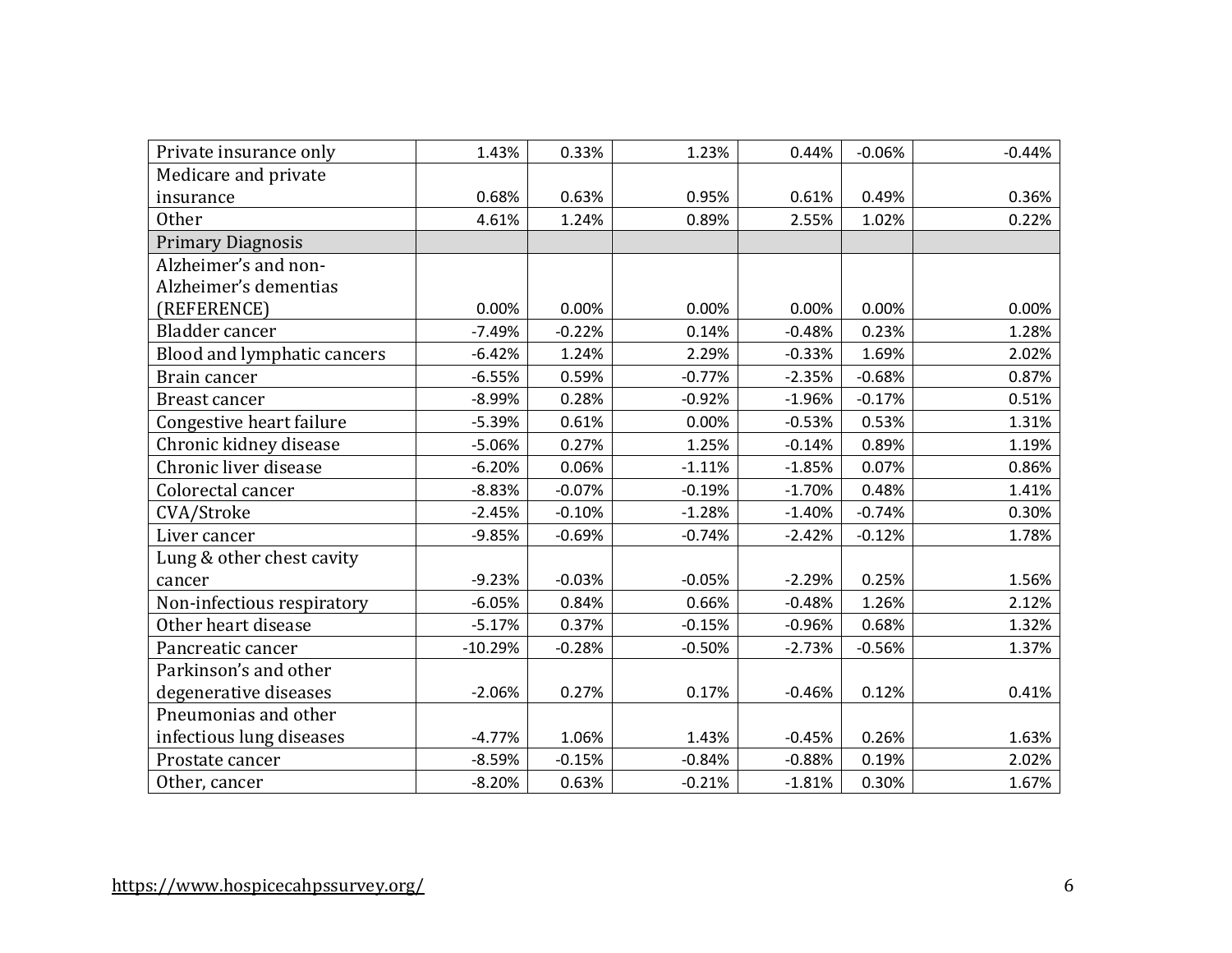| Other, non-cancer              | $-3.88%$ | 0.27%    | 0.41%    | $-1.02%$ | 0.22%    | 1.01%    |
|--------------------------------|----------|----------|----------|----------|----------|----------|
| Length of hospice stay         |          |          |          |          |          |          |
| $2-5$ days                     | $-8.52%$ | $-1.57%$ | 2.35%    | $-2.98%$ | $-1.18%$ | $-4.40%$ |
| $6-12$ days                    | $-7.12%$ | $-0.60%$ | 2.22%    | $-1.53%$ | $-0.20%$ | $-2.20%$ |
| 13-29 days                     | $-4.47%$ | 0.55%    | 2.36%    | 0.16%    | 0.93%    | $-0.85%$ |
| 30-80 days                     | $-2.90%$ | 0.90%    | 1.78%    | 0.56%    | 1.18%    | 0.03%    |
| 81+ days (REFERENCE)           | 0.00%    | 0.00%    | 0.00%    | 0.00%    | 0.00%    | 0.00%    |
| <b>Caregiver Age</b>           |          |          |          |          |          |          |
| Age 18-44                      | 0.82%    | 2.29%    | 4.81%    | 0.34%    | 3.24%    | 2.40%    |
| Age 45-54                      | $-0.81%$ | 0.52%    | 2.22%    | $-0.37%$ | 0.66%    | 0.82%    |
| Age 55-64 (REFERENCE)          | 0.00%    | 0.00%    | 0.00%    | 0.00%    | 0.00%    | 0.00%    |
| Age 65-74                      | 0.45%    | $-0.39%$ | $-2.68%$ | $-0.05%$ | $-1.18%$ | $-2.30%$ |
| Age 75-84                      | 2.68%    | 2.37%    | $-1.61%$ | 4.13%    | 1.53%    | $-2.56%$ |
| Age 85+                        | 3.64%    | 5.76%    | $-0.55%$ | 7.14%    | 4.21%    | $-1.73%$ |
| <b>Caregiver Education</b>     |          |          |          |          |          |          |
| 8 <sup>th</sup> grade or less  | $-2.29%$ | 0.10%    | $-1.36%$ | $-2.22%$ | 0.29%    | 11.78%   |
| Some high school               | $-4.49%$ | $-1.37%$ | $-2.06%$ | $-3.27%$ | $-1.34%$ | 5.73%    |
| High school graduate or GED    |          |          |          |          |          |          |
| (REFERENCE)                    | 0.00%    | 0.00%    | 0.00%    | 0.00%    | 0.00%    | 0.00%    |
| Some college                   | 4.36%    | 1.70%    | 3.02%    | 2.92%    | 2.43%    | $-0.16%$ |
| 4-year college graduate        | 10.59%   | 3.33%    | 5.03%    | 6.59%    | 3.84%    | 0.49%    |
| More than 4-year college       |          |          |          |          |          |          |
| graduate                       | 13.40%   | 4.53%    | 6.85%    | 8.70%    | 5.56%    | 1.80%    |
| Caregiver relationship         |          |          |          |          |          |          |
| (Decedent was the caregiver's  |          |          |          |          |          |          |
|                                |          |          |          |          |          |          |
| Spouse or partner              | $-5.16%$ | 1.92%    | 0.89%    | 1.68%    | 1.76%    | $-0.42%$ |
| Parent (REFERENCE)             | 0.00%    | 0.00%    | 0.00%    | 0.00%    | 0.00%    | 0.00%    |
| Mother-in-law or father-in-law | $-2.06%$ | $-2.88%$ | $-3.36%$ | $-2.70%$ | $-2.78%$ | $-2.36%$ |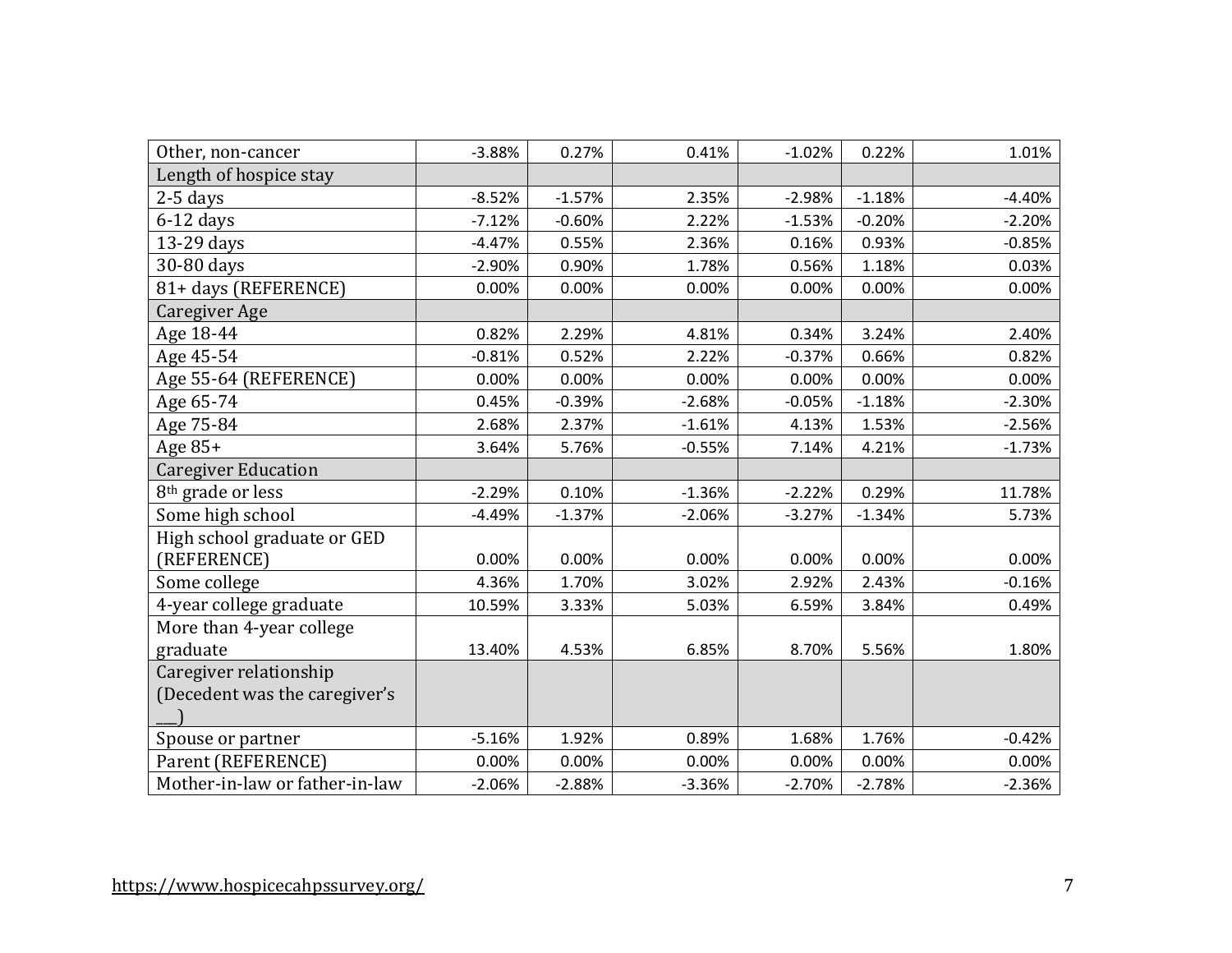| Aunt or uncle              | 3.94%    | $-0.82%$  | $-0.45%$ | 1.94%    | $-0.78%$ | $-2.60%$ |
|----------------------------|----------|-----------|----------|----------|----------|----------|
| Sister or brother          | 5.12%    | 2.56%     | 1.71%    | 4.67%    | 2.08%    | $-1.15%$ |
| Child                      | $-1.23%$ | 1.48%     | 1.02%    | 2.41%    | 1.92%    | 0.05%    |
| Friend                     | 4.45%    | 1.61%     | $-0.67%$ | 3.81%    | 0.78%    | $-1.63%$ |
| Other                      | $-0.41%$ | $-0.53\%$ | $-1.54%$ | $-0.10%$ | $-0.59%$ | $-1.70%$ |
| Survey                     |          |           |          |          |          |          |
| Language/Respondent's home |          |           |          |          |          |          |
| language                   |          |           |          |          |          |          |
| Survey language or home    |          |           |          |          |          |          |
| language was Spanish       | $-6.62%$ | $-0.45%$  | $-3.85%$ | $-4.05%$ | $-2.66%$ | $-4.53%$ |
| All others (REFERENCE)     | 0.00%    | $0.00\%$  | 0.00%    | 0.00%    | 0.00%    | 0.00%    |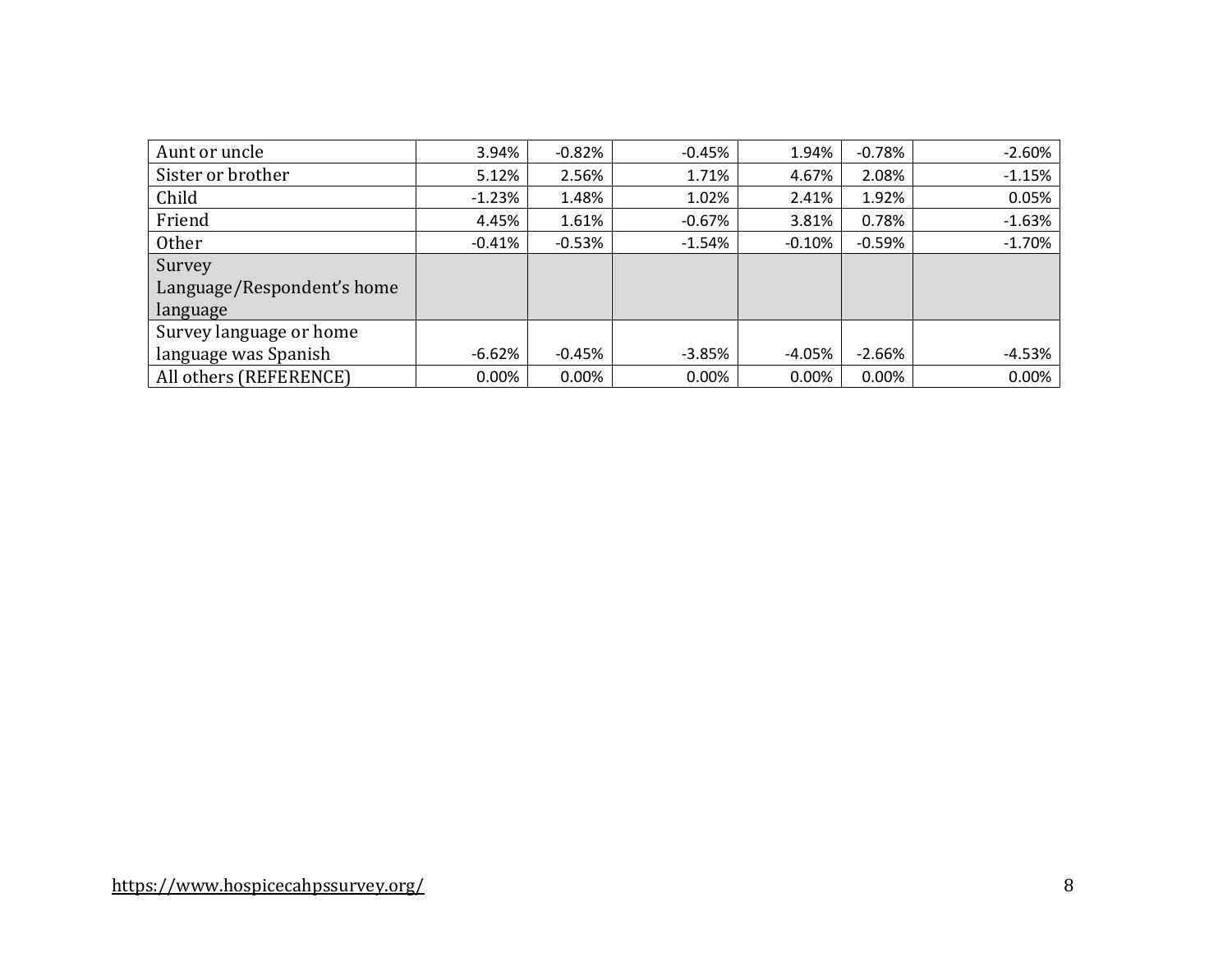#### **Table 2. CAHPS Hospice Survey Top-Box Case-Mix Adjustments for Getting Timely Help and Treating Patient with Respect, Q2 2017 - Q3 2018**

|                                                        | <b>Getting Timely Help</b>                                                                                        |                                                                                               |                                                                        | <b>Treating Patient with Respect</b>                                   |
|--------------------------------------------------------|-------------------------------------------------------------------------------------------------------------------|-----------------------------------------------------------------------------------------------|------------------------------------------------------------------------|------------------------------------------------------------------------|
|                                                        | your family member asked<br>for help from the hospice<br>Got help as soon as you<br>needed it when you or<br>team | Got the help you needed<br>from the hospice team<br>weekends, or holidays<br>during evenings, | Hospice team treated your<br>family member with<br>dignity and respect | Felt that the hospice team<br>really cared about your<br>family member |
| Response percentile (per 1% of<br>response percentile) | 0.10%                                                                                                             | 0.10%                                                                                         | 0.04%                                                                  | 0.07%                                                                  |
| Decedent Age                                           |                                                                                                                   |                                                                                               |                                                                        |                                                                        |
| Age 18-54                                              | $-1.80%$                                                                                                          | $-1.81%$                                                                                      | 0.82%                                                                  | $-0.04%$                                                               |
| Age 55-64                                              | $-1.27%$                                                                                                          | $-1.28%$                                                                                      | 0.46%                                                                  | 0.24%                                                                  |
| Age 65-69                                              | $-1.17%$                                                                                                          | $-0.97%$                                                                                      | 0.69%                                                                  | 0.52%                                                                  |
| Age 70-74                                              | $-1.36%$                                                                                                          | $-1.72%$                                                                                      | 0.31%                                                                  | $-0.01%$                                                               |
| Age 75-79                                              | $-1.42%$                                                                                                          | $-1.11%$                                                                                      | 0.02%                                                                  | $-0.38%$                                                               |
| Age 80-84                                              | $-0.89%$                                                                                                          | $-0.95%$                                                                                      | 0.05%                                                                  | $-0.26%$                                                               |
| Age 85-89                                              | $-0.59%$                                                                                                          | $-0.32%$                                                                                      | $-0.02%$                                                               | $-0.32%$                                                               |
| Age 90+ (REFERENCE)                                    | 0.00%                                                                                                             | 0.00%                                                                                         | 0.00%                                                                  | 0.00%                                                                  |
| Payer for Hospice Care                                 |                                                                                                                   |                                                                                               |                                                                        |                                                                        |
| Medicare only (REFERENCE)                              | 0.00%                                                                                                             | 0.00%                                                                                         | 0.00%                                                                  | 0.00%                                                                  |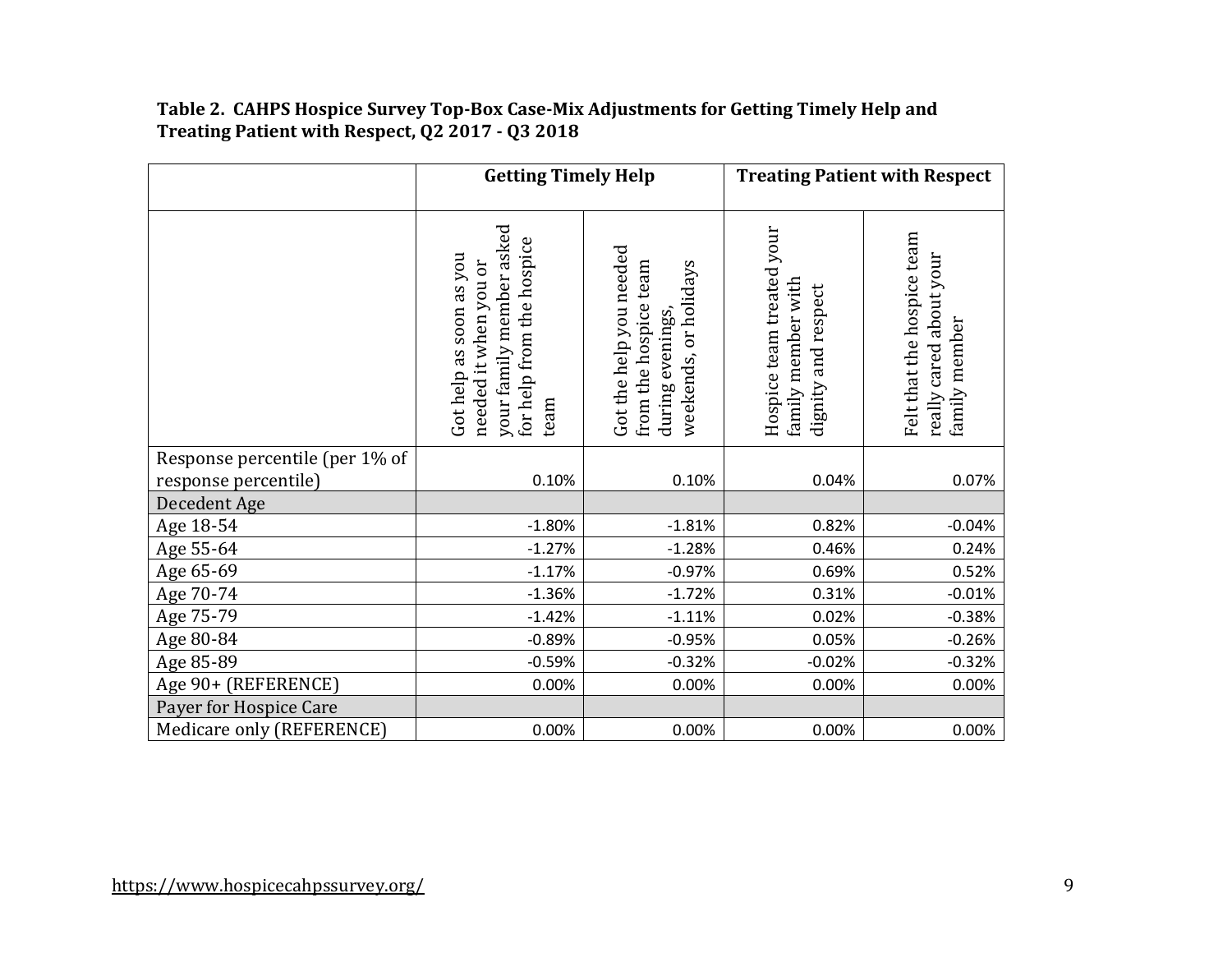| Medicaid only or Medicaid and |          |          |          |          |
|-------------------------------|----------|----------|----------|----------|
| private insurance             | 0.59%    | 1.21%    | 0.98%    | 1.61%    |
| Medicare and Medicaid         | 2.77%    | 3.49%    | 1.24%    | 2.05%    |
| Private insurance only        | 1.22%    | 0.91%    | 0.31%    | 0.39%    |
| Medicare and private          |          |          |          |          |
| insurance                     | 0.87%    | 0.66%    | 0.30%    | 0.07%    |
| Other                         | 1.48%    | 1.19%    | 0.89%    | 1.46%    |
| <b>Primary Diagnosis</b>      |          |          |          |          |
| Alzheimer's and non-          |          |          |          |          |
| Alzheimer's dementias         |          |          |          |          |
| (REFERENCE)                   | 0.00%    | 0.00%    | 0.00%    | 0.00%    |
| Bladder cancer                | 0.92%    | $-2.15%$ | 0.14%    | 0.15%    |
| Blood and lymphatic cancers   | 2.09%    | 0.10%    | 0.67%    | 1.18%    |
| Brain cancer                  | 1.46%    | $-1.20%$ | $-0.37%$ | $-0.13%$ |
| <b>Breast cancer</b>          | 0.03%    | $-1.14%$ | $-0.33%$ | $-0.45%$ |
| Congestive heart failure      | 1.45%    | $-1.01%$ | 0.33%    | 0.27%    |
| Chronic kidney disease        | 1.33%    | 0.06%    | 0.30%    | 0.83%    |
| Chronic liver disease         | 0.16%    | $-0.86%$ | $-0.53%$ | $-0.48%$ |
| Colorectal cancer             | 1.10%    | 0.08%    | 0.09%    | 0.47%    |
| CVA/Stroke                    | $-0.02%$ | $-1.58%$ | $-0.27%$ | $-0.40%$ |
| Liver cancer                  | 0.00%    | $-0.44%$ | 0.12%    | $-0.20%$ |
| Lung & other chest cavity     |          |          |          |          |
| cancer                        | $-0.13%$ | $-1.27%$ | $-0.05%$ | $-0.12%$ |
| Non-infectious respiratory    | 1.57%    | $-0.60%$ | 0.23%    | 0.87%    |
| Other heart disease           | 1.65%    | $-0.55%$ | 0.29%    | $-0.10%$ |
| Pancreatic cancer             | 0.49%    | $-1.27%$ | 0.01%    | $-0.34%$ |
| Parkinson's and other         |          |          |          |          |
| degenerative diseases         | 1.69%    | 0.06%    | 0.24%    | 0.25%    |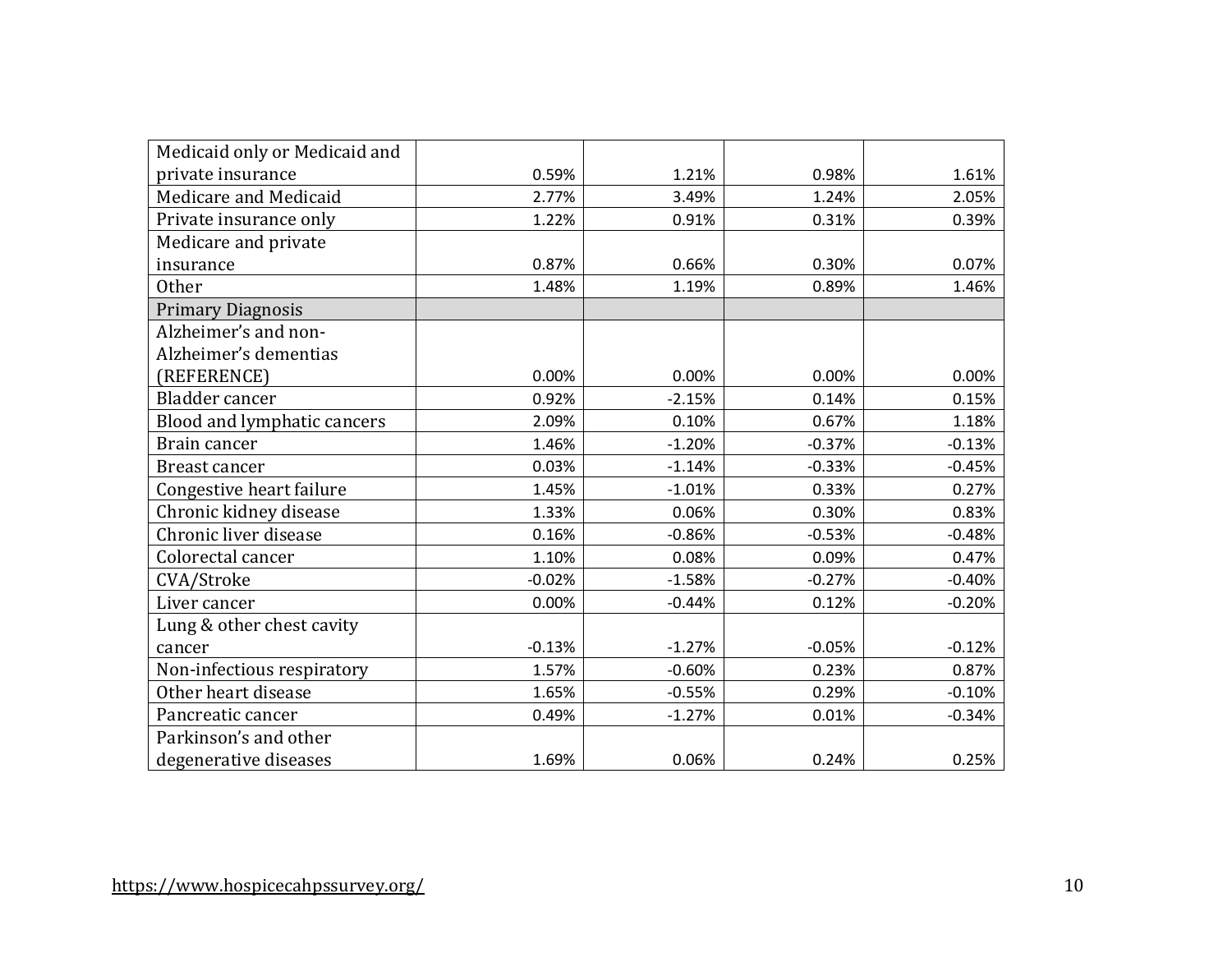| Pneumonias and other          |          |          |          |          |
|-------------------------------|----------|----------|----------|----------|
| infectious lung diseases      | 1.13%    | $-0.51%$ | 0.20%    | 0.73%    |
| Prostate cancer               | 0.59%    | $-0.06%$ | $-0.04%$ | $-0.10%$ |
| Other, cancer                 | 1.17%    | $-0.68%$ | 0.25%    | 0.44%    |
| Other, non-cancer             | 0.52%    | $-0.85%$ | 0.20%    | $-0.07%$ |
| Length of hospice stay        |          |          |          |          |
| $2-5$ days                    | $-6.37%$ | $-6.54%$ | 0.15%    | $-0.02%$ |
| $6-12$ days                   | $-3.13%$ | $-4.45%$ | 0.36%    | 1.08%    |
| 13-29 days                    | $-0.60%$ | $-1.98%$ | 0.63%    | 1.78%    |
| 30-80 days                    | 0.24%    | $-0.47%$ | 0.61%    | 1.33%    |
| 81+ days (REFERENCE)          | 0.00%    | 0.00%    | 0.00%    | 0.00%    |
| <b>Caregiver Age</b>          |          |          |          |          |
| Age 18-44                     | 3.12%    | 3.68%    | 2.03%    | 3.52%    |
| Age 45-54                     | 0.23%    | 0.66%    | 0.74%    | 1.17%    |
| Age 55-64 (REFERENCE)         | 0.00%    | 0.00%    | 0.00%    | 0.00%    |
| Age 65-74                     | $-1.60%$ | $-1.33%$ | $-0.91%$ | $-1.63%$ |
| Age 75-84                     | $-0.12%$ | 1.14%    | $-0.67%$ | $-0.96%$ |
| Age 85+                       | 1.25%    | 3.70%    | 0.03%    | 0.63%    |
| <b>Caregiver Education</b>    |          |          |          |          |
| 8 <sup>th</sup> grade or less | 0.23%    | 5.26%    | 0.73%    | $-0.38%$ |
| Some high school              | $-2.30%$ | 0.91%    | $-0.18%$ | $-1.63%$ |
| High school graduate or GED   |          |          |          |          |
| (REFERENCE)                   | 0.00%    | 0.00%    | 0.00%    | 0.00%    |
| Some college                  | 3.29%    | 0.73%    | 0.89%    | 2.45%    |
| 4-year college graduate       | 6.86%    | 2.68%    | 1.14%    | 3.98%    |
| More than 4-year college      |          |          |          |          |
| graduate                      | 9.50%    | 4.59%    | 2.06%    | 5.97%    |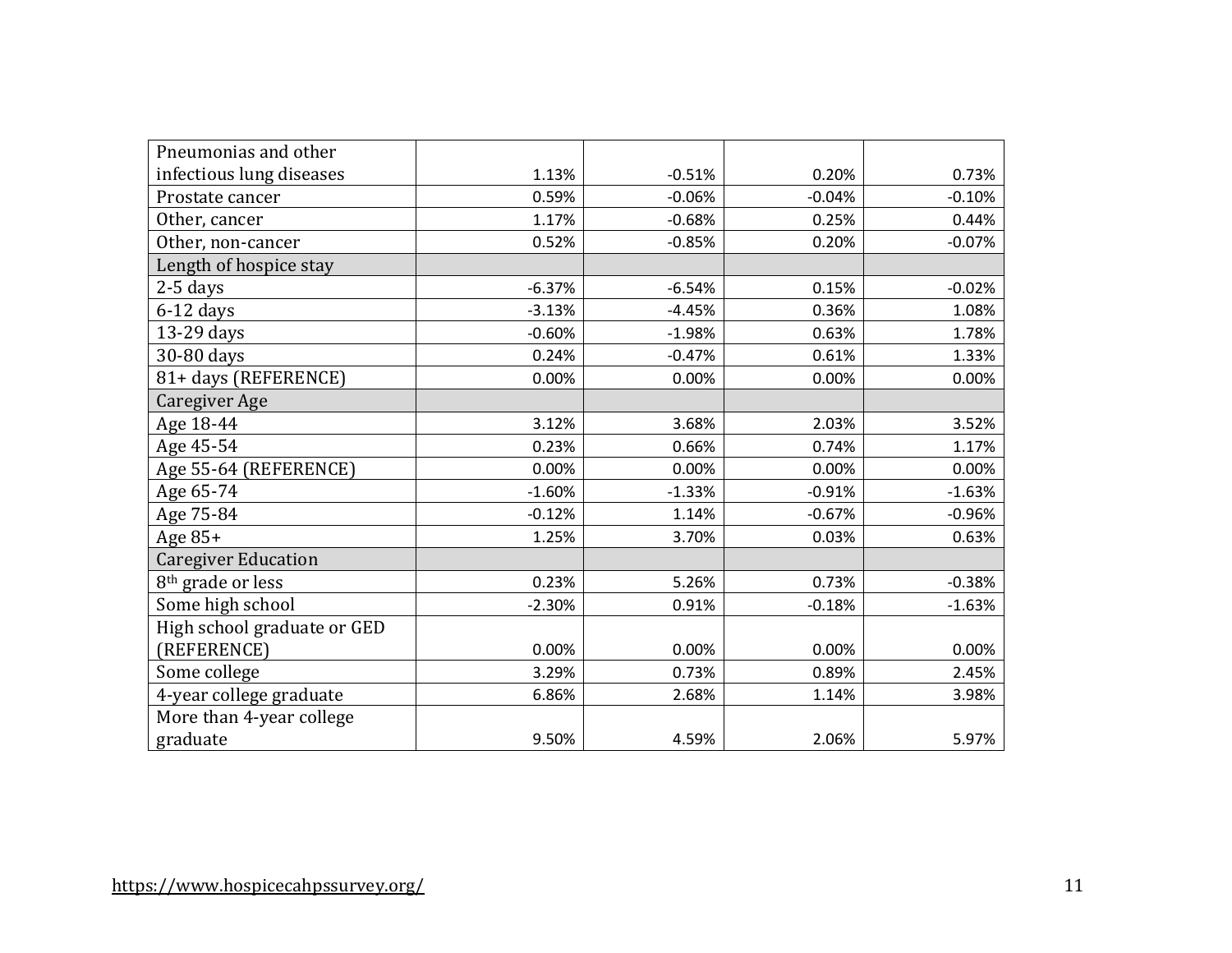| Caregiver relationship         |          |          |          |          |
|--------------------------------|----------|----------|----------|----------|
| (Decedent was the caregiver's  |          |          |          |          |
|                                |          |          |          |          |
| Spouse or partner              | $-0.16%$ | 0.25%    | 0.25%    | 0.61%    |
| Parent (REFERENCE)             | 0.00%    | 0.00%    | 0.00%    | 0.00%    |
| Mother-in-law or father-in-law | $-3.05%$ | $-2.56%$ | $-1.47%$ | $-3.24%$ |
| Aunt or uncle                  |          |          |          |          |
|                                | $-1.88%$ | $-0.92%$ | $-0.44%$ | $-0.86%$ |
| Sister or brother              | 1.83%    | 2.53%    | 0.89%    | 0.94%    |
| Child                          | $-0.28%$ | 0.61%    | 0.33%    | 0.19%    |
| Friend                         | 0.21%    | 1.57%    | 0.95%    | 0.26%    |
| <b>Other</b>                   | $-2.17%$ | $-0.07%$ | $-0.15%$ | $-1.19%$ |
| Survey                         |          |          |          |          |
| Language/Respondent's home     |          |          |          |          |
| language                       |          |          |          |          |
| Survey language or home        |          |          |          |          |
| language was Spanish           | $-2.49%$ | 4.01%    | $-0.86%$ | $-0.53%$ |
| All others (REFERENCE)         | 0.00%    | 0.00%    | 0.00%    | 0.00%    |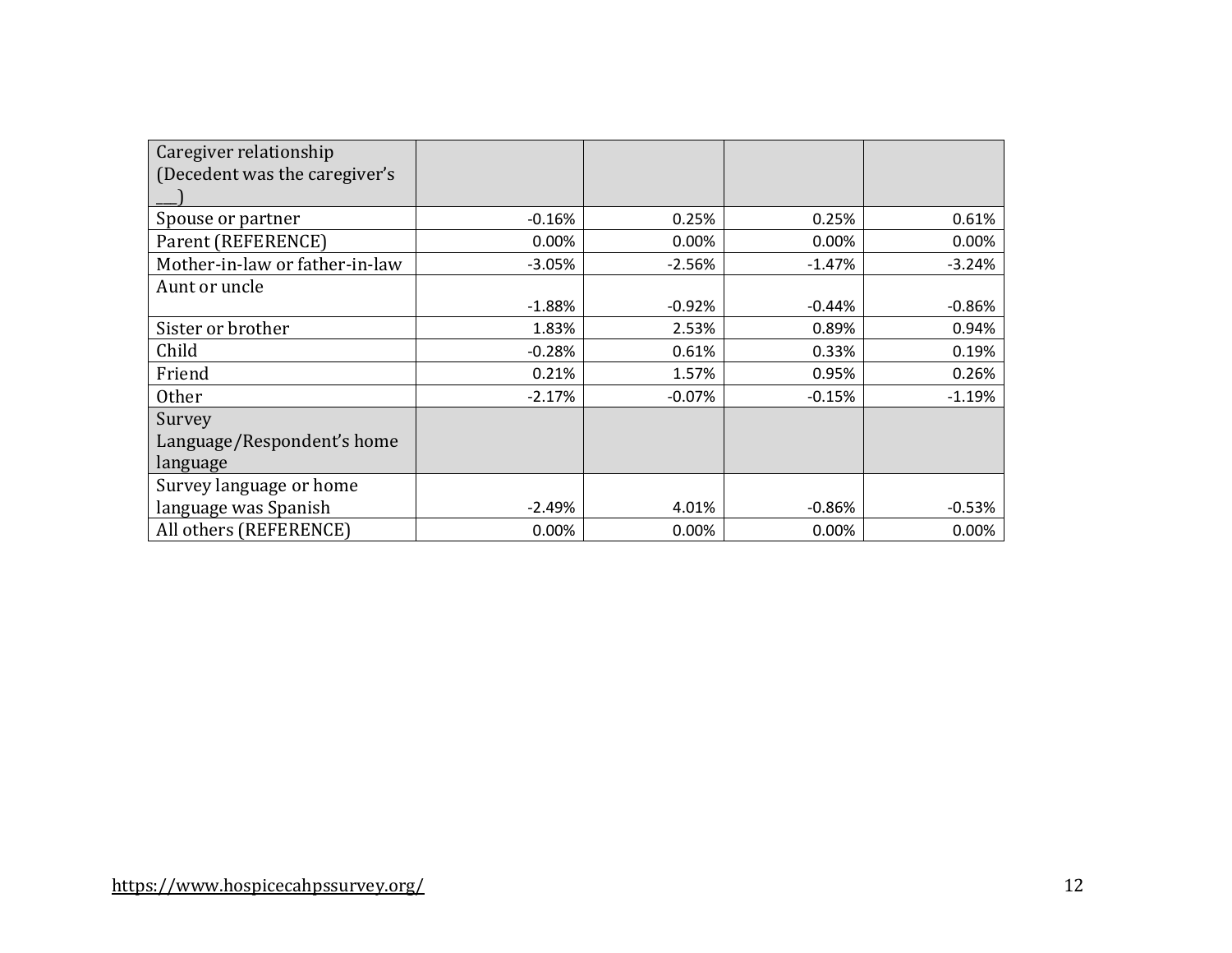|                                | support you got from the<br>hospice team while your<br>family member was in<br>Amount of emotional<br>hospice care | hospice team in the weeks<br>after your family member<br>support you got from the<br>Amount of emotional<br>died | your religious and spiritual<br>beliefs you got from the<br>Amount of support for<br>hospice team |
|--------------------------------|--------------------------------------------------------------------------------------------------------------------|------------------------------------------------------------------------------------------------------------------|---------------------------------------------------------------------------------------------------|
| Response percentile (per 1% of |                                                                                                                    |                                                                                                                  |                                                                                                   |
| response percentile)           | 0.03%                                                                                                              | 0.02%                                                                                                            | 0.03%                                                                                             |
| Decedent Age                   |                                                                                                                    |                                                                                                                  |                                                                                                   |
| Age 18-54                      | 0.27%                                                                                                              | 2.74%                                                                                                            | $-0.85%$                                                                                          |
| Age 55-64                      | 0.84%                                                                                                              | 2.15%                                                                                                            | $-0.12%$                                                                                          |
| Age 65-69                      | 0.87%                                                                                                              | 2.04%                                                                                                            | 0.08%                                                                                             |
| Age 70-74                      | 0.53%                                                                                                              | 1.43%                                                                                                            | 0.09%                                                                                             |
| Age 75-79                      | 0.21%                                                                                                              | 1.16%                                                                                                            | $-0.12%$                                                                                          |
| Age 80-84                      | 0.13%                                                                                                              | 0.92%                                                                                                            | 0.20%                                                                                             |
| Age 85-89                      | 0.12%                                                                                                              | 0.37%                                                                                                            | $-0.03%$                                                                                          |
| Age 90+ (REFERENCE)            | 0.00%                                                                                                              | 0.00%                                                                                                            | 0.00%                                                                                             |
| Payer for Hospice Care         |                                                                                                                    |                                                                                                                  |                                                                                                   |
| Medicare only (REFERENCE)      | 0.00%                                                                                                              | 0.00%                                                                                                            | 0.00%                                                                                             |
| Medicaid only or Medicaid and  |                                                                                                                    |                                                                                                                  |                                                                                                   |
| private insurance              | 2.32%                                                                                                              | 2.33%                                                                                                            | 2.22%                                                                                             |
| Medicare and Medicaid          | 1.81%                                                                                                              | 1.16%                                                                                                            | 1.34%                                                                                             |

**Table 3. CAHPS Hospice Survey Top-Box Case-Mix Adjustments for Emotional and Spiritual Support, Q2 2017 - Q3 2018**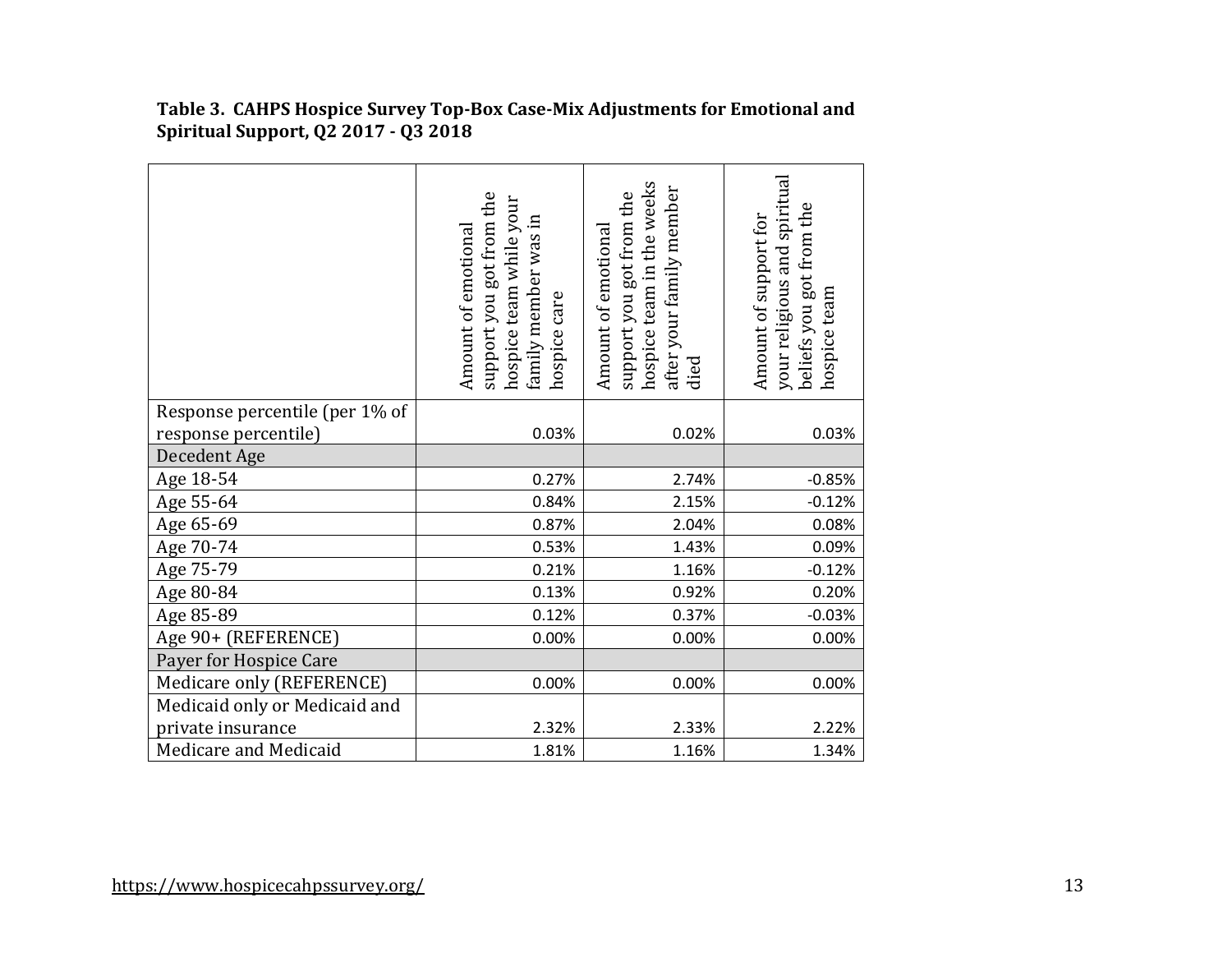| Private insurance only      | 0.05%    | $-0.55%$ | $-0.12%$ |
|-----------------------------|----------|----------|----------|
| Medicare and private        |          |          |          |
| insurance                   | 0.30%    | $-0.01%$ | $-0.10%$ |
| <b>Other</b>                | 0.80%    | 0.18%    | 0.48%    |
| <b>Primary Diagnosis</b>    |          |          |          |
| Alzheimer's and non-        |          |          |          |
| Alzheimer's dementias       |          |          |          |
| (REFERENCE)                 | 0.00%    | 0.00%    | 0.00%    |
| Bladder cancer              | 0.41%    | 1.92%    | 0.27%    |
| Blood and lymphatic cancers | 1.28%    | 1.67%    | 0.79%    |
| Brain cancer                | $-0.56%$ | 0.83%    | $-0.35%$ |
| Breast cancer               | $-0.49%$ | $-0.73%$ | $-0.68%$ |
| Congestive heart failure    | 0.76%    | 1.30%    | 0.57%    |
| Chronic kidney disease      | 0.85%    | 0.77%    | 0.05%    |
| Chronic liver disease       | $-0.08%$ | 0.30%    | $-0.23%$ |
| Colorectal cancer           | 0.81%    | 1.35%    | 0.21%    |
| CVA/Stroke                  | $-0.17%$ | 0.07%    | $-0.34%$ |
| Liver cancer                | 0.29%    | 0.94%    | 0.15%    |
| Lung & other chest cavity   |          |          |          |
| cancer                      | 0.49%    | 1.32%    | 0.31%    |
| Non-infectious respiratory  | 1.08%    | 2.08%    | 0.78%    |
| Other heart disease         | 0.56%    | 1.01%    | 0.12%    |
| Pancreatic cancer           | 0.23%    | 1.36%    | $-0.10%$ |
| Parkinson's and other       |          |          |          |
| degenerative diseases       | 0.35%    | 0.71%    | 0.35%    |
| Pneumonias and other        |          |          |          |
| infectious lung diseases    | 0.37%    | 1.61%    | 0.21%    |
| Prostate cancer             | 0.69%    | 2.37%    | 0.82%    |
| Other, cancer               | 0.48%    | 1.01%    | 0.12%    |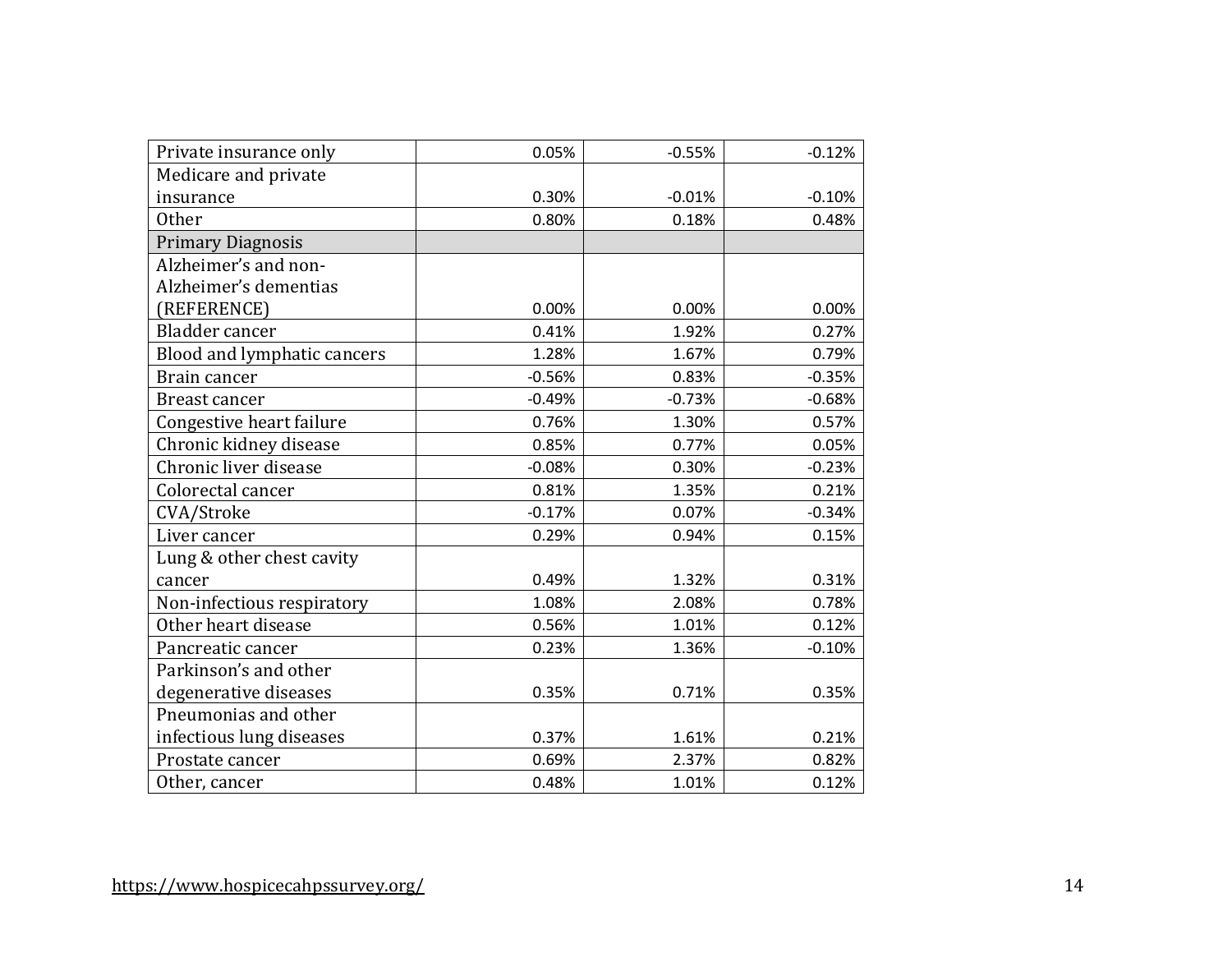| Other, non-cancer              | 0.37%    | 0.61%    | 0.07%    |
|--------------------------------|----------|----------|----------|
| Length of hospice stay         |          |          |          |
| $2-5$ days                     | 0.55%    | $-2.15%$ | 0.63%    |
| $6-12$ days                    | 0.72%    | $-1.33%$ | 0.66%    |
| 13-29 days                     | 1.19%    | $-0.46%$ | 1.05%    |
| 30-80 days                     | 0.87%    | 0.10%    | 0.87%    |
| 81+ days (REFERENCE)           | 0.00%    | 0.00%    | 0.00%    |
| <b>Caregiver Age</b>           |          |          |          |
| Age 18-44                      | 2.79%    | 5.74%    | 1.27%    |
| Age 45-54                      | 0.91%    | 1.69%    | 0.38%    |
| Age 55-64 (REFERENCE)          | 0.00%    | 0.00%    | 0.00%    |
| Age 65-74                      | $-1.23%$ | $-2.16%$ | $-0.65%$ |
| Age 75-84                      | $-1.46%$ | $-2.33%$ | $-0.47%$ |
| Age 85+                        | $-0.82%$ | $-1.61%$ | 0.60%    |
| <b>Caregiver Education</b>     |          |          |          |
| 8 <sup>th</sup> grade or less  | 2.25%    | 3.09%    | 2.69%    |
| Some high school               | 0.52%    | 1.21%    | 1.18%    |
| High school graduate or GED    |          |          |          |
| (REFERENCE)                    | 0.00%    | 0.00%    | 0.00%    |
| Some college                   | 0.80%    | 1.13%    | 0.09%    |
| 4-year college graduate        | 0.80%    | 0.64%    | $-0.24%$ |
| More than 4-year college       |          |          |          |
| graduate                       | 1.75%    | 1.52%    | 0.24%    |
| Caregiver relationship         |          |          |          |
| (Decedent was the caregiver's  |          |          |          |
|                                |          |          |          |
| Spouse or partner              | 1.10%    | 4.43%    | 1.35%    |
| Parent (REFERENCE)             | 0.00%    | 0.00%    | 0.00%    |
| Mother-in-law or father-in-law | $-1.25%$ | $-1.62%$ | $-0.69%$ |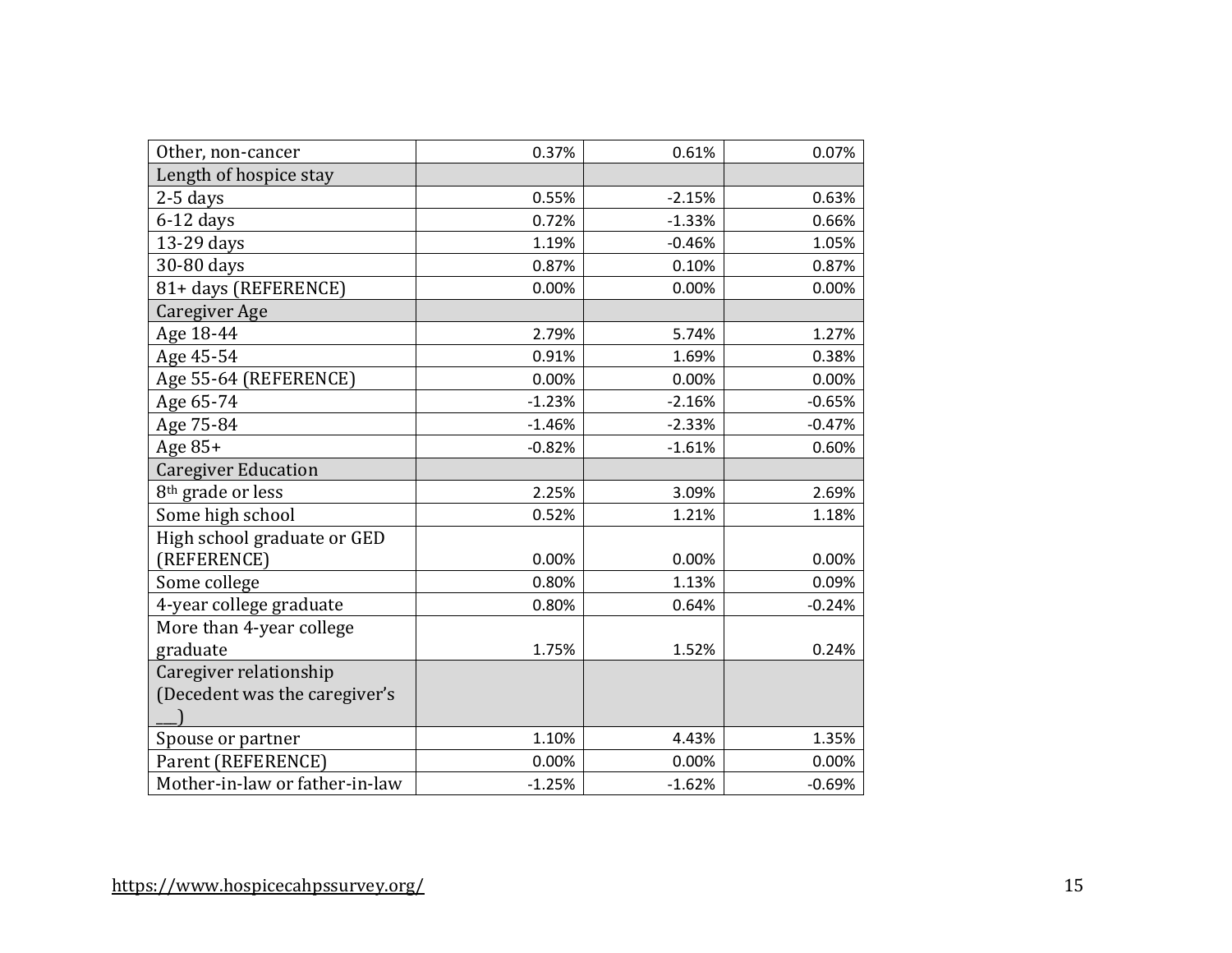| Aunt or uncle              |          |          |          |
|----------------------------|----------|----------|----------|
|                            | $-0.79%$ | $-2.43%$ | $-0.05%$ |
| Sister or brother          | 0.41%    | $-0.42%$ | 1.61%    |
| Child                      | 0.87%    | 1.86%    | 2.03%    |
| Friend                     | $-0.21%$ | $-1.73%$ | 0.64%    |
| Other                      | $-0.22%$ | 0.00%    | 0.37%    |
| Survey                     |          |          |          |
| Language/Respondent's home |          |          |          |
| language                   |          |          |          |
| Survey language or home    |          |          |          |
| language was Spanish       | 11.85%   | 11.99%   | 10.00%   |
| All others (REFERENCE)     | 0.00%    | 0.00%    | 0.00%    |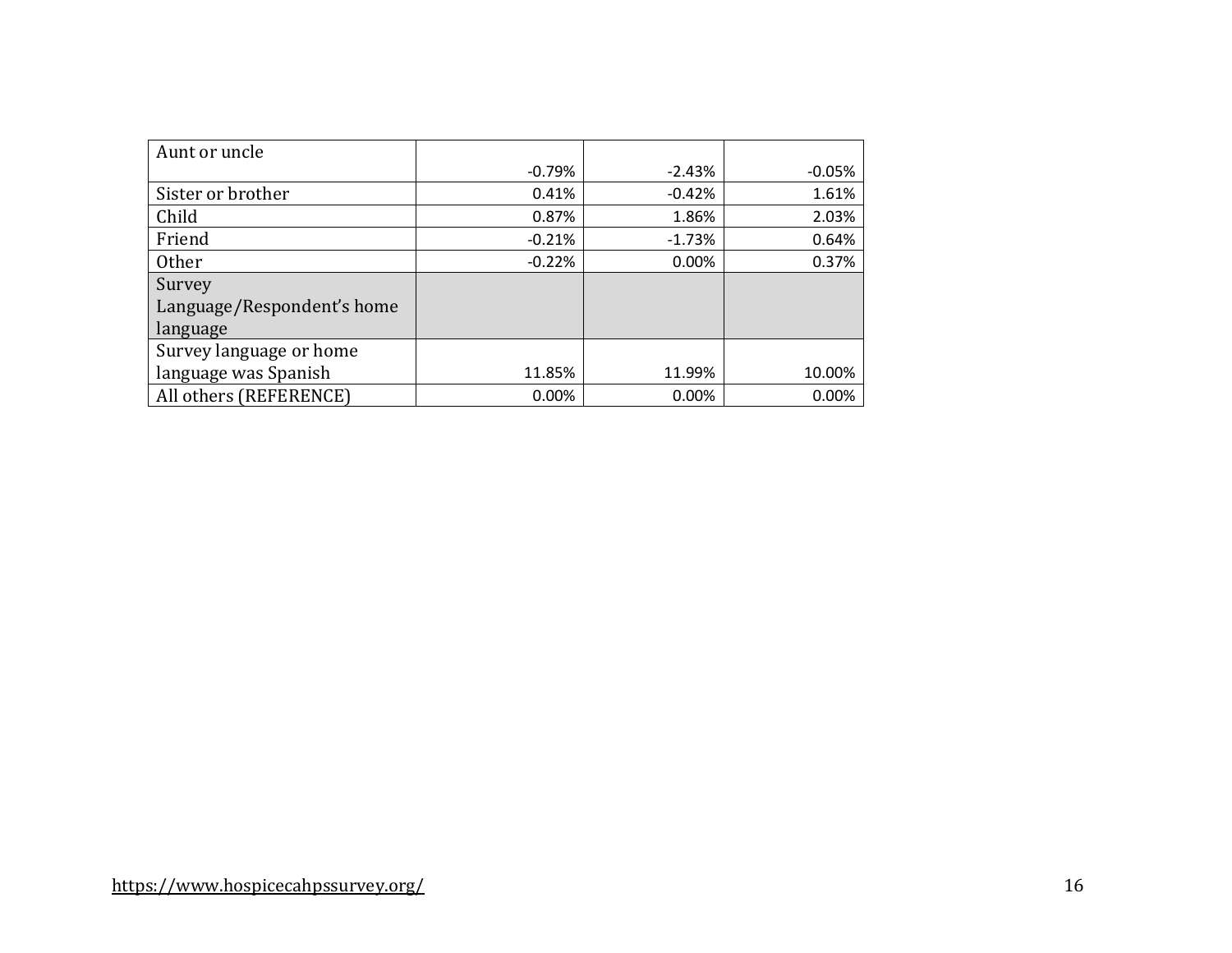#### **Table 4. CAHPS Hospice Top-Box Survey Case-Mix Adjustments for Help for Pain and Symptoms, Q2 2017 - Q3 2018**

|                                | as he or<br>got as<br>Your family member<br>pain<br>much help with<br>she needed | Your family member got the<br>help he or she needed for<br>breathing<br>rouble | Your family member got the<br>help he or she needed for<br>with constipation<br>rouble | the hospice team for feelings<br>Your family member got the<br>she needed from<br>of anxiety or sadness<br>nelp he or |
|--------------------------------|----------------------------------------------------------------------------------|--------------------------------------------------------------------------------|----------------------------------------------------------------------------------------|-----------------------------------------------------------------------------------------------------------------------|
| Response percentile (per 1% of |                                                                                  |                                                                                |                                                                                        |                                                                                                                       |
| response percentile)           | 0.07%                                                                            | 0.08%                                                                          | 0.10%                                                                                  | 0.12%                                                                                                                 |
| Decedent Age                   |                                                                                  |                                                                                |                                                                                        |                                                                                                                       |
| Age 18-54                      | 1.32%                                                                            | $-0.37%$                                                                       | $-3.46%$                                                                               | $-5.06%$                                                                                                              |
| Age 55-64                      | 0.59%                                                                            | $-0.49%$                                                                       | $-2.49%$                                                                               | $-4.64%$                                                                                                              |
| Age 65-69                      | 0.42%                                                                            | $-0.82%$                                                                       | $-2.38%$                                                                               | $-5.14%$                                                                                                              |
| Age 70-74                      | $-0.16%$                                                                         | $-0.84%$                                                                       | $-2.20%$                                                                               | $-3.64%$                                                                                                              |
| Age 75-79                      | $-0.72%$                                                                         | $-1.09%$                                                                       | $-1.55%$                                                                               | $-3.88%$                                                                                                              |
| Age 80-84                      | $-0.30%$                                                                         | $-0.50%$                                                                       | $-1.18%$                                                                               | $-1.87%$                                                                                                              |
| Age 85-89                      | $-0.10%$                                                                         | 0.23%                                                                          | $-0.57%$                                                                               | $-1.17%$                                                                                                              |
| Age 90+ (REFERENCE)            | 0.00%                                                                            | 0.00%                                                                          | 0.00%                                                                                  | 0.00%                                                                                                                 |
| Payer for Hospice Care         |                                                                                  |                                                                                |                                                                                        |                                                                                                                       |
| Medicare only (REFERENCE)      | 0.00%                                                                            | 0.00%                                                                          | 0.00%                                                                                  | 0.00%                                                                                                                 |
| Medicaid only or Medicaid and  |                                                                                  |                                                                                |                                                                                        |                                                                                                                       |
| private insurance              | 1.39%                                                                            | 1.70%                                                                          | 3.13%                                                                                  | 3.56%                                                                                                                 |
| Medicare and Medicaid          | 3.61%                                                                            | 3.50%                                                                          | 7.02%                                                                                  | 5.92%                                                                                                                 |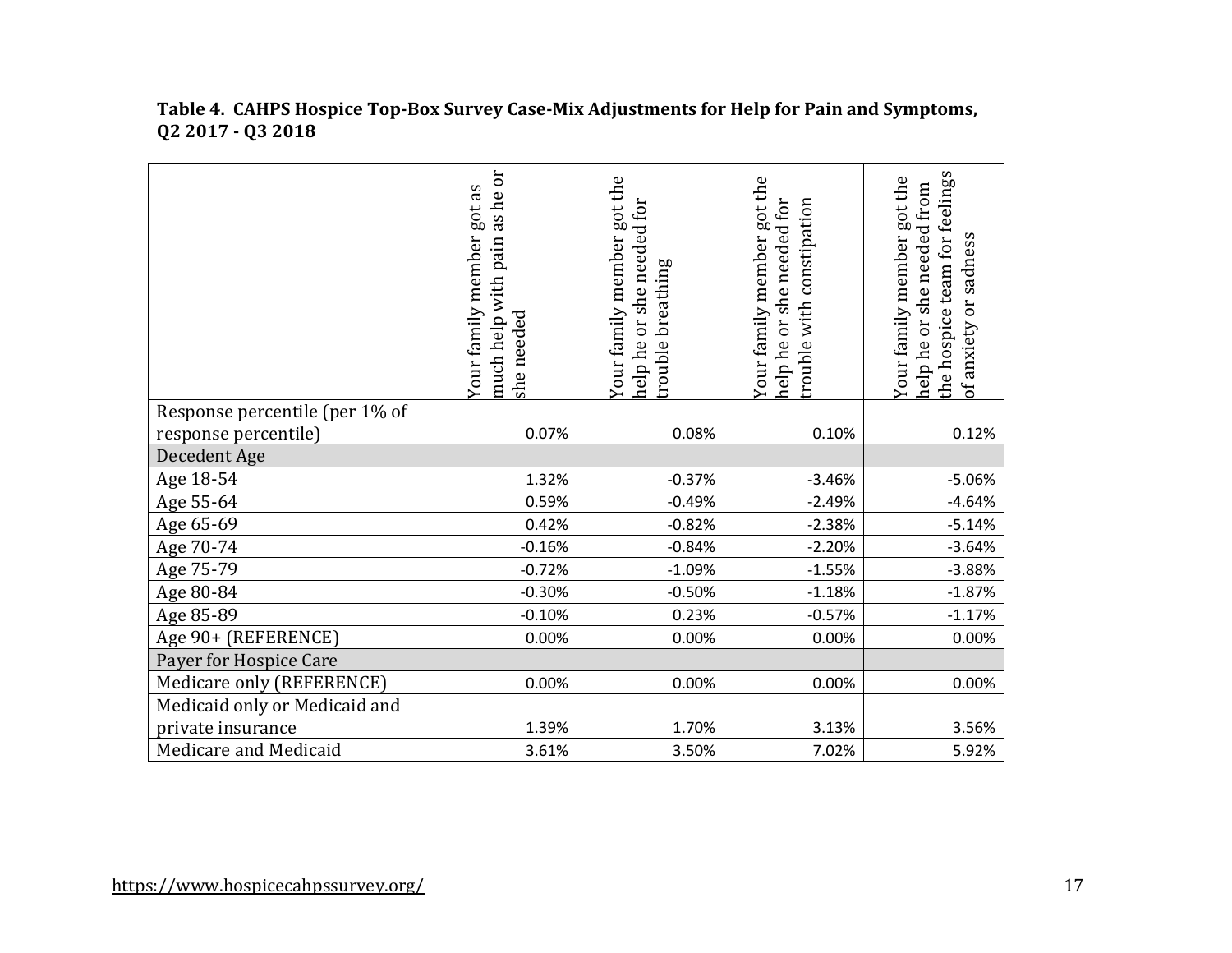| Private insurance only      | 0.33%    | 0.35%    | 2.04%    | 0.67%    |
|-----------------------------|----------|----------|----------|----------|
| Medicare and private        |          |          |          |          |
| insurance                   | 0.75%    | $-0.20%$ | 1.51%    | 0.43%    |
| <b>Other</b>                | 1.38%    | 2.86%    | 2.33%    | 2.89%    |
| <b>Primary Diagnosis</b>    |          |          |          |          |
| Alzheimer's and non-        |          |          |          |          |
| Alzheimer's dementias       |          |          |          |          |
| (REFERENCE)                 | 0.00%    | 0.00%    | 0.00%    | 0.00%    |
| Bladder cancer              | 1.47%    | $-1.92%$ | 2.34%    | 0.20%    |
| Blood and lymphatic cancers | 2.17%    | $-1.39%$ | 0.66%    | 1.21%    |
| Brain cancer                | $-2.45%$ | $-1.11%$ | 0.41%    | $-0.57%$ |
| <b>Breast cancer</b>        | $-0.68%$ | $-3.65%$ | $-0.14%$ | $-2.31%$ |
| Congestive heart failure    | 1.60%    | $-2.20%$ | 1.06%    | $-0.94%$ |
| Chronic kidney disease      | 0.23%    | $-1.58%$ | 2.64%    | 1.48%    |
| Chronic liver disease       | $-0.27%$ | $-0.32%$ | 1.68%    | $-0.49%$ |
| Colorectal cancer           | 0.58%    | $-0.41%$ | 2.09%    | 0.13%    |
| CVA/Stroke                  | $-0.17%$ | $-1.16%$ | 0.53%    | $-0.96%$ |
| Liver cancer                | $-2.06%$ | $-2.33%$ | $-0.11%$ | $-1.08%$ |
| Lung & other chest cavity   |          |          |          |          |
| cancer                      | $-0.02%$ | $-3.49%$ | $-0.91%$ | $-2.29%$ |
| Non-infectious respiratory  | 1.31%    | $-3.56%$ | 0.50%    | $-1.75%$ |
| Other heart disease         | 1.25%    | $-1.63%$ | 1.38%    | $-0.46%$ |
| Pancreatic cancer           | $-0.17%$ | $-1.07%$ | 1.09%    | $-1.03%$ |
| Parkinson's and other       |          |          |          |          |
| degenerative diseases       | 0.53%    | $-0.75%$ | 0.42%    | $-0.23%$ |
| Pneumonias and other        |          |          |          |          |
| infectious lung diseases    | 0.22%    | $-3.68%$ | 0.45%    | $-1.94%$ |
| Prostate cancer             | 1.21%    | $-0.75%$ | 0.82%    | 0.62%    |
| Other, cancer               | 0.18%    | $-1.86%$ | 0.54%    | $-1.49%$ |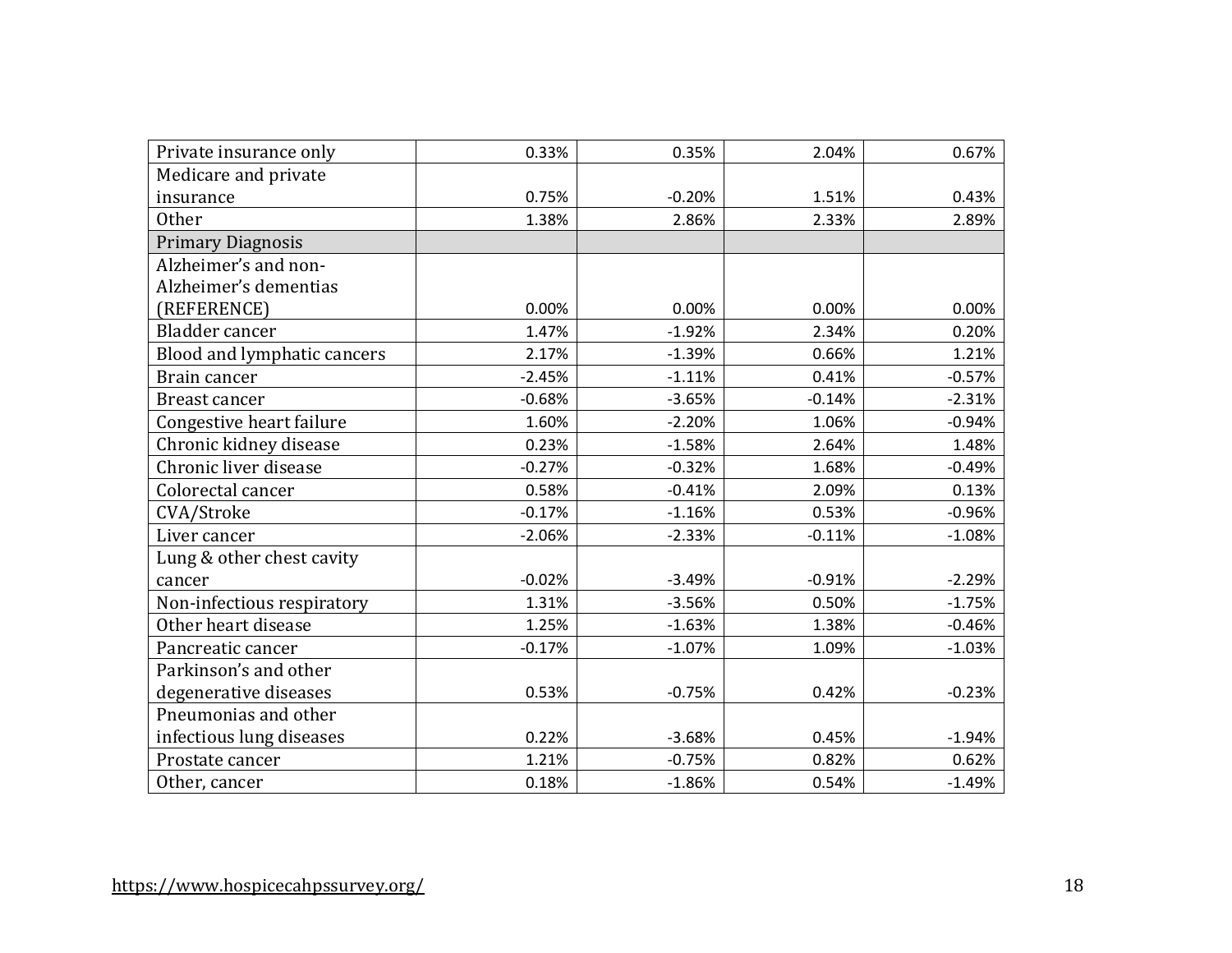| Other, non-cancer              | 0.79%    | $-0.90%$ | 1.43%    | $-0.59%$ |
|--------------------------------|----------|----------|----------|----------|
| Length of hospice stay         |          |          |          |          |
| $2-5$ days                     | $-0.13%$ | 1.21%    | 12.90%   | 3.01%    |
| $6-12$ days                    | 0.81%    | 1.75%    | 9.75%    | 3.59%    |
| 13-29 days                     | 1.26%    | 2.00%    | 6.48%    | 3.86%    |
| 30-80 days                     | 1.61%    | 1.48%    | 3.55%    | 3.07%    |
| 81+ days (REFERENCE)           | 0.00%    | 0.00%    | 0.00%    | 0.00%    |
| Caregiver Age                  |          |          |          |          |
| Age 18-44                      | 2.51%    | 4.21%    | 3.99%    | 3.10%    |
| Age 45-54                      | 0.53%    | 1.12%    | 0.63%    | $-0.20%$ |
| Age 55-64 (REFERENCE)          | 0.00%    | 0.00%    | 0.00%    | 0.00%    |
| Age 65-74                      | $-1.06%$ | $-0.98%$ | $-0.09%$ | 0.34%    |
| Age 75-84                      | 0.70%    | 1.90%    | 3.40%    | 6.24%    |
| Age 85+                        | 3.33%    | 4.84%    | 7.85%    | 11.16%   |
| <b>Caregiver Education</b>     |          |          |          |          |
| 8 <sup>th</sup> grade or less  | 0.39%    | 2.63%    | 1.82%    | 1.71%    |
| Some high school               | $-1.18%$ | 0.34%    | $-1.03%$ | $-2.45%$ |
| High school graduate or GED    |          |          |          |          |
| (REFERENCE)                    | 0.00%    | 0.00%    | 0.00%    | 0.00%    |
| Some college                   | 1.79%    | 1.78%    | 1.92%    | 3.35%    |
| 4-year college graduate        | 2.82%    | 3.78%    | 4.74%    | 8.20%    |
| More than 4-year college       |          |          |          |          |
| graduate                       | 4.54%    | 5.62%    | 6.59%    | 10.79%   |
| Caregiver relationship         |          |          |          |          |
| (Decedent was the caregiver's  |          |          |          |          |
|                                |          |          |          |          |
| Spouse or partner              | 0.62%    | 1.27%    | 0.53%    | 2.84%    |
| Parent (REFERENCE)             | 0.00%    | 0.00%    | 0.00%    | 0.00%    |
| Mother-in-law or father-in-law | $-3.51%$ | $-2.42%$ | $-4.79%$ | $-6.50%$ |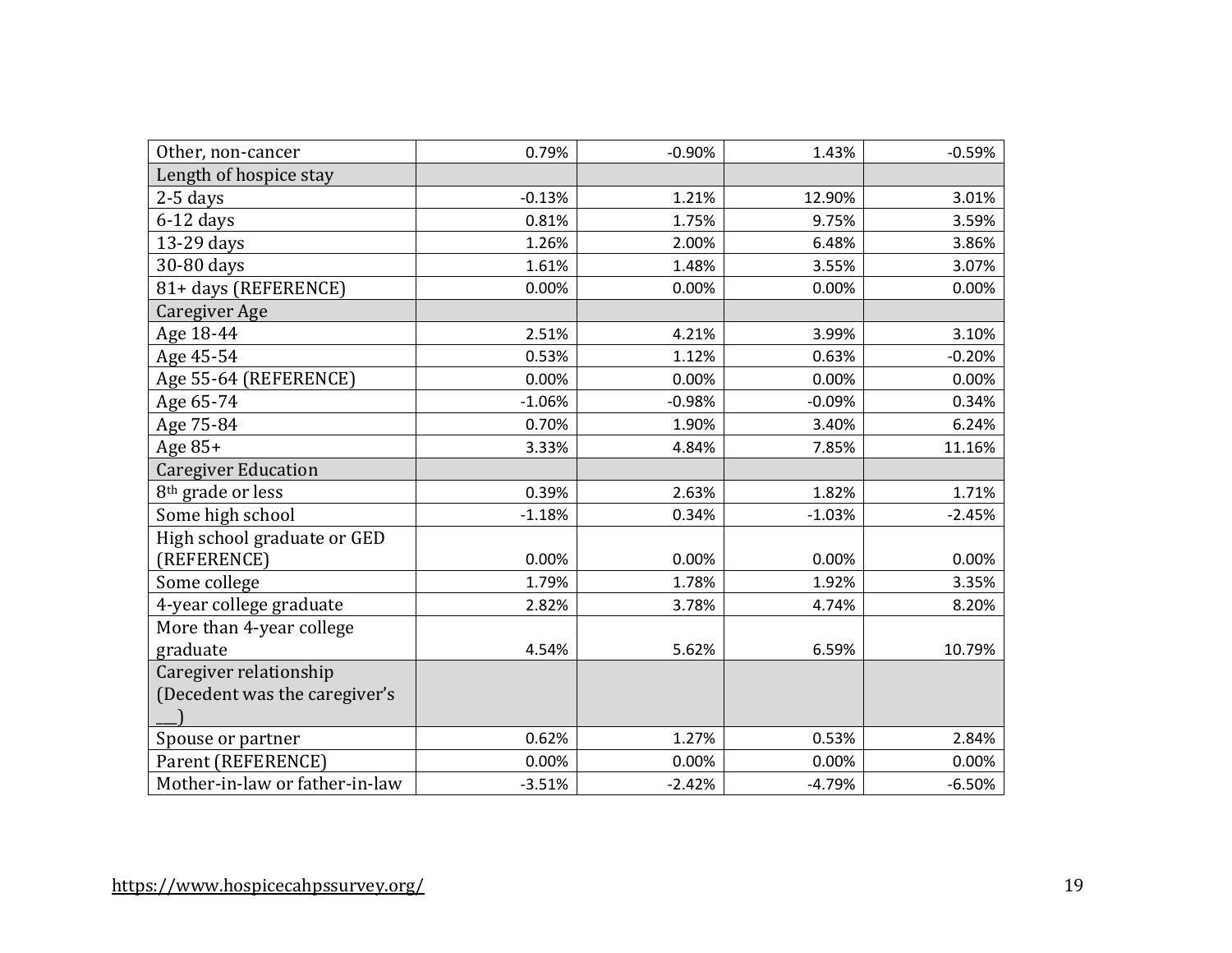| Aunt or uncle              |          |           |           |          |
|----------------------------|----------|-----------|-----------|----------|
|                            | $-0.19%$ | $-1.30\%$ | $-1.90\%$ | $-1.81%$ |
| Sister or brother          | 2.50%    | 2.84%     | 3.20%     | 5.52%    |
| Child                      | 1.17%    | 1.97%     | 2.25%     | 2.98%    |
| Friend                     | 0.95%    | $-0.14%$  | 0.37%     | 1.71%    |
| <b>Other</b>               | $-1.36%$ | $-1.16%$  | $-3.10%$  | $-1.80%$ |
| Survey                     |          |           |           |          |
| Language/Respondent's home |          |           |           |          |
| language                   |          |           |           |          |
| Survey language or home    |          |           |           |          |
| language was Spanish       | -7.34%   | 3.68%     | $-1.81\%$ | $-1.37%$ |
| All others (REFERENCE)     | 0.00%    | 0.00%     | 0.00%     | 0.00%    |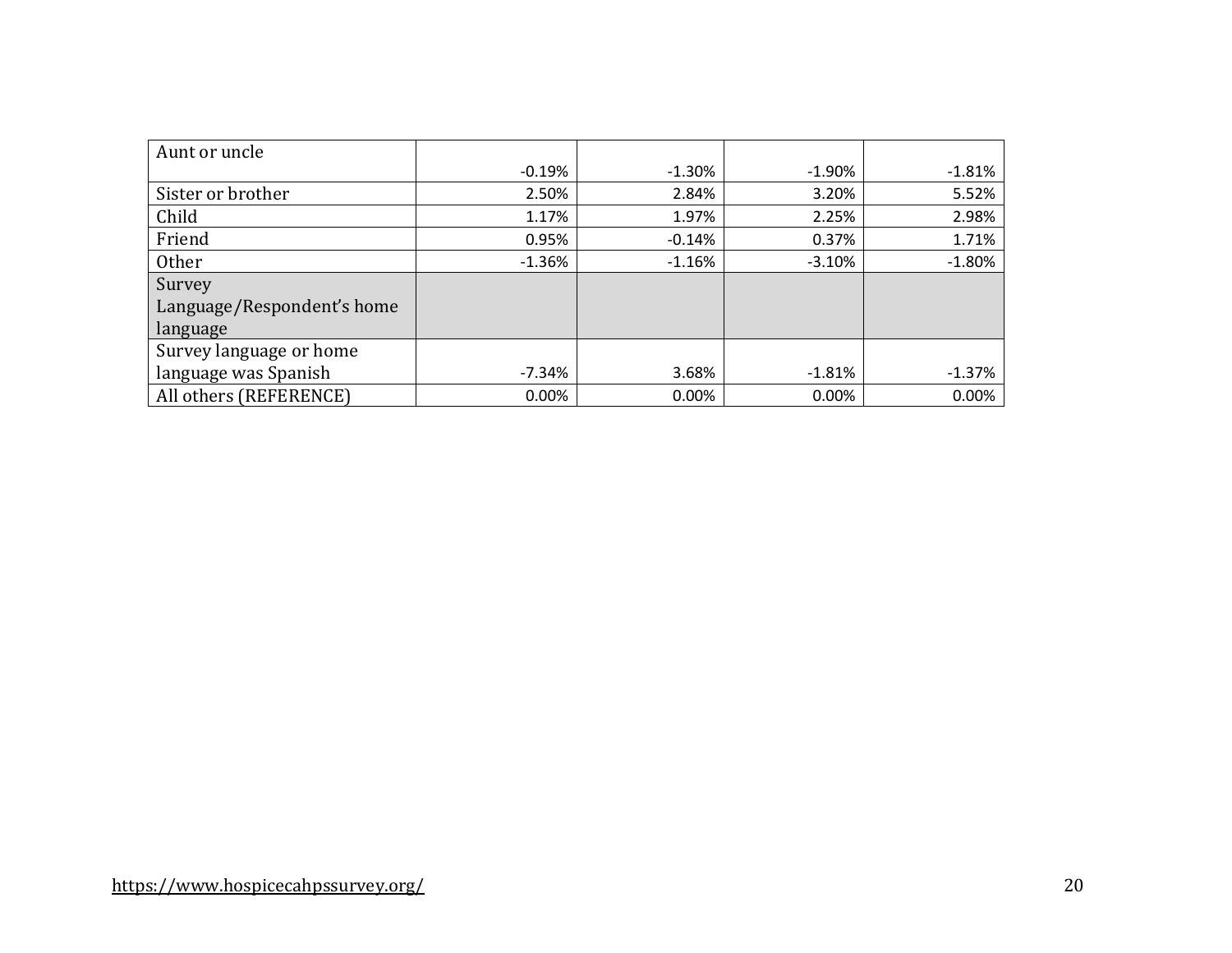|                                | what side effects to watch for<br>Hospice team gave you the<br>training you needed about<br>pain medicine<br>from | training you needed about if<br>and when to give more pain<br>Hospice team gave you the<br>medicine to your family<br>member | he or she had trouble breathing<br>training you needed about how<br>to help your family member if<br>Hospice team gave you the | ör<br>Hospice team gave you the<br>about<br>member became restless<br>what to do if your family<br>training you needed<br>agitated | A member of the hospice team<br>side effects of pain<br>medicine with you or your<br>family member<br>discussed |
|--------------------------------|-------------------------------------------------------------------------------------------------------------------|------------------------------------------------------------------------------------------------------------------------------|--------------------------------------------------------------------------------------------------------------------------------|------------------------------------------------------------------------------------------------------------------------------------|-----------------------------------------------------------------------------------------------------------------|
| Response percentile (per 1% of |                                                                                                                   |                                                                                                                              |                                                                                                                                |                                                                                                                                    |                                                                                                                 |
| response percentile)           | 0.05%                                                                                                             | 0.05%                                                                                                                        | 0.05%                                                                                                                          | 0.09%                                                                                                                              | 0.06%                                                                                                           |
| Decedent Age                   |                                                                                                                   |                                                                                                                              |                                                                                                                                |                                                                                                                                    |                                                                                                                 |
| Age 18-54                      | $-4.77%$                                                                                                          | $-1.63%$                                                                                                                     | $-0.22%$                                                                                                                       | $-1.12%$                                                                                                                           | $-4.72%$                                                                                                        |
| Age 55-64                      | $-3.94%$                                                                                                          | $-1.13%$                                                                                                                     | $-0.03%$                                                                                                                       | $-1.68%$                                                                                                                           | $-4.52%$                                                                                                        |
| Age 65-69                      | $-4.49%$                                                                                                          | $-1.83%$                                                                                                                     | $-1.54%$                                                                                                                       | $-2.34%$                                                                                                                           | $-4.63%$                                                                                                        |
| Age 70-74                      | $-3.80%$                                                                                                          | $-1.52%$                                                                                                                     | $-0.99%$                                                                                                                       | $-2.51%$                                                                                                                           | $-3.32%$                                                                                                        |
| Age 75-79                      | $-3.94%$                                                                                                          | $-2.11%$                                                                                                                     | $-2.02%$                                                                                                                       | $-3.40%$                                                                                                                           | $-3.42%$                                                                                                        |
| Age 80-84                      | $-2.78%$                                                                                                          | $-1.33%$                                                                                                                     | $-1.36%$                                                                                                                       | $-2.15%$                                                                                                                           | $-2.08%$                                                                                                        |
| Age 85-89                      | $-1.95%$                                                                                                          | $-1.09%$                                                                                                                     | $-1.11%$                                                                                                                       | $-1.52%$                                                                                                                           | $-1.47%$                                                                                                        |
| Age 90+ (REFERENCE)            | 0.00%                                                                                                             | 0.00%                                                                                                                        | 0.00%                                                                                                                          | 0.00%                                                                                                                              | 0.00%                                                                                                           |
| Payer for Hospice Care         |                                                                                                                   |                                                                                                                              |                                                                                                                                |                                                                                                                                    |                                                                                                                 |
| Medicare only (REFERENCE)      | 0.00%                                                                                                             | 0.00%                                                                                                                        | 0.00%                                                                                                                          | 0.00%                                                                                                                              | 0.00%                                                                                                           |
| Medicaid only or Medicaid and  |                                                                                                                   |                                                                                                                              |                                                                                                                                |                                                                                                                                    |                                                                                                                 |
| private insurance              | 1.92%                                                                                                             | 0.14%                                                                                                                        | 0.35%                                                                                                                          | 1.85%                                                                                                                              | 1.74%                                                                                                           |

#### **Table 5. CAHPS Hospice Survey Top-Box Case-Mix Adjustments for Training Family to Care for Patient, Q2 2017 - Q3 2018**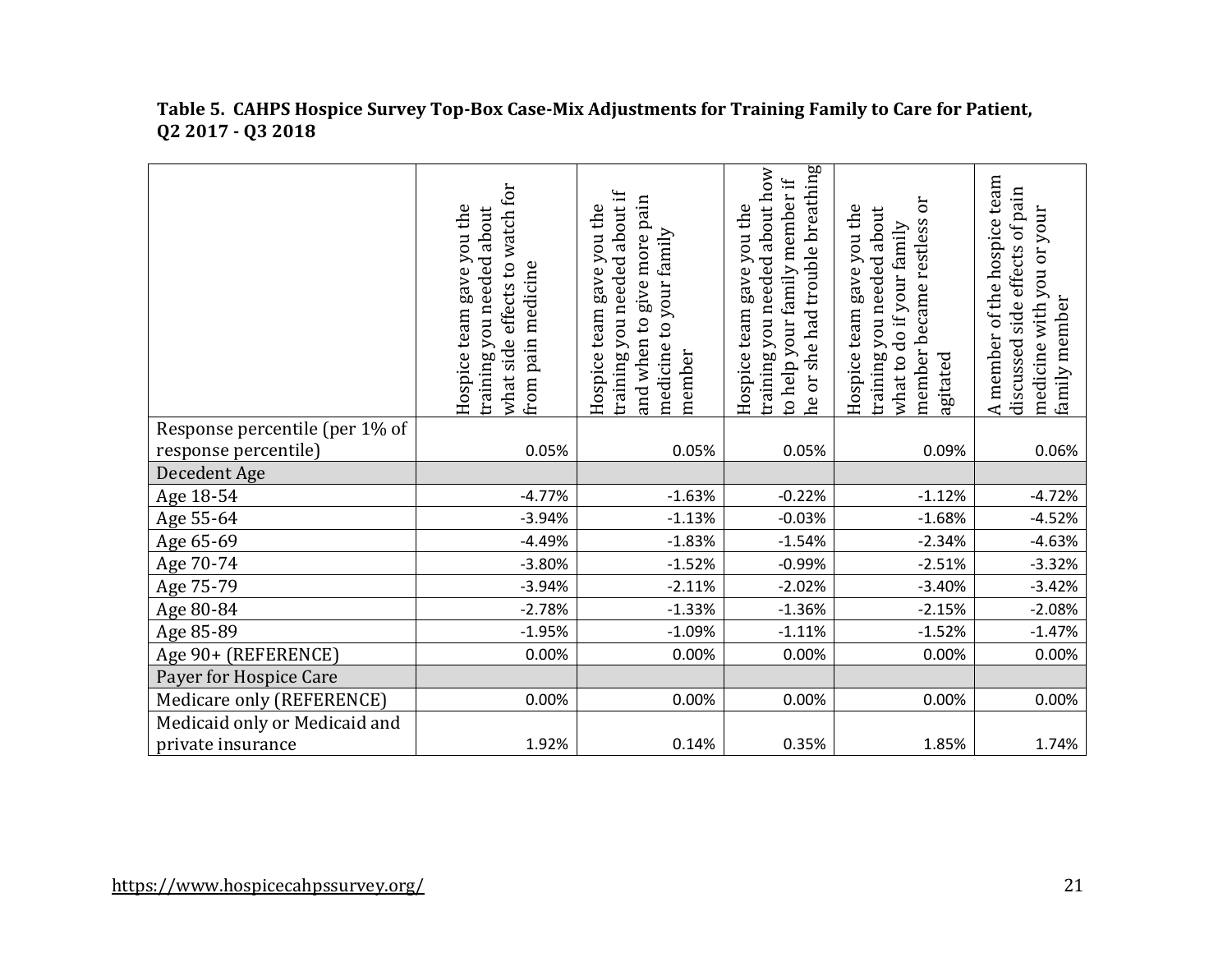| Medicare and Medicaid       | 5.96%    | 5.02%    | 4.34%    | 5.89%    | 4.20%    |
|-----------------------------|----------|----------|----------|----------|----------|
| Private insurance only      | $-0.17%$ | $-0.27%$ | $-0.18%$ | 1.42%    | $-0.31%$ |
| Medicare and private        |          |          |          |          |          |
| insurance                   | 0.71%    | 0.22%    | 0.17%    | 0.75%    | 0.25%    |
| <b>Other</b>                | 1.83%    | 1.16%    | 0.65%    | 2.72%    | 1.13%    |
| <b>Primary Diagnosis</b>    |          |          |          |          |          |
| Alzheimer's and non-        |          |          |          |          |          |
| Alzheimer's dementias       |          |          |          |          |          |
| (REFERENCE)                 | 0.00%    | 0.00%    | 0.00%    | 0.00%    | 0.00%    |
| Bladder cancer              | $-2.99%$ | $-2.08%$ | $-2.42%$ | $-1.04%$ | $-3.05%$ |
| Blood and lymphatic cancers | $-3.02%$ | $-0.72%$ | $-2.07%$ | $-0.05%$ | $-0.79%$ |
| Brain cancer                | $-4.63%$ | $-2.78%$ | $-3.08%$ | $-5.24%$ | $-2.29%$ |
| <b>Breast cancer</b>        | $-6.29%$ | $-3.83%$ | $-4.73%$ | $-3.73%$ | $-3.89%$ |
| Congestive heart failure    | $-3.76%$ | $-2.34%$ | $-3.47%$ | $-1.86%$ | $-1.77%$ |
| Chronic kidney disease      | $-4.04%$ | $-1.52%$ | $-2.14%$ | $-1.40%$ | $-2.26%$ |
| Chronic liver disease       | $-3.03%$ | $-2.26%$ | $-2.66%$ | $-3.47%$ | $-0.32%$ |
| Colorectal cancer           | $-4.19%$ | $-2.26%$ | $-2.36%$ | $-1.46%$ | $-2.41%$ |
| CVA/Stroke                  | $-1.71%$ | $-0.91%$ | $-1.47%$ | $-2.21%$ | $-0.24%$ |
| Liver cancer                | $-4.48%$ | $-2.39%$ | $-4.99%$ | $-2.84%$ | $-2.76%$ |
| Lung & other chest cavity   |          |          |          |          |          |
| cancer                      | $-4.65%$ | $-2.79%$ | $-4.18%$ | $-1.49%$ | $-3.50%$ |
| Non-infectious respiratory  | $-3.05%$ | $-1.72%$ | $-2.70%$ | $-0.87%$ | $-1.91%$ |
| Other heart disease         | $-2.85%$ | $-1.88%$ | $-2.36%$ | $-1.13%$ | $-1.72%$ |
| Pancreatic cancer           | $-4.34%$ | $-2.86%$ | $-1.98%$ | $-2.30%$ | $-2.95%$ |
| Parkinson's and other       |          |          |          |          |          |
| degenerative diseases       | $-2.08%$ | $-0.83%$ | $-1.16%$ | $-0.02%$ | $-0.53%$ |
| Pneumonias and other        |          |          |          |          |          |
| infectious lung diseases    | $-3.24%$ | $-2.19%$ | $-3.24%$ | $-2.12%$ | $-2.49%$ |
| Prostate cancer             | $-3.50%$ | $-2.14%$ | $-1.62%$ | $-0.22%$ | $-2.77%$ |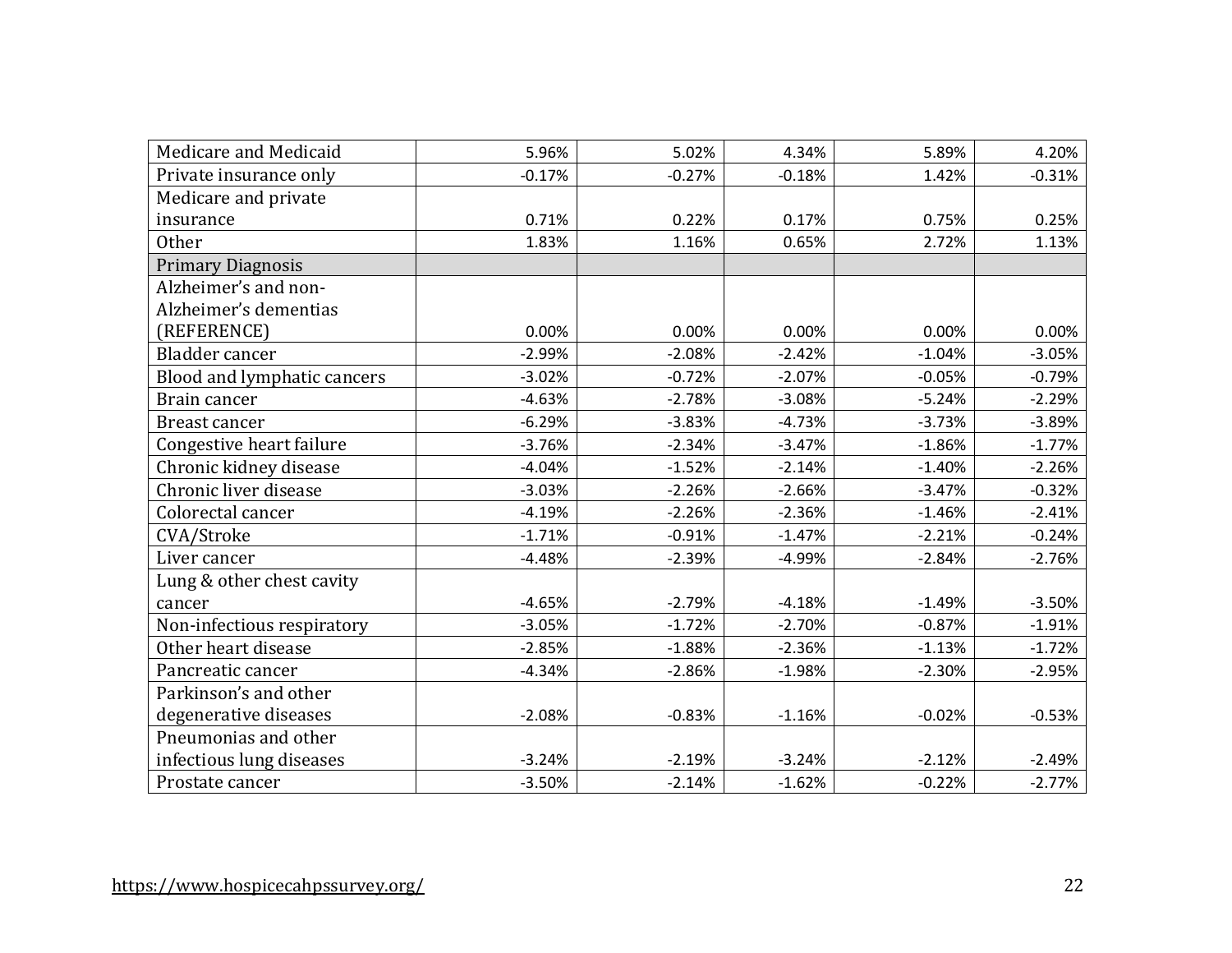| Other, cancer                 | $-4.35%$ | $-2.32%$ | $-2.72%$ | $-0.91%$ | $-2.97%$ |
|-------------------------------|----------|----------|----------|----------|----------|
| Other, non-cancer             | $-3.00%$ | $-1.84%$ | $-2.13%$ | $-1.26%$ | $-1.25%$ |
| Length of hospice stay        |          |          |          |          |          |
| $2-5$ days                    | 4.08%    | 2.90%    | 6.47%    | 2.86%    | 6.73%    |
| $6-12$ days                   | 3.08%    | 2.28%    | 5.33%    | 2.06%    | 5.08%    |
| 13-29 days                    | 2.32%    | 1.95%    | 4.24%    | 1.54%    | 3.78%    |
| 30-80 days                    | 1.24%    | 1.23%    | 2.12%    | 1.59%    | 1.85%    |
| 81+ days (REFERENCE)          | 0.00%    | 0.00%    | 0.00%    | 0.00%    | 0.00%    |
| Caregiver Age                 |          |          |          |          |          |
| Age 18-44                     | 0.15%    | 0.78%    | 2.58%    | 1.65%    | 0.37%    |
| Age 45-54                     | $-1.15%$ | $-0.41%$ | 0.29%    | $-0.74%$ | $-0.60%$ |
| Age 55-64 (REFERENCE)         | 0.00%    | 0.00%    | 0.00%    | 0.00%    | 0.00%    |
| Age 65-74                     | 1.26%    | $-0.44%$ | $-0.65%$ | 1.35%    | 0.71%    |
| Age 75-84                     | 5.15%    | 1.59%    | 2.32%    | 6.31%    | 5.33%    |
| Age $85+$                     | 8.52%    | 5.18%    | 5.38%    | 10.25%   | 9.36%    |
| <b>Caregiver Education</b>    |          |          |          |          |          |
| 8 <sup>th</sup> grade or less | $-0.71%$ | $-0.58%$ | $-1.08%$ | $-2.31%$ | $-0.18%$ |
| Some high school              | $-3.58%$ | $-1.72%$ | $-1.79%$ | $-3.16%$ | $-2.25%$ |
| High school graduate or GED   |          |          |          |          |          |
| (REFERENCE)                   | 0.00%    | 0.00%    | 0.00%    | 0.00%    | 0.00%    |
| Some college                  | 2.00%    | 1.94%    | 2.12%    | 2.33%    | 1.38%    |
| 4-year college graduate       | 6.17%    | 5.09%    | 5.54%    | 6.29%    | 4.28%    |
| More than 4-year college      |          |          |          |          |          |
| graduate                      | 7.12%    | 6.80%    | 7.40%    | 8.75%    | 4.98%    |
| Caregiver relationship        |          |          |          |          |          |
| (Decedent was the caregiver's |          |          |          |          |          |
|                               |          |          |          |          |          |
| Spouse or partner             | $-0.37%$ | $-0.46%$ | 0.45%    | $-0.74%$ | 2.73%    |
| Parent (REFERENCE)            | 0.00%    | 0.00%    | 0.00%    | 0.00%    | 0.00%    |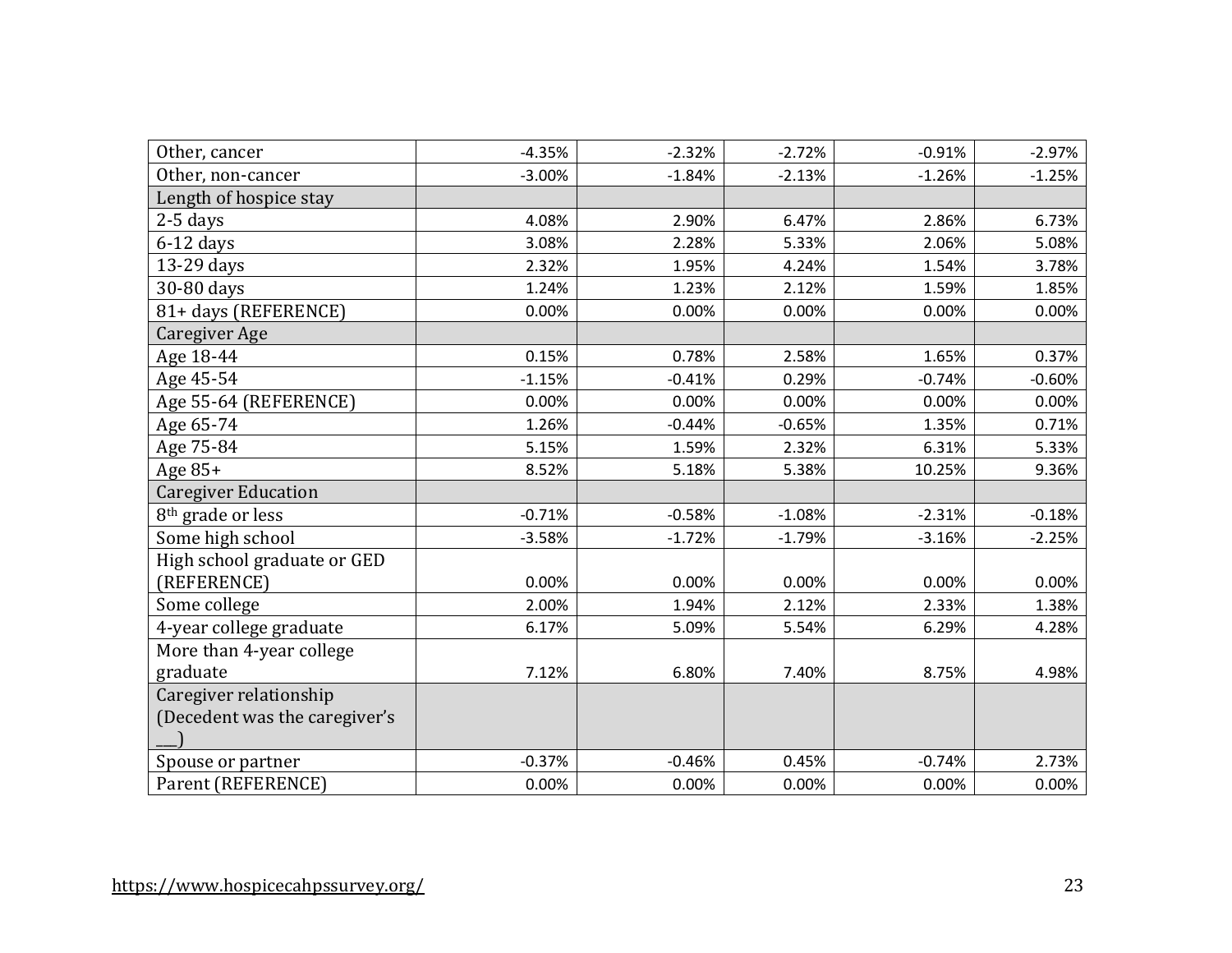| Mother-in-law or father-in-law | $-6.21%$  | $-4.32%$ | $-4.74%$ | $-6.99%$  | $-4.51%$ |
|--------------------------------|-----------|----------|----------|-----------|----------|
| Aunt or uncle                  | 3.50%     | 0.32%    | 0.80%    | 2.77%     | 1.24%    |
| Sister or brother              | 5.76%     | 2.23%    | 4.10%    | 5.40%     | 5.33%    |
| Child                          | 1.87%     | 0.36%    | 1.43%    | 1.67%     | 4.10%    |
| Friend                         | 3.23%     | 1.35%    | 0.65%    | 2.64%     | 3.61%    |
| Other                          | $-1.73%$  | $-1.12%$ | $-1.72%$ | $-1.58%$  | $-0.06%$ |
| Survey                         |           |          |          |           |          |
| Language/Respondent's home     |           |          |          |           |          |
| language                       |           |          |          |           |          |
| Survey language or home        |           |          |          |           |          |
| language was Spanish           | $-10.45%$ | $-5.56%$ | $-7.76%$ | $-12.93%$ | $-6.72%$ |
| All others (REFERENCE)         | 0.00%     | 0.00%    | 0.00%    | 0.00%     | 0.00%    |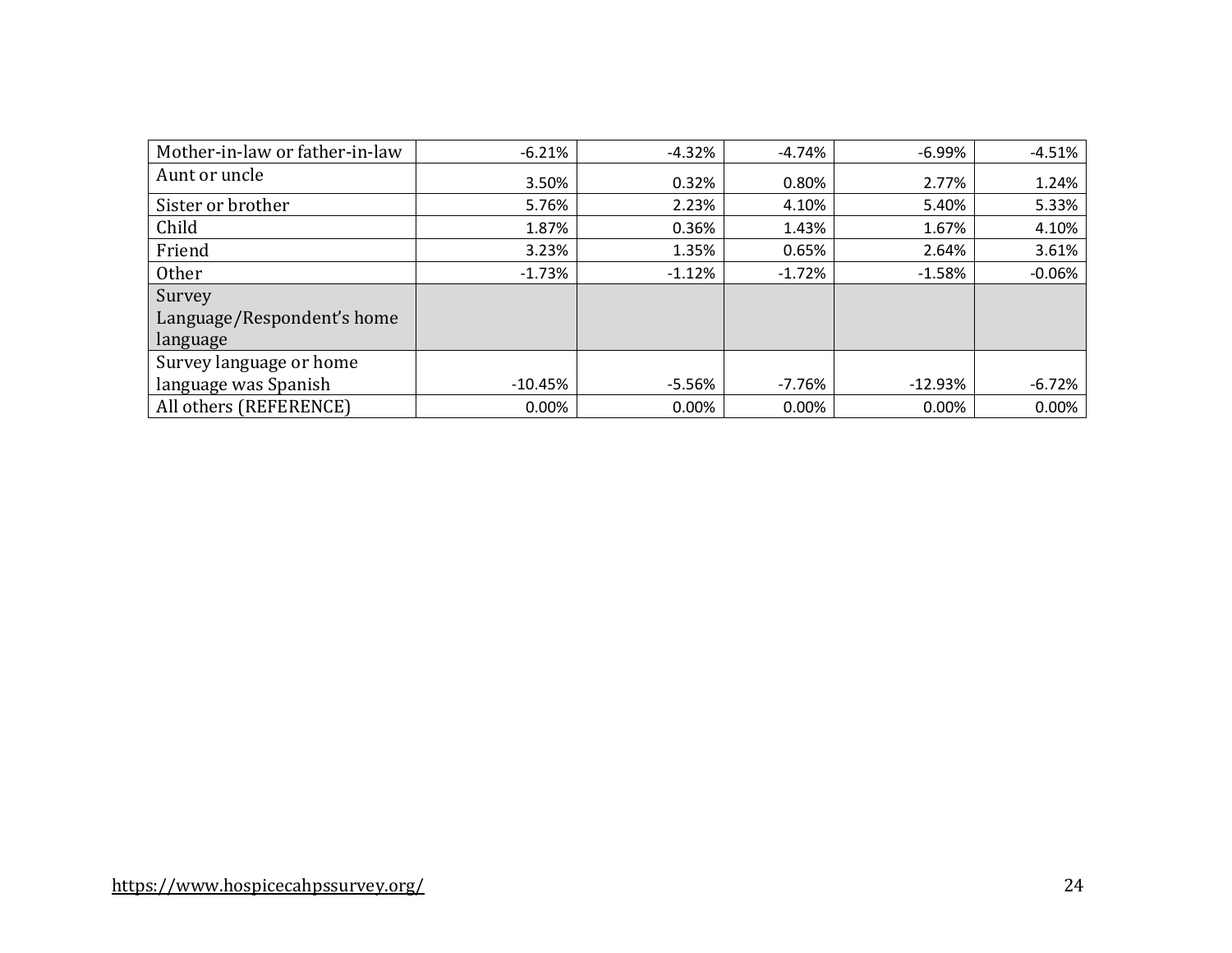**Table 6. CAHPS Hospice Survey Top-Box Case-Mix Adjustments for Rating of this Hospice and Willing to Recommend this Hospice, Q2 2017 - Q3 2018**

|                                                 | <b>Rating of this</b><br>Hospice | <b>Willing to</b><br><b>Recommend this</b> |
|-------------------------------------------------|----------------------------------|--------------------------------------------|
|                                                 |                                  | Hospice                                    |
| Response percentile (per 1% of response         |                                  |                                            |
| percentile)                                     | 0.10%                            | 0.09%                                      |
| Decedent Age                                    |                                  |                                            |
| Age 18-54                                       | $-0.59%$                         | $-0.53%$                                   |
| Age 55-64                                       | $-0.26%$                         | $-0.20%$                                   |
| Age 65-69                                       | $-0.03%$                         | $-0.40%$                                   |
| Age 70-74                                       | $-0.25%$                         | $-0.50%$                                   |
| Age 75-79                                       | $-0.87%$                         | $-0.80%$                                   |
| Age 80-84                                       | $-0.27%$                         | $-0.49%$                                   |
| Age 85-89                                       | $-0.30%$                         | $-0.41%$                                   |
| Age 90+ (REFERENCE)                             | 0.00%                            | 0.00%                                      |
| Payer for Hospice Care                          |                                  |                                            |
| Medicare only (REFERENCE)                       | 0.00%                            | 0.00%                                      |
| Medicaid only or Medicaid and private insurance | 2.13%                            | 1.39%                                      |
| Medicare and Medicaid                           | 3.52%                            | 2.93%                                      |
| Private insurance only                          | 0.40%                            | 0.67%                                      |
| Medicare and private insurance                  | 0.17%                            | 0.50%                                      |
| Other                                           | 1.83%                            | 1.35%                                      |
| <b>Primary Diagnosis</b>                        |                                  |                                            |
| Alzheimer's and non-Alzheimer's dementias       |                                  |                                            |
| (REFERENCE)                                     | 0.00%                            | 0.00%                                      |
| Bladder cancer                                  | 0.05%                            | 0.33%                                      |
| Blood and lymphatic cancers                     | 1.71%                            | 2.39%                                      |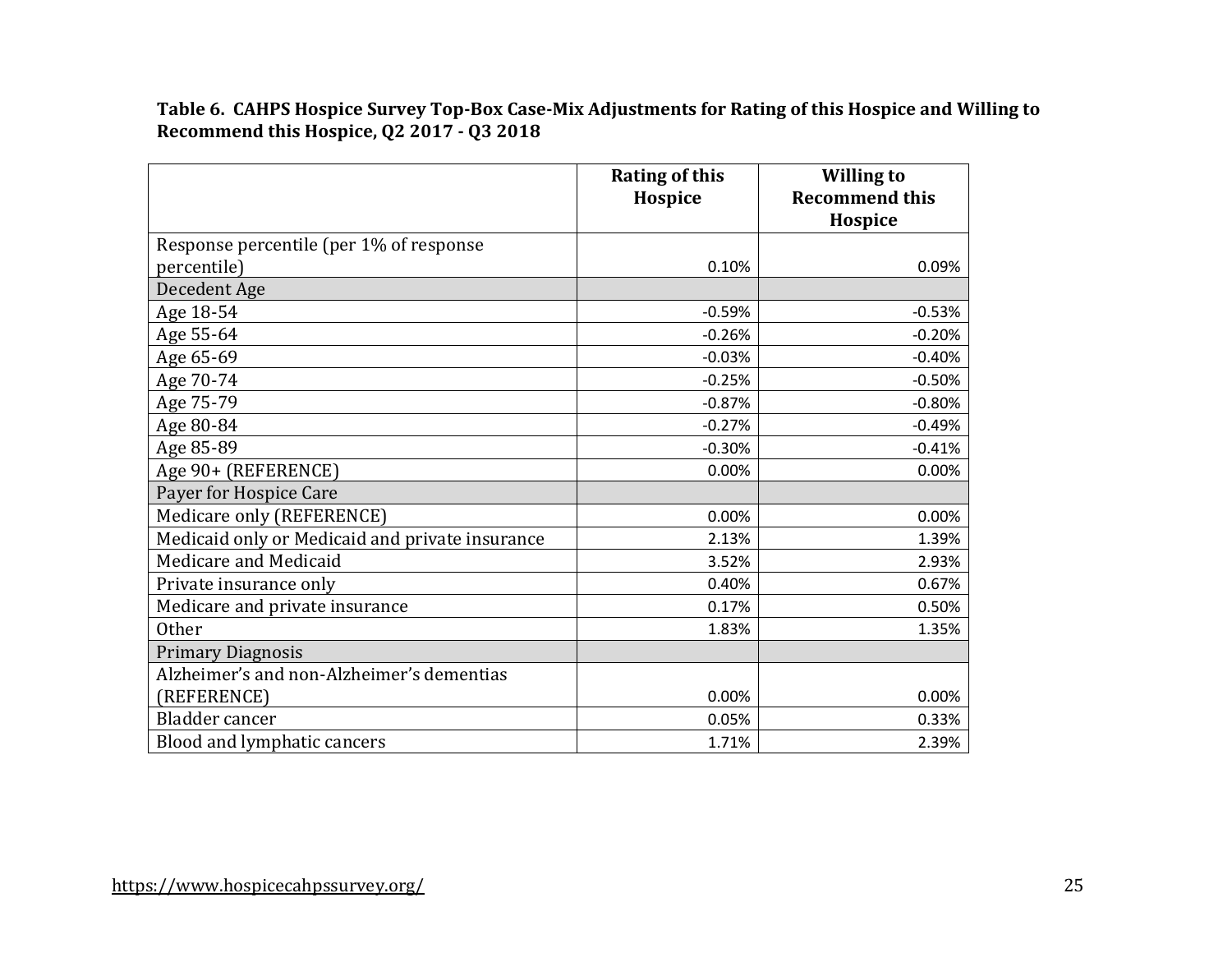| Brain cancer                                  | $-0.92%$ | $-0.39%$ |
|-----------------------------------------------|----------|----------|
| Breast cancer                                 | $-0.71%$ | $-0.45%$ |
| Congestive heart failure                      | 0.67%    | 0.87%    |
| Chronic kidney disease                        | 1.22%    | 1.54%    |
| Chronic liver disease                         | $-0.97%$ | $-0.12%$ |
| Colorectal cancer                             | 0.46%    | 1.11%    |
| CVA/Stroke                                    | $-0.78%$ | $-0.49%$ |
| Liver cancer                                  | $-0.28%$ | 0.18%    |
| Lung & other chest cavity cancer              | $-0.10%$ | 0.24%    |
| Non-infectious respiratory                    | 0.77%    | 0.84%    |
| Other heart disease                           | 0.22%    | 0.52%    |
| Pancreatic cancer                             | $-0.43%$ | 0.29%    |
| Parkinson's and other degenerative diseases   | 0.09%    | 0.41%    |
| Pneumonias and other infectious lung diseases | $-0.07%$ | 0.91%    |
| Prostate cancer                               | 0.10%    | 0.63%    |
| Other, cancer                                 | 0.26%    | 0.44%    |
| Other, non-cancer                             | $-0.21%$ | 0.50%    |
| Length of hospice stay                        |          |          |
| 2-5 days                                      | $-0.88%$ | 0.20%    |
| $6-12$ days                                   | 0.43%    | 0.86%    |
| 13-29 days                                    | 1.67%    | 1.79%    |
| 30-80 days                                    | 1.54%    | 1.57%    |
| 81+ days (REFERENCE)                          | 0.00%    | 0.00%    |
| <b>Caregiver Age</b>                          |          |          |
| Age 18-44                                     | 4.00%    | 3.38%    |
| Age 45-54                                     | 1.41%    | 0.80%    |
| Age 55-64 (REFERENCE)                         | 0.00%    | 0.00%    |
| Age 65-74                                     | $-2.01%$ | $-1.13%$ |
| Age 75-84                                     | $-0.76%$ | $-0.09%$ |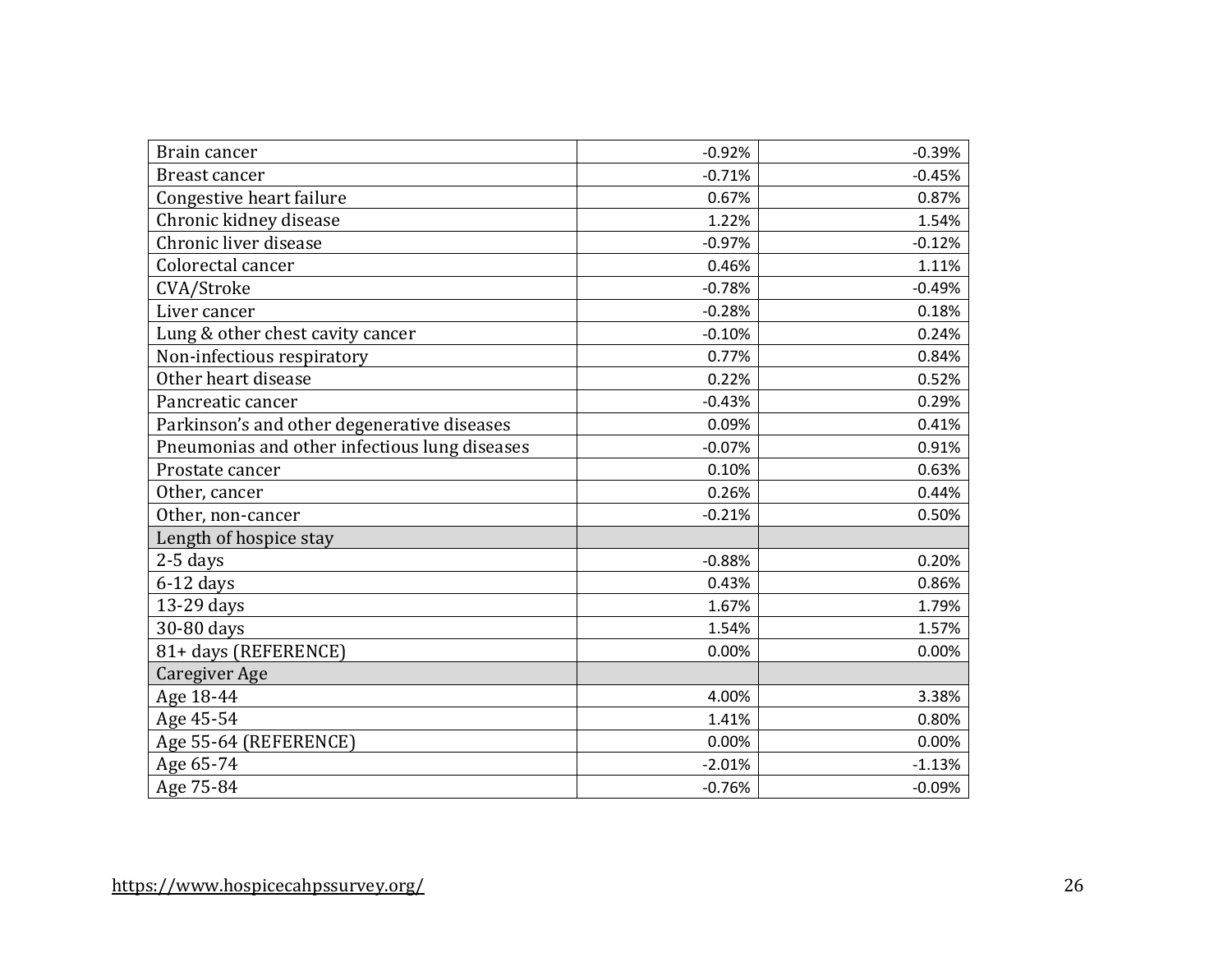| Age 85+                                      | 1.26%    | 1.30%    |
|----------------------------------------------|----------|----------|
| <b>Caregiver Education</b>                   |          |          |
| 8 <sup>th</sup> grade or less                | $-0.03%$ | 1.87%    |
| Some high school                             | $-1.68%$ | $-0.57%$ |
| High school graduate or GED (REFERENCE)      | 0.00%    | 0.00%    |
| Some college                                 | 2.26%    | 1.28%    |
| 4-year college graduate                      | 3.88%    | 2.13%    |
| More than 4-year college graduate            | 5.33%    | 2.99%    |
| Caregiver relationship (Decedent was the     |          |          |
| caregiver's __ )                             |          |          |
| Spouse or partner                            | 1.16%    | 1.36%    |
| Parent (REFERENCE)                           | 0.00%    | 0.00%    |
| Mother-in-law or father-in-law               | $-2.91%$ | $-2.51%$ |
| Aunt or uncle                                | $-0.49%$ | 0.28%    |
| Sister or brother                            | 1.60%    | 2.32%    |
| Child                                        | 0.66%    | 1.30%    |
| Friend                                       | 1.02%    | 0.75%    |
| <b>Other</b>                                 | $-0.51%$ | 0.05%    |
| Survey Language/Respondent's home language   |          |          |
| Survey language or home language was Spanish | $-3.43%$ | $-2.48%$ |
| All others (REFERENCE)                       | 0.00%    | 0.00%    |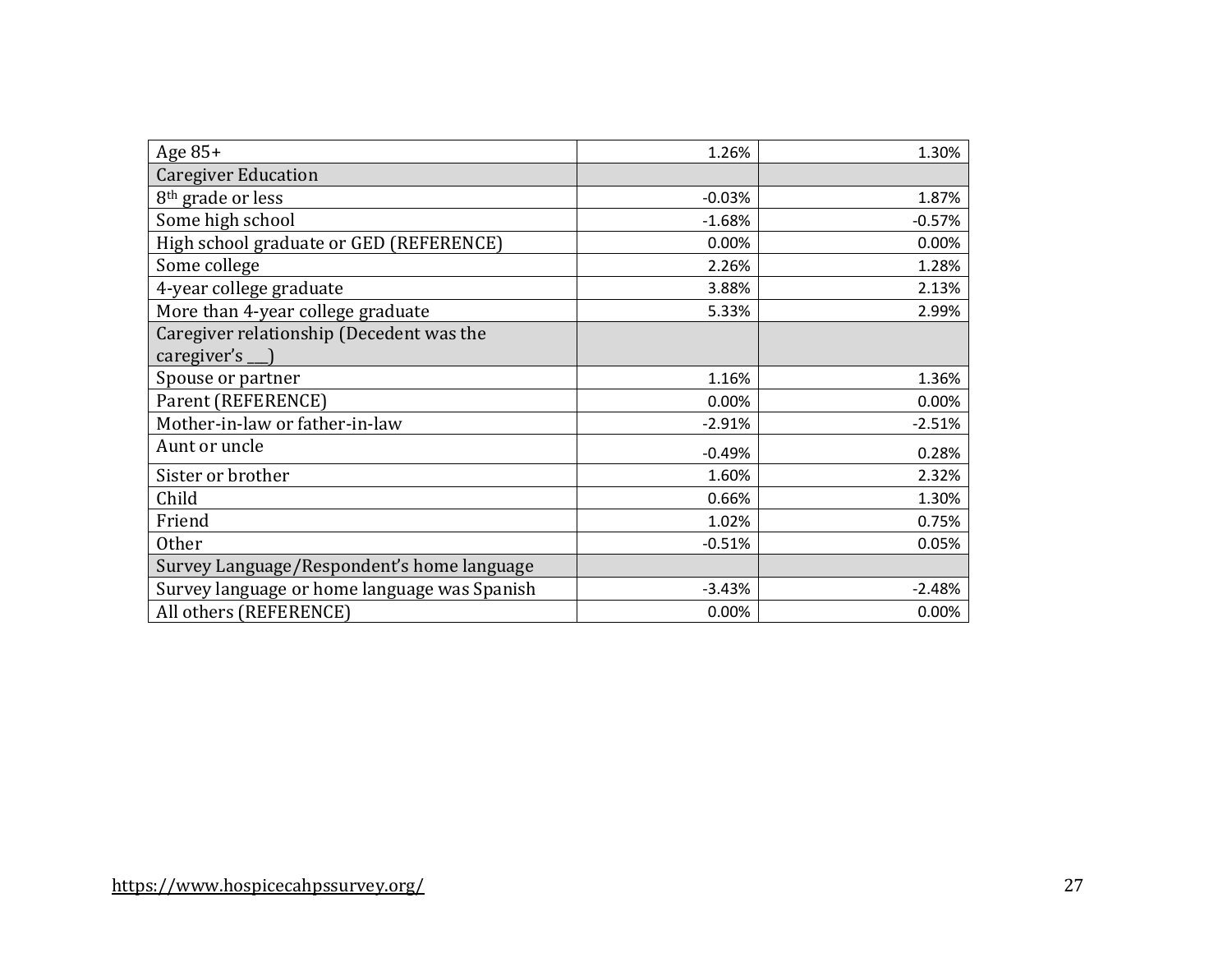|                                | informed about when they<br>would arrive to care for<br>Hospice team kept you<br>your family member | things in a way that was<br>Hospice team explained<br>easy to understand | problems with your family<br>carefully to you when you<br>talked with them about<br>member's hospice care<br>Hospice team listened | family member's condition<br>Hospice team kept you<br>about your<br>informed | Hospice team listened<br>you<br>carefully to | family member's condition<br>contradictory<br>information about your<br>gave you<br>Hospice team<br>ðr<br>confusing<br>or care |
|--------------------------------|-----------------------------------------------------------------------------------------------------|--------------------------------------------------------------------------|------------------------------------------------------------------------------------------------------------------------------------|------------------------------------------------------------------------------|----------------------------------------------|--------------------------------------------------------------------------------------------------------------------------------|
| Response percentile (per 1% of |                                                                                                     |                                                                          |                                                                                                                                    |                                                                              |                                              |                                                                                                                                |
| response percentile)           | $-0.03%$                                                                                            | $-0.02%$                                                                 | $-0.02%$                                                                                                                           | $-0.03%$                                                                     | $-0.02%$                                     | $-0.02%$                                                                                                                       |
| Decedent Age                   |                                                                                                     |                                                                          |                                                                                                                                    |                                                                              |                                              |                                                                                                                                |
| Age 18-54                      | 3.14%                                                                                               | 0.03%                                                                    | $-0.46%$                                                                                                                           | 1.12%                                                                        | $-0.33%$                                     | $-1.19%$                                                                                                                       |
| Age 55-64                      | 2.24%                                                                                               | $-0.18%$                                                                 | $-0.77%$                                                                                                                           | 0.32%                                                                        | $-0.79%$                                     | $-1.29%$                                                                                                                       |
| Age 65-69                      | 1.83%                                                                                               | $-0.04%$                                                                 | $-0.56%$                                                                                                                           | 0.34%                                                                        | $-0.37%$                                     | $-1.14%$                                                                                                                       |
| Age 70-74                      | 1.57%                                                                                               | 0.06%                                                                    | $-0.59%$                                                                                                                           | 0.24%                                                                        | $-0.38%$                                     | $-0.96%$                                                                                                                       |
| Age 75-79                      | 1.77%                                                                                               | 0.20%                                                                    | $-0.15%$                                                                                                                           | 0.49%                                                                        | $-0.03%$                                     | $-0.63%$                                                                                                                       |
| Age 80-84                      | 1.54%                                                                                               | 0.06%                                                                    | $-0.19%$                                                                                                                           | 0.22%                                                                        | $-0.02%$                                     | $-0.34%$                                                                                                                       |
| Age 85-89                      | 0.75%                                                                                               | 0.14%                                                                    | $-0.22%$                                                                                                                           | 0.13%                                                                        | $-0.02%$                                     | $-0.04%$                                                                                                                       |
| Age 90+ (REFERENCE)            | 0.00%                                                                                               | 0.00%                                                                    | 0.00%                                                                                                                              | 0.00%                                                                        | 0.00%                                        | 0.00%                                                                                                                          |
| Payer for Hospice Care         |                                                                                                     |                                                                          |                                                                                                                                    |                                                                              |                                              |                                                                                                                                |
| Medicare only (REFERENCE)      | 0.00%                                                                                               | 0.00%                                                                    | 0.00%                                                                                                                              | 0.00%                                                                        | 0.00%                                        | 0.00%                                                                                                                          |
| Medicaid only or Medicaid and  |                                                                                                     |                                                                          |                                                                                                                                    |                                                                              |                                              |                                                                                                                                |
| private insurance              | $-1.81%$                                                                                            | $-0.46%$                                                                 | $-0.39%$                                                                                                                           | $-1.25%$                                                                     | $-0.55%$                                     | $-1.25%$                                                                                                                       |
| Medicare and Medicaid          | $-5.58%$                                                                                            | $-1.47%$                                                                 | $-0.66%$                                                                                                                           | $-2.88%$                                                                     | $-1.06%$                                     | $-1.15%$                                                                                                                       |
| Private insurance only         | $-0.71%$                                                                                            | $-0.12%$                                                                 | $-0.30%$                                                                                                                           | $-0.11%$                                                                     | 0.03%                                        | 0.52%                                                                                                                          |

#### **Table 7. CAHPS Hospice Survey Bottom-Box Case-Mix Adjustments for Communication with Family, Q2 2017 - Q3 2018**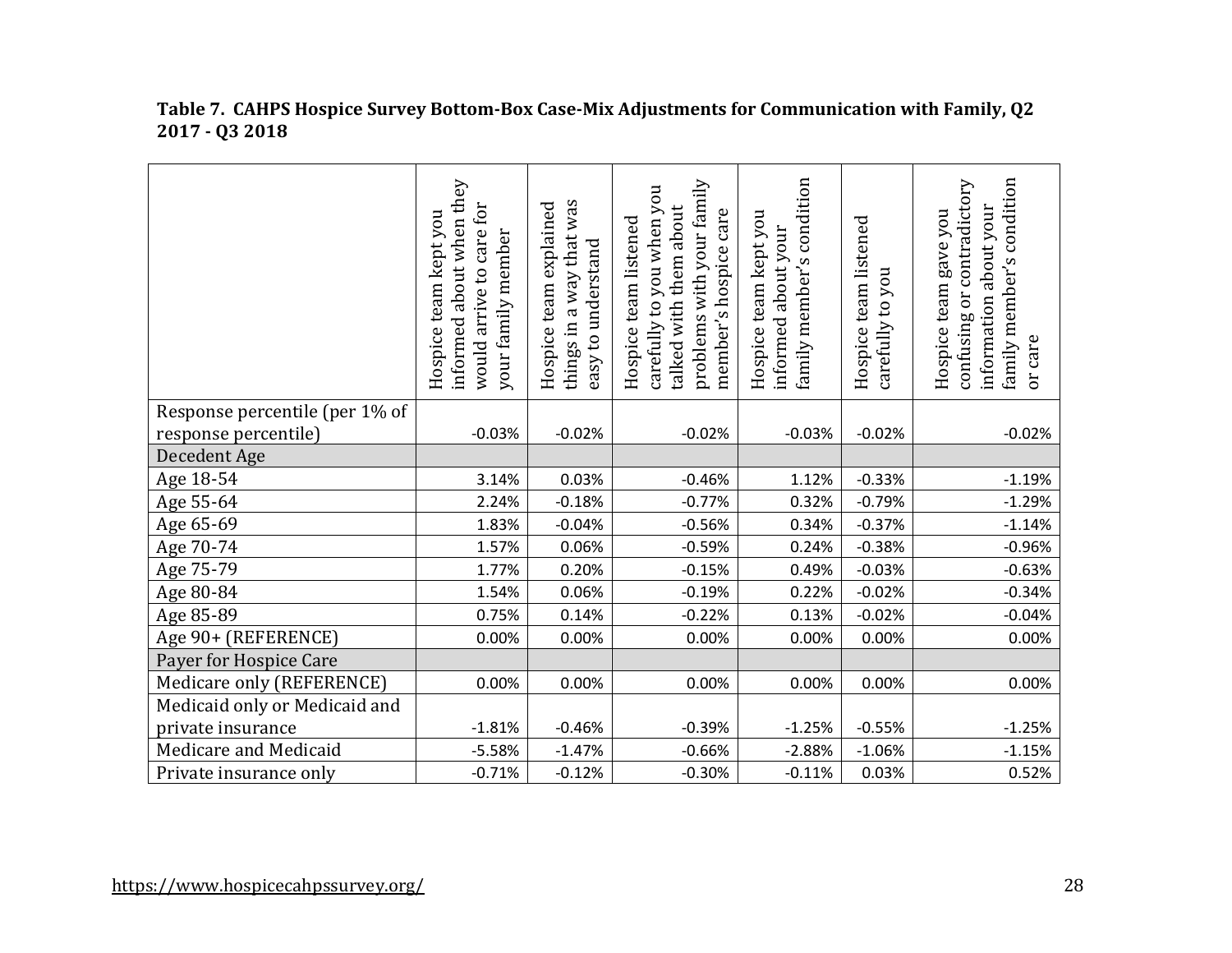| Medicare and private        |          |          |          |          |          |          |
|-----------------------------|----------|----------|----------|----------|----------|----------|
| insurance                   | $-0.70%$ | $-0.16%$ | $-0.26%$ | $-0.28%$ | 0.06%    | 0.28%    |
| <b>Other</b>                | $-2.60%$ | $-0.73%$ | $-0.30%$ | $-1.34%$ | $-0.49%$ | $-0.10%$ |
| <b>Primary Diagnosis</b>    |          |          |          |          |          |          |
| Alzheimer's and non-        |          |          |          |          |          |          |
| Alzheimer's dementias       |          |          |          |          |          |          |
| (REFERENCE)                 | 0.00%    | 0.00%    | 0.00%    | 0.00%    | 0.00%    | 0.00%    |
| Bladder cancer              | 4.89%    | 0.25%    | 0.49%    | 1.02%    | $-0.22%$ | 0.12%    |
| Blood and lymphatic cancers | 4.24%    | $-0.39%$ | $-0.81%$ | 0.01%    | $-0.38%$ | $-0.14%$ |
| Brain cancer                | 4.87%    | 0.60%    | 1.36%    | 1.90%    | 0.93%    | 0.68%    |
| <b>Breast cancer</b>        | 5.33%    | 0.69%    | 0.66%    | 1.47%    | 0.71%    | 0.31%    |
| Congestive heart failure    | 3.22%    | $-0.06%$ | $-0.06%$ | 0.32%    | $-0.17%$ | $-0.21%$ |
| Chronic kidney disease      | 2.81%    | 0.14%    | $-0.80%$ | $-0.21%$ | $-0.01%$ | $-0.38%$ |
| Chronic liver disease       | 3.94%    | 0.12%    | 0.32%    | 1.14%    | 0.51%    | 0.12%    |
| Colorectal cancer           | 5.15%    | 0.28%    | 0.18%    | 0.89%    | $-0.02%$ | $-0.27%$ |
| CVA/Stroke                  | 1.94%    | 0.27%    | 0.66%    | 0.62%    | 0.45%    | $-0.15%$ |
| Liver cancer                | 5.63%    | 0.49%    | 0.14%    | 1.68%    | 0.20%    | $-0.18%$ |
| Lung & other chest cavity   |          |          |          |          |          |          |
| cancer                      | 5.07%    | 0.35%    | 0.13%    | 1.08%    | 0.13%    | $-0.44%$ |
| Non-infectious respiratory  | 3.37%    | $-0.15%$ | $-0.23%$ | 0.14%    | $-0.30%$ | $-0.41%$ |
| Other heart disease         | 3.38%    | 0.09%    | $-0.12%$ | 0.65%    | $-0.02%$ | $-0.15%$ |
| Pancreatic cancer           | 5.86%    | 0.47%    | 0.57%    | 1.78%    | 0.56%    | 0.22%    |
| Parkinson's and other       |          |          |          |          |          |          |
| degenerative diseases       | 2.00%    | 0.10%    | 0.05%    | 0.55%    | 0.31%    | 0.26%    |
| Pneumonias and other        |          |          |          |          |          |          |
| infectious lung diseases    | 3.10%    | $-0.03%$ | $-0.21%$ | 0.76%    | 0.29%    | 0.04%    |
| Prostate cancer             | 5.24%    | 0.47%    | 0.78%    | 0.78%    | 0.21%    | $-0.27%$ |
| Other, cancer               | 5.14%    | 0.27%    | 0.34%    | 1.05%    | 0.12%    | $-0.01%$ |
| Other, non-cancer           | 2.36%    | $-0.07%$ | 0.17%    | 0.40%    | 0.13%    | $-0.16%$ |
| Length of hospice stay      |          |          |          |          |          |          |
| $2-5$ days                  | 1.39%    | $-0.90%$ | $-2.99%$ | $-1.05%$ | $-0.76%$ | $-0.60%$ |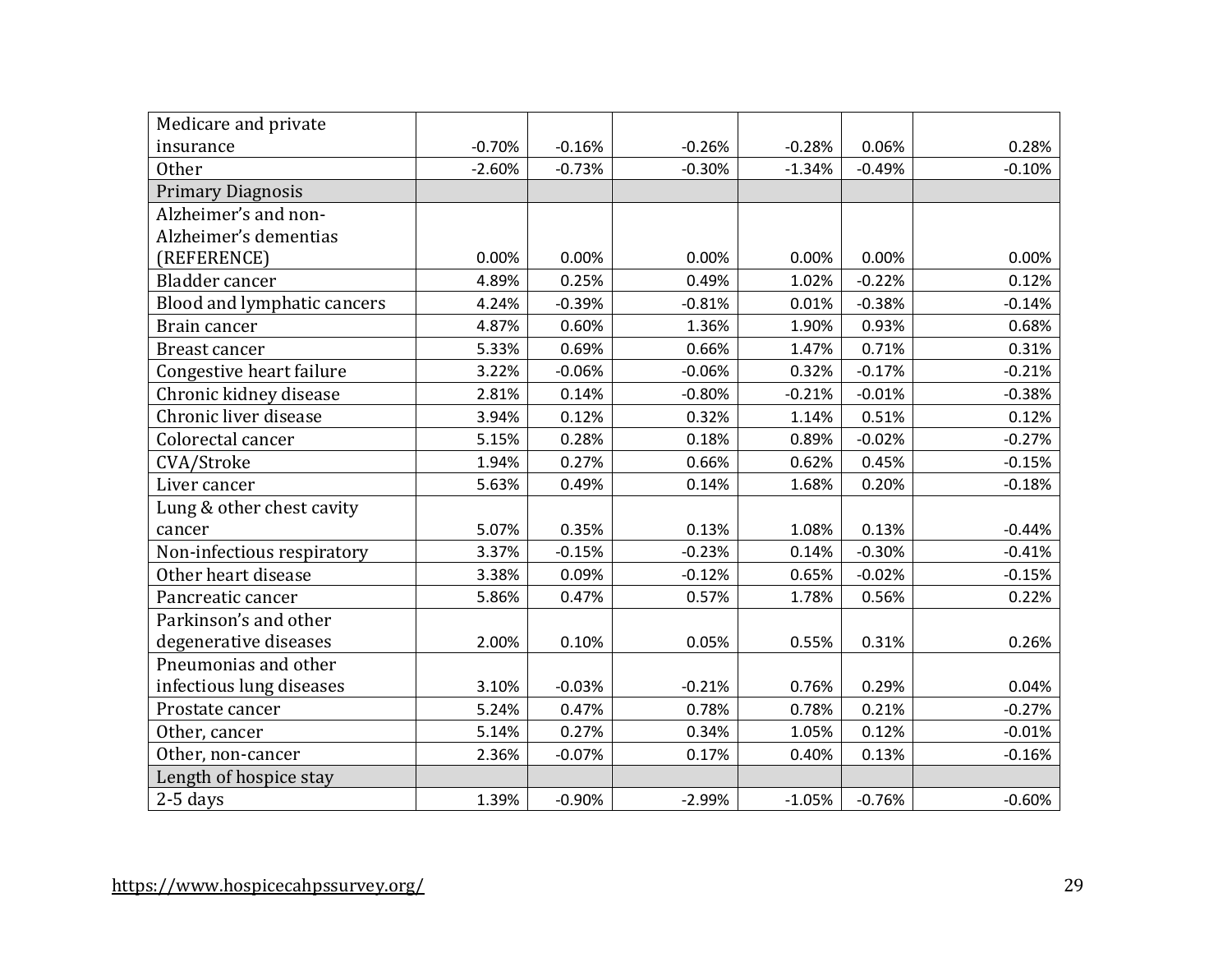| $6-12$ days                    | 1.72%    | $-0.74%$ | $-2.21%$ | $-0.96%$ | $-0.76%$ | $-0.48%$  |
|--------------------------------|----------|----------|----------|----------|----------|-----------|
| 13-29 days                     | 1.20%    | $-0.78%$ | $-1.94%$ | $-1.29%$ | $-0.92%$ | $-0.42%$  |
| 30-80 days                     | 0.87%    | $-0.53%$ | $-1.11%$ | $-0.83%$ | $-0.70%$ | $-0.31%$  |
| 81+ days (REFERENCE)           | 0.00%    | 0.00%    | 0.00%    | 0.00%    | 0.00%    | 0.00%     |
| Caregiver Age                  |          |          |          |          |          |           |
| Age 18-44                      | $-0.45%$ | $-1.03%$ | $-3.33%$ | $-0.68%$ | $-1.31%$ | $-0.88%$  |
| Age 45-54                      | 0.33%    | $-0.29%$ | $-1.23%$ | $-0.14%$ | $-0.50%$ | $-0.41%$  |
| Age 55-64 (REFERENCE)          | 0.00%    | 0.00%    | 0.00%    | 0.00%    | 0.00%    | 0.00%     |
| Age 65-74                      | 0.14%    | 0.32%    | 1.37%    | 0.49%    | 0.69%    | 0.42%     |
| Age 75-84                      | $-0.48%$ | $-0.18%$ | 1.67%    | $-0.57%$ | 0.43%    | $-0.07%$  |
| Age $85+$                      | $-0.92%$ | $-1.00%$ | 1.53%    | $-1.89%$ | $-0.30%$ | $-1.00%$  |
| <b>Caregiver Education</b>     |          |          |          |          |          |           |
| 8 <sup>th</sup> grade or less  | $-0.54%$ | $-0.81%$ | $-0.38%$ | 0.02%    | $-1.27%$ | $-11.27%$ |
| Some high school               | 0.92%    | $-0.01%$ | 0.20%    | 0.67%    | $-0.05%$ | $-6.55%$  |
| High school graduate or GED    |          |          |          |          |          |           |
| (REFERENCE)                    | 0.00%    | 0.00%    | 0.00%    | 0.00%    | 0.00%    | 0.00%     |
| Some college                   | $-1.30%$ | $-0.37%$ | $-0.87%$ | $-0.97%$ | $-0.63%$ | 1.72%     |
| 4-year college graduate        | $-3.43%$ | $-0.53%$ | $-1.36%$ | $-1.77%$ | $-0.78%$ | 2.10%     |
| More than 4-year college       |          |          |          |          |          |           |
| graduate                       | $-4.54%$ | $-0.93%$ | $-2.18%$ | $-2.71%$ | $-1.65%$ | 2.13%     |
| Caregiver relationship         |          |          |          |          |          |           |
| (Decedent was the caregiver's  |          |          |          |          |          |           |
|                                |          |          |          |          |          |           |
| Spouse or partner              | 2.42%    | $-0.26%$ | $-0.08%$ | $-0.48%$ | $-0.22%$ | 0.07%     |
| Parent (REFERENCE)             | 0.00%    | 0.00%    | 0.00%    | 0.00%    | 0.00%    | 0.00%     |
| Mother-in-law or father-in-law | 0.55%    | 0.56%    | 1.12%    | 0.83%    | 0.69%    | 0.32%     |
| Aunt or uncle                  | $-3.35%$ | $-0.29%$ | 0.22%    | $-1.25%$ | 0.12%    | $-0.08%$  |
| Sister or brother              | $-3.46%$ | $-0.92%$ | $-0.21%$ | $-2.14%$ | $-0.37%$ | $-0.30%$  |
| Child                          | $-0.09%$ | $-0.56%$ | $-0.02%$ | $-1.30%$ | $-0.31%$ | $-0.37%$  |
| Friend                         | $-3.70%$ | $-0.67%$ | $-0.08%$ | $-2.09%$ | $-0.60%$ | $-0.71%$  |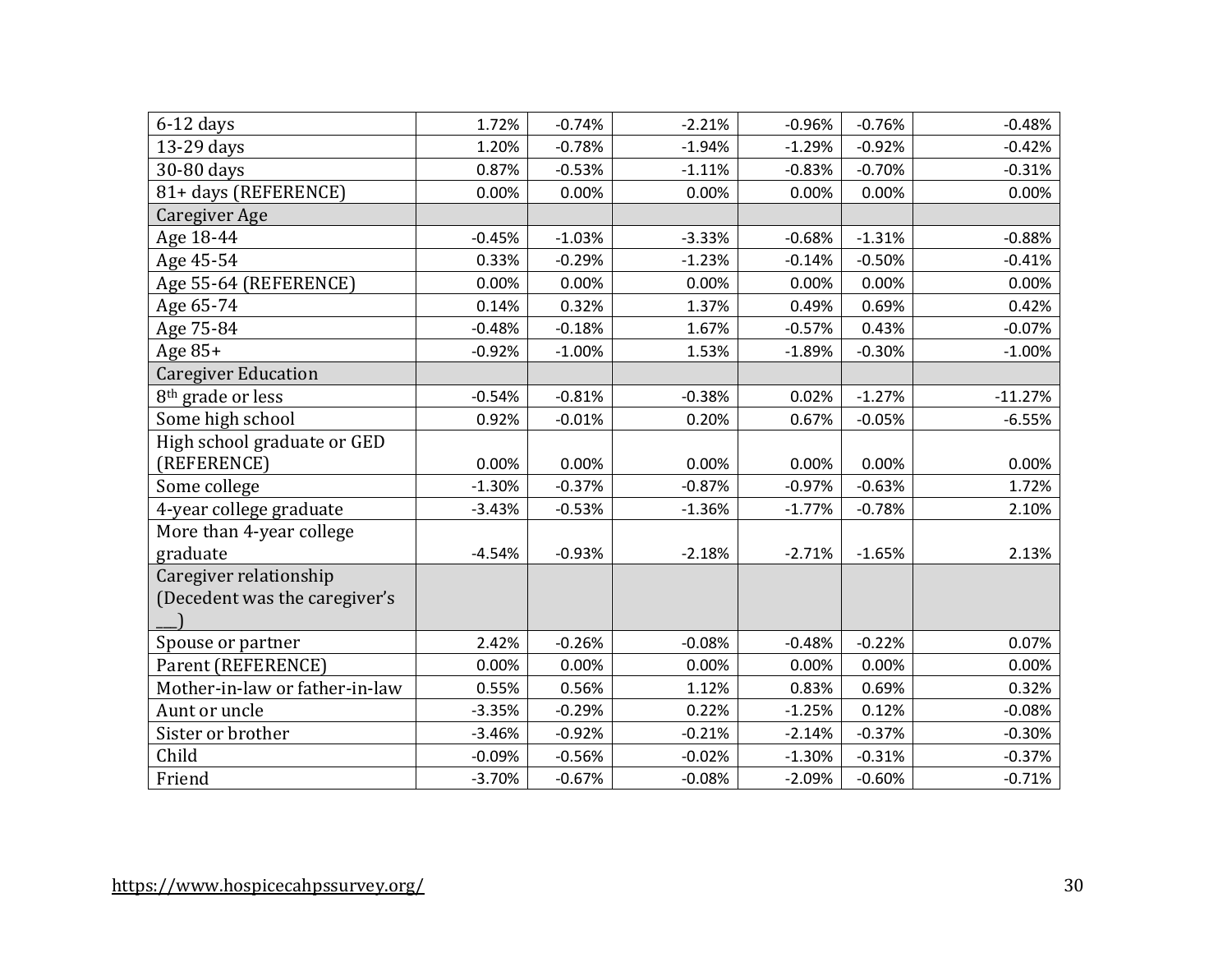| Other                      | $-0.99\%$ | $-0.08\%$ | 0.08%    | $-0.18%$ | 0.03%    | $-0.48%$ |
|----------------------------|-----------|-----------|----------|----------|----------|----------|
| Survey                     |           |           |          |          |          |          |
| Language/Respondent's home |           |           |          |          |          |          |
| language                   |           |           |          |          |          |          |
| Survey language or home    |           |           |          |          |          |          |
| language was Spanish       | 2.63%     | $-0.20\%$ | 1.32%    | 1.56%    | 0.45%    | $-0.12%$ |
| All others (REFERENCE)     | $0.00\%$  | $0.00\%$  | $0.00\%$ | 0.00%    | $0.00\%$ | 0.00%    |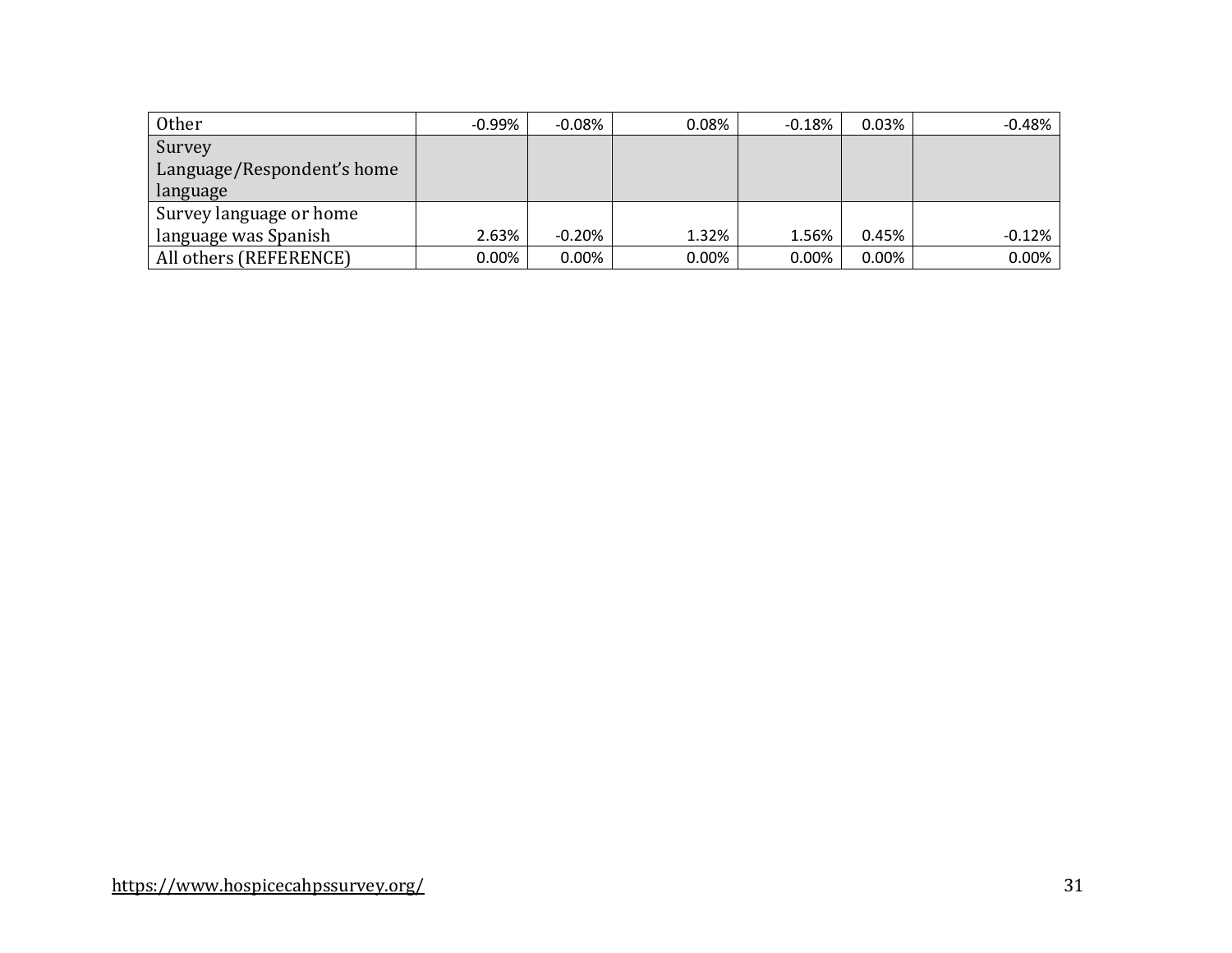## **Table 8. CAHPS Hospice Bottom-Box Survey Case-Mix Adjustments for Getting Timely Help and Treating Patient with Respect, Q2 2017 - Q3 2018**

|                                | <b>Getting Timely Help</b>                                                                                        |                                                                                              | <b>Treating Patient with Respect</b>                                   |                                                                        |  |
|--------------------------------|-------------------------------------------------------------------------------------------------------------------|----------------------------------------------------------------------------------------------|------------------------------------------------------------------------|------------------------------------------------------------------------|--|
|                                | your family member asked<br>for help from the hospice<br>Got help as soon as you<br>needed it when you or<br>team | Got the help you needed<br>from the hospice team<br>weekends, or holidays<br>during evenings | Hospice team treated your<br>family member with<br>dignity and respect | Felt that the hospice team<br>really cared about your<br>family member |  |
| Response percentile (per 1% of |                                                                                                                   |                                                                                              |                                                                        |                                                                        |  |
| response percentile)           | $-0.02%$                                                                                                          | $-0.04%$                                                                                     | 0.00%                                                                  | $-0.01%$                                                               |  |
| Decedent Age                   |                                                                                                                   |                                                                                              |                                                                        |                                                                        |  |
| Age 18-54                      | 0.00%                                                                                                             | 0.47%                                                                                        | $-0.85%$                                                               | $-0.49%$                                                               |  |
| Age 55-64                      | $-0.05%$                                                                                                          | 0.61%                                                                                        | $-0.38%$                                                               | $-0.64%$                                                               |  |
| Age 65-69                      | $-0.09%$                                                                                                          | 0.45%                                                                                        | $-0.39%$                                                               | $-0.60%$                                                               |  |
| Age 70-74                      | $-0.03%$                                                                                                          | 0.51%                                                                                        | $-0.23%$                                                               | $-0.46%$                                                               |  |
| Age 75-79                      | 0.16%                                                                                                             | 0.62%                                                                                        | $-0.13%$                                                               | $-0.10%$                                                               |  |
| Age 80-84                      | 0.09%                                                                                                             | 0.57%                                                                                        | $-0.06%$                                                               | $-0.14%$                                                               |  |
| Age 85-89                      | 0.05%                                                                                                             | 0.05%                                                                                        | $-0.09%$                                                               | $-0.07%$                                                               |  |
| Age 90+ (REFERENCE)            | 0.00%                                                                                                             | 0.00%                                                                                        | 0.00%                                                                  | 0.00%                                                                  |  |
| Payer for Hospice Care         |                                                                                                                   |                                                                                              |                                                                        |                                                                        |  |
| Medicare only (REFERENCE)      | 0.00%                                                                                                             | 0.00%                                                                                        | 0.00%                                                                  | 0.00%                                                                  |  |
| Medicaid only or Medicaid and  |                                                                                                                   |                                                                                              |                                                                        |                                                                        |  |
| private insurance              | $-0.33%$                                                                                                          | $-0.31%$                                                                                     | $-0.64%$                                                               | $-0.68%$                                                               |  |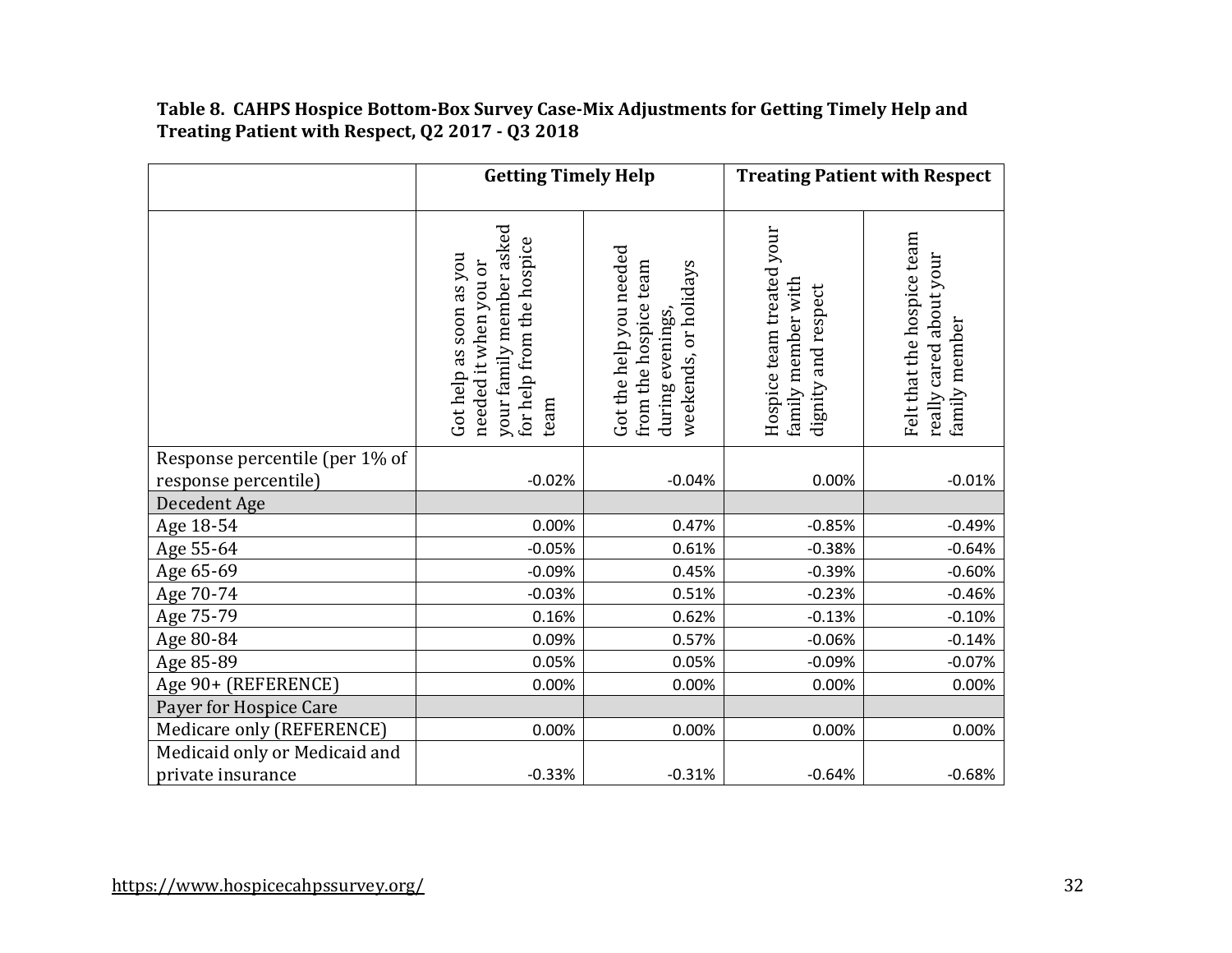| Medicare and Medicaid       | $-1.61%$ | $-1.32%$ | $-0.41%$ | $-0.90%$ |
|-----------------------------|----------|----------|----------|----------|
| Private insurance only      | $-0.38%$ | $-0.41%$ | $-0.06%$ | $-0.14%$ |
| Medicare and private        |          |          |          |          |
| insurance                   | $-0.37%$ | $-0.05%$ | $-0.04%$ | $-0.11%$ |
| <b>Other</b>                | $-0.51%$ | $-0.07%$ | $-0.18%$ | $-0.43%$ |
| <b>Primary Diagnosis</b>    |          |          |          |          |
| Alzheimer's and non-        |          |          |          |          |
| Alzheimer's dementias       |          |          |          |          |
| (REFERENCE)                 | 0.00%    | 0.00%    | 0.00%    | 0.00%    |
| Bladder cancer              | 0.41%    | 1.09%    | $-0.18%$ | $-0.07%$ |
| Blood and lymphatic cancers | $-0.31%$ | $-0.14%$ | $-0.11%$ | $-0.30%$ |
| Brain cancer                | 0.17%    | 0.51%    | 0.18%    | 0.63%    |
| <b>Breast cancer</b>        | 0.45%    | 0.49%    | 0.08%    | 0.43%    |
| Congestive heart failure    | $-0.06%$ | 0.37%    | $-0.24%$ | $-0.22%$ |
| Chronic kidney disease      | $-0.45%$ | $-0.68%$ | $-0.18%$ | $-0.26%$ |
| Chronic liver disease       | 0.54%    | 0.47%    | 0.06%    | 0.27%    |
| Colorectal cancer           | 0.04%    | $-0.39%$ | $-0.05%$ | 0.04%    |
| CVA/Stroke                  | 0.60%    | 1.00%    | 0.11%    | 0.30%    |
| Liver cancer                | 0.24%    | 0.05%    | $-0.07%$ | $-0.07%$ |
| Lung & other chest cavity   |          |          |          |          |
| cancer                      | 0.33%    | 0.08%    | $-0.06%$ | 0.00%    |
| Non-infectious respiratory  | $-0.15%$ | 0.38%    | $-0.18%$ | $-0.25%$ |
| Other heart disease         | $-0.04%$ | 0.49%    | $-0.15%$ | $-0.01%$ |
| Pancreatic cancer           | 0.33%    | 0.60%    | $-0.04%$ | 0.24%    |
| Parkinson's and other       |          |          |          |          |
| degenerative diseases       | 0.20%    | $-0.73%$ | $-0.09%$ | 0.01%    |
| Pneumonias and other        |          |          |          |          |
| infectious lung diseases    | 0.53%    | 0.26%    | $-0.04%$ | 0.06%    |
| Prostate cancer             | 0.22%    | $-0.22%$ | $-0.02%$ | 0.45%    |
| Other, cancer               | 0.27%    | 0.24%    | $-0.04%$ | 0.04%    |
| Other, non-cancer           | 0.25%    | 0.59%    | $-0.10%$ | $-0.02%$ |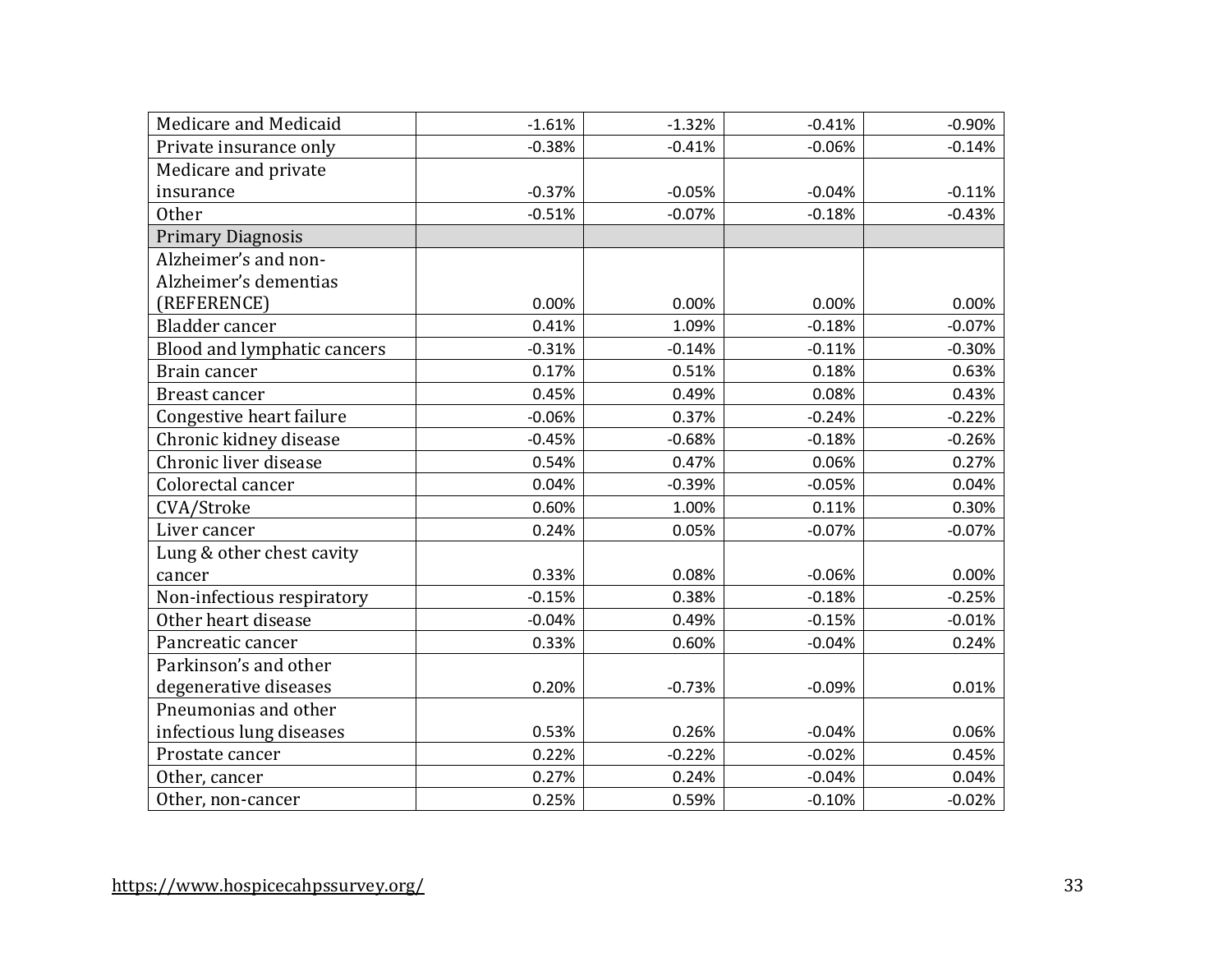| Length of hospice stay         |          |          |          |          |
|--------------------------------|----------|----------|----------|----------|
| $2-5$ days                     | $-1.14%$ | 3.06%    | $-0.60%$ | $-1.00%$ |
| $6-12$ days                    | $-1.10%$ | 2.27%    | $-0.43%$ | $-0.97%$ |
| 13-29 days                     | $-1.28%$ | 1.07%    | $-0.35%$ | $-1.06%$ |
| 30-80 days                     | $-0.90%$ | 0.16%    | $-0.20%$ | $-0.71%$ |
| 81+ days (REFERENCE)           | 0.00%    | 0.00%    | 0.00%    | 0.00%    |
| Caregiver Age                  |          |          |          |          |
| Age 18-44                      | $-1.70%$ | $-2.34%$ | $-0.65%$ | $-1.71%$ |
| Age 45-54                      | $-0.32%$ | $-0.46%$ | $-0.20%$ | $-0.55%$ |
| Age 55-64 (REFERENCE)          | 0.00%    | 0.00%    | 0.00%    | 0.00%    |
| Age 65-74                      | 0.77%    | 1.30%    | 0.23%    | 0.60%    |
| Age 75-84                      | 0.60%    | $-0.15%$ | 0.22%    | 0.71%    |
| Age 85+                        | 0.11%    | $-2.09%$ | 0.07%    | 0.31%    |
| <b>Caregiver Education</b>     |          |          |          |          |
| 8 <sup>th</sup> grade or less  | $-1.59%$ | $-4.87%$ | $-0.55%$ | $-0.46%$ |
| Some high school               | $-0.15%$ | $-1.76%$ | $-0.16%$ | $-0.04%$ |
| High school graduate or GED    |          |          |          |          |
| (REFERENCE)                    | 0.00%    | 0.00%    | 0.00%    | 0.00%    |
| Some college                   | $-0.55%$ | 0.45%    | $-0.11%$ | $-0.52%$ |
| 4-year college graduate        | $-1.00%$ | $-0.11%$ | $-0.07%$ | $-0.59%$ |
| More than 4-year college       |          |          |          |          |
| graduate                       | $-1.89%$ | $-0.83%$ | $-0.34%$ | $-1.24%$ |
| Caregiver relationship         |          |          |          |          |
| (Decedent was the caregiver's  |          |          |          |          |
|                                |          |          |          |          |
| Spouse or partner              | $-0.14%$ | $-0.83%$ | 0.00%    | $-0.07%$ |
| Parent (REFERENCE)             | 0.00%    | 0.00%    | 0.00%    | 0.00%    |
| Mother-in-law or father-in-law | 0.82%    | 0.70%    | 0.18%    | 0.83%    |
| Aunt or uncle                  |          |          |          |          |
|                                | 0.27%    | 0.49%    | 0.04%    | 0.18%    |
| Sister or brother              | $-0.71%$ | $-0.74%$ | $-0.02%$ | $-0.08%$ |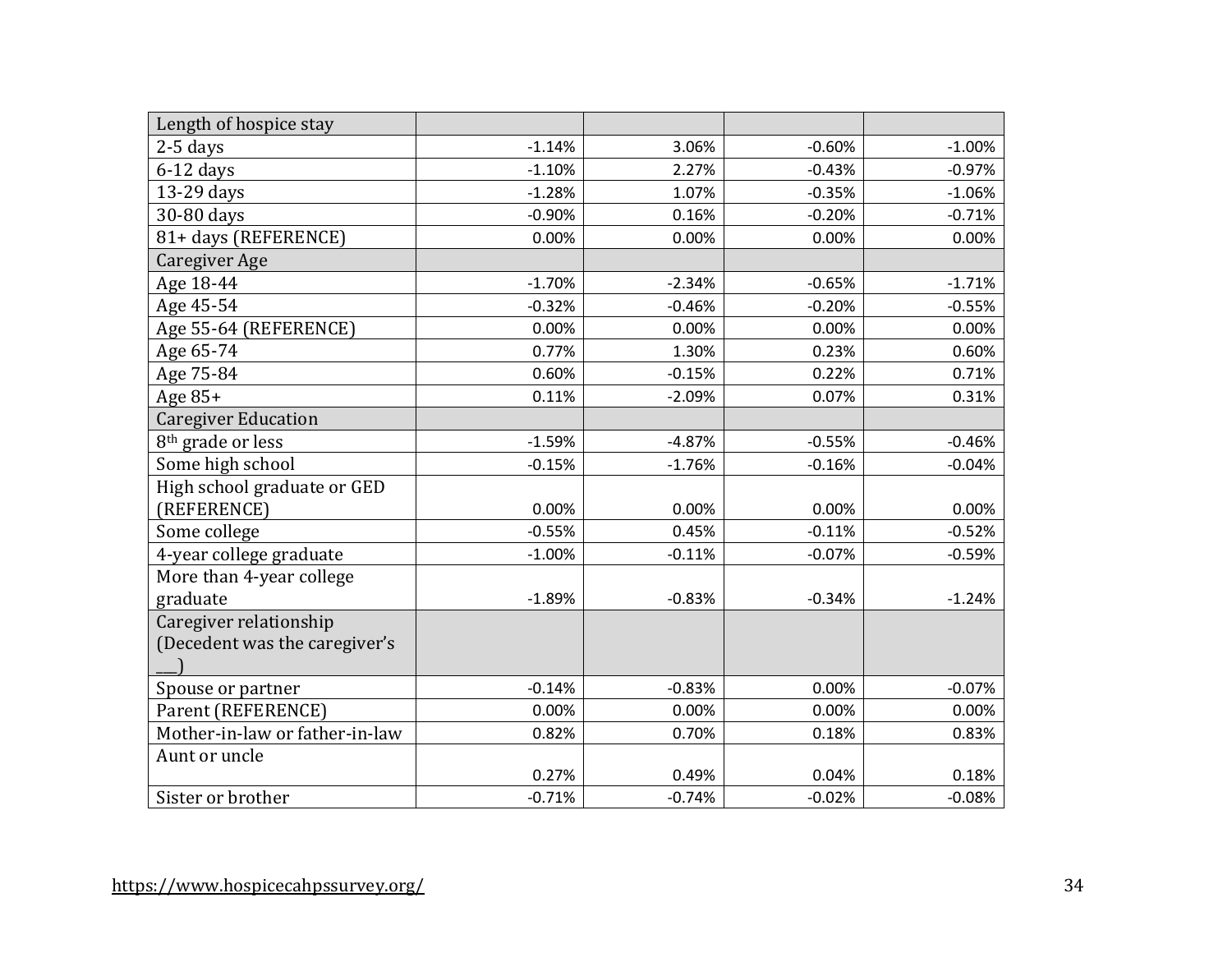| Child                      | $-0.26\%$ | $-0.62%$ | 0.25%    | $-0.15%$ |
|----------------------------|-----------|----------|----------|----------|
| Friend                     | $-0.53\%$ | $-0.41%$ | $-0.19%$ | 0.18%    |
| <b>Other</b>               | 0.07%     | $-0.71%$ | 0.02%    | 0.20%    |
| Survey                     |           |          |          |          |
| Language/Respondent's home |           |          |          |          |
| language                   |           |          |          |          |
| Survey language or home    |           |          |          |          |
| language was Spanish       | 0.27%     | -4.44%   | $-0.22%$ | $-0.24%$ |
| All others (REFERENCE)     | $0.00\%$  | 0.00%    | 0.00%    | 0.00%    |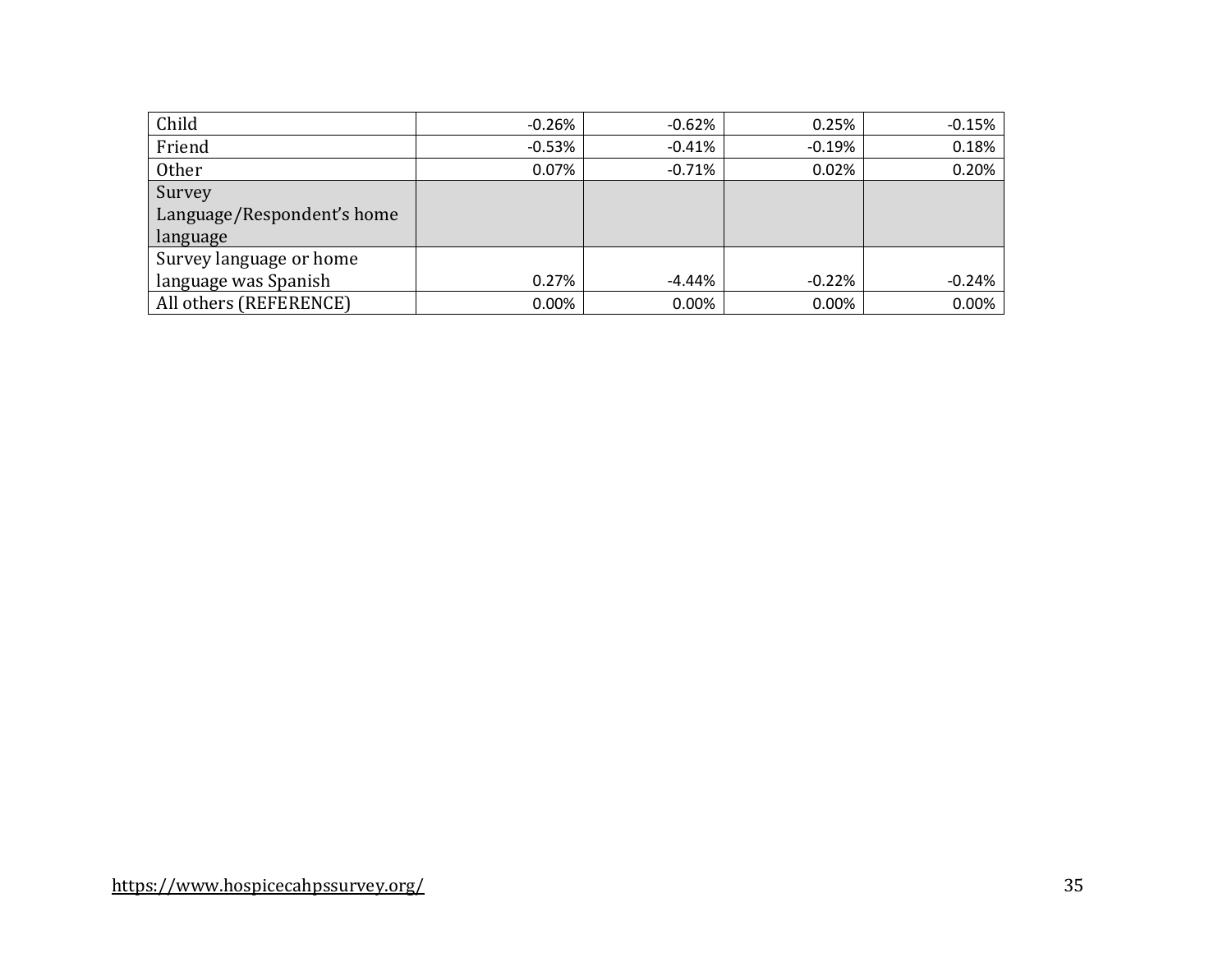|                                | as he or<br>Your family member got as<br>much help with pain<br>she needed | Your family member got the<br>help he or she needed for<br>trouble breathing | Your family member got the<br>help he or she needed for<br>trouble with constipation | the hospice team for feelings<br>Your family member got the<br>help he or she needed from<br>of anxiety or sadness |
|--------------------------------|----------------------------------------------------------------------------|------------------------------------------------------------------------------|--------------------------------------------------------------------------------------|--------------------------------------------------------------------------------------------------------------------|
| Response percentile (per 1% of |                                                                            |                                                                              |                                                                                      |                                                                                                                    |
| response percentile)           | $-0.01%$                                                                   | $-0.03%$                                                                     | $-0.04%$                                                                             | $-0.06%$                                                                                                           |
| Decedent Age                   |                                                                            |                                                                              |                                                                                      |                                                                                                                    |
| Age 18-54                      | $-0.79%$                                                                   | $-1.03%$                                                                     | $-0.04%$                                                                             | 2.22%                                                                                                              |
| Age 55-64                      | $-0.59%$                                                                   | $-0.51%$                                                                     | 0.07%                                                                                | 1.44%                                                                                                              |
| Age 65-69                      | $-0.40%$                                                                   | $-0.19%$                                                                     | $-0.26%$                                                                             | 1.67%                                                                                                              |
| Age 70-74                      | $-0.31%$                                                                   | $-0.10%$                                                                     | $-0.32%$                                                                             | 1.45%                                                                                                              |
| Age 75-79                      | $-0.11%$                                                                   | 0.17%                                                                        | $-0.22%$                                                                             | 1.43%                                                                                                              |
| Age 80-84                      | $-0.08%$                                                                   | 0.02%                                                                        | $-0.16%$                                                                             | 0.80%                                                                                                              |
| Age 85-89                      | $-0.16%$                                                                   | $-0.24%$                                                                     | $-0.01%$                                                                             | 0.39%                                                                                                              |
| Age 90+ (REFERENCE)            | 0.00%                                                                      | 0.00%                                                                        | 0.00%                                                                                | 0.00%                                                                                                              |
| Payer for Hospice Care         |                                                                            |                                                                              |                                                                                      |                                                                                                                    |
| Medicare only (REFERENCE)      | 0.00%                                                                      | 0.00%                                                                        | 0.00%                                                                                | 0.00%                                                                                                              |
| Medicaid only or Medicaid and  |                                                                            |                                                                              |                                                                                      |                                                                                                                    |
| private insurance              | 0.12%                                                                      | $-0.65%$                                                                     | $-1.46%$                                                                             | $-2.47%$                                                                                                           |
| Medicare and Medicaid          | $-0.50%$                                                                   | $-1.01%$                                                                     | $-2.64%$                                                                             | $-2.91%$                                                                                                           |
| Private insurance only         | 0.22%                                                                      | 0.30%                                                                        | $-0.47%$                                                                             | 0.05%                                                                                                              |

#### **Table 9. CAHPS Hospice Survey Bottom-Box Case-Mix Adjustments for Help for Pain and Symptoms, Q2 2017 - Q3 2018**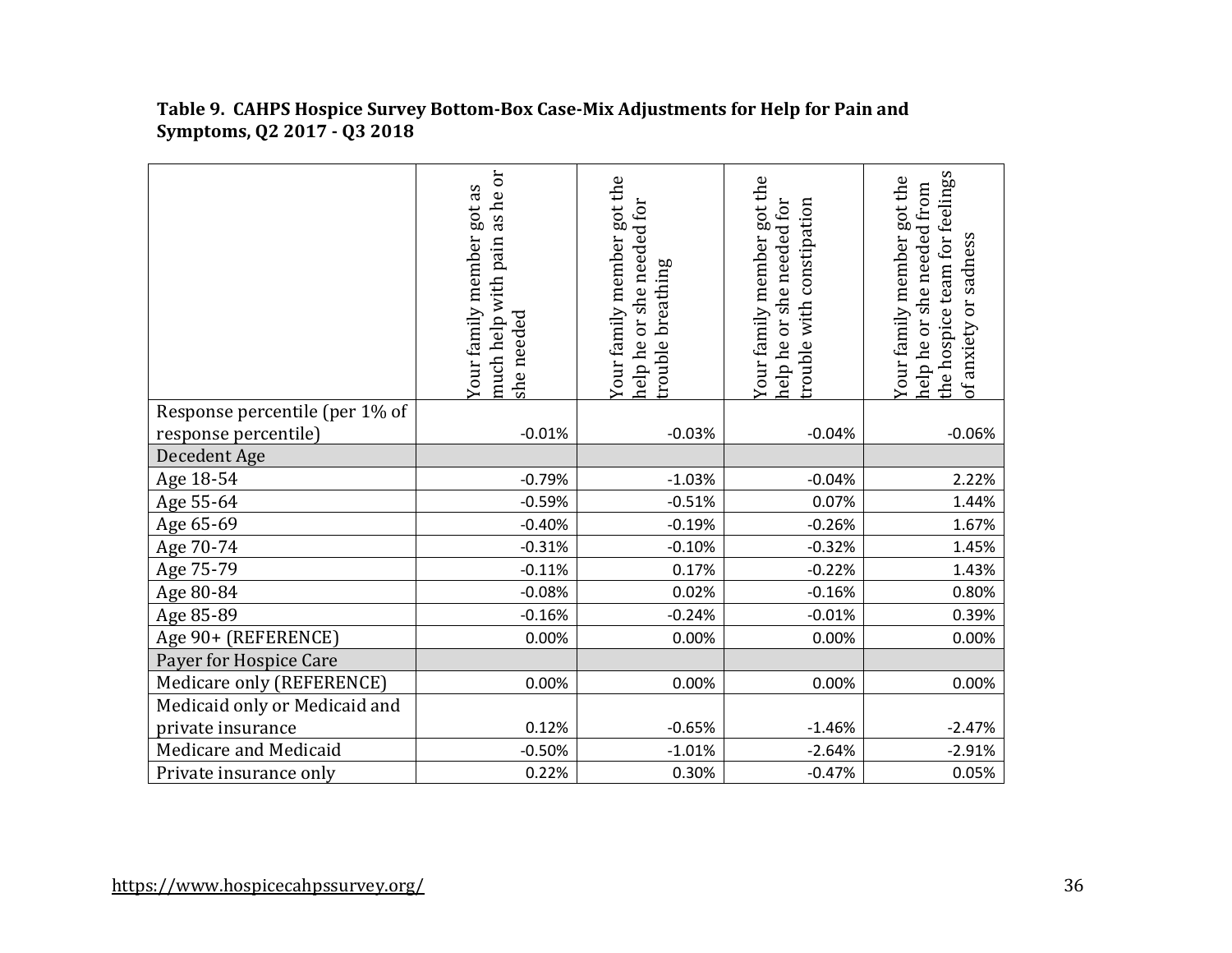| Medicare and private        |          |          |           |          |
|-----------------------------|----------|----------|-----------|----------|
| insurance                   | $-0.05%$ | 0.78%    | $-0.73%$  | $-0.02%$ |
| <b>Other</b>                | $-0.09%$ | $-0.64%$ | $-0.24%$  | $-0.89%$ |
| <b>Primary Diagnosis</b>    |          |          |           |          |
| Alzheimer's and non-        |          |          |           |          |
| Alzheimer's dementias       |          |          |           |          |
| (REFERENCE)                 | 0.00%    | 0.00%    | 0.00%     | 0.00%    |
| Bladder cancer              | $-0.31%$ | 0.11%    | 0.38%     | 0.00%    |
| Blood and lymphatic cancers | $-0.27%$ | 0.77%    | 0.01%     | $-0.79%$ |
| Brain cancer                | 0.24%    | $-0.48%$ | 0.22%     | $-0.47%$ |
| <b>Breast cancer</b>        | 0.25%    | 2.38%    | 1.52%     | 1.83%    |
| Congestive heart failure    | $-0.12%$ | 2.46%    | $-0.20%$  | 0.55%    |
| Chronic kidney disease      | $-0.26%$ | 1.10%    | $-0.61%$  | $-0.83%$ |
| Chronic liver disease       | 0.36%    | $-0.32%$ | $-2.34%$  | $-0.03%$ |
| Colorectal cancer           | 0.07%    | 0.12%    | $-0.80%$  | $-0.40%$ |
| CVA/Stroke                  | 0.32%    | 0.79%    | $-0.09%$  | 0.26%    |
| Liver cancer                | 0.15%    | 0.59%    | 0.53%     | $-0.24%$ |
| Lung & other chest cavity   |          |          |           |          |
| cancer                      | 0.04%    | 2.80%    | 1.29%     | 0.97%    |
| Non-infectious respiratory  | 0.02%    | 3.75%    | 0.28%     | 1.04%    |
| Other heart disease         | $-0.04%$ | 1.79%    | $-0.37%$  | 0.32%    |
| Pancreatic cancer           | $-0.13%$ | $-0.17%$ | 0.82%     | 0.00%    |
| Parkinson's and other       |          |          |           |          |
| degenerative diseases       | 0.02%    | 0.82%    | 0.18%     | $-0.04%$ |
| Pneumonias and other        |          |          |           |          |
| infectious lung diseases    | 0.36%    | 3.61%    | 0.02%     | 1.20%    |
| Prostate cancer             | 0.10%    | 0.35%    | 1.17%     | $-0.68%$ |
| Other, cancer               | 0.17%    | 1.16%    | 0.57%     | 0.53%    |
| Other, non-cancer           | 0.12%    | 1.07%    | $-0.42%$  | 0.64%    |
| Length of hospice stay      |          |          |           |          |
| $2-5$ days                  | $-1.16%$ | $-1.28%$ | $-10.91%$ | $-6.67%$ |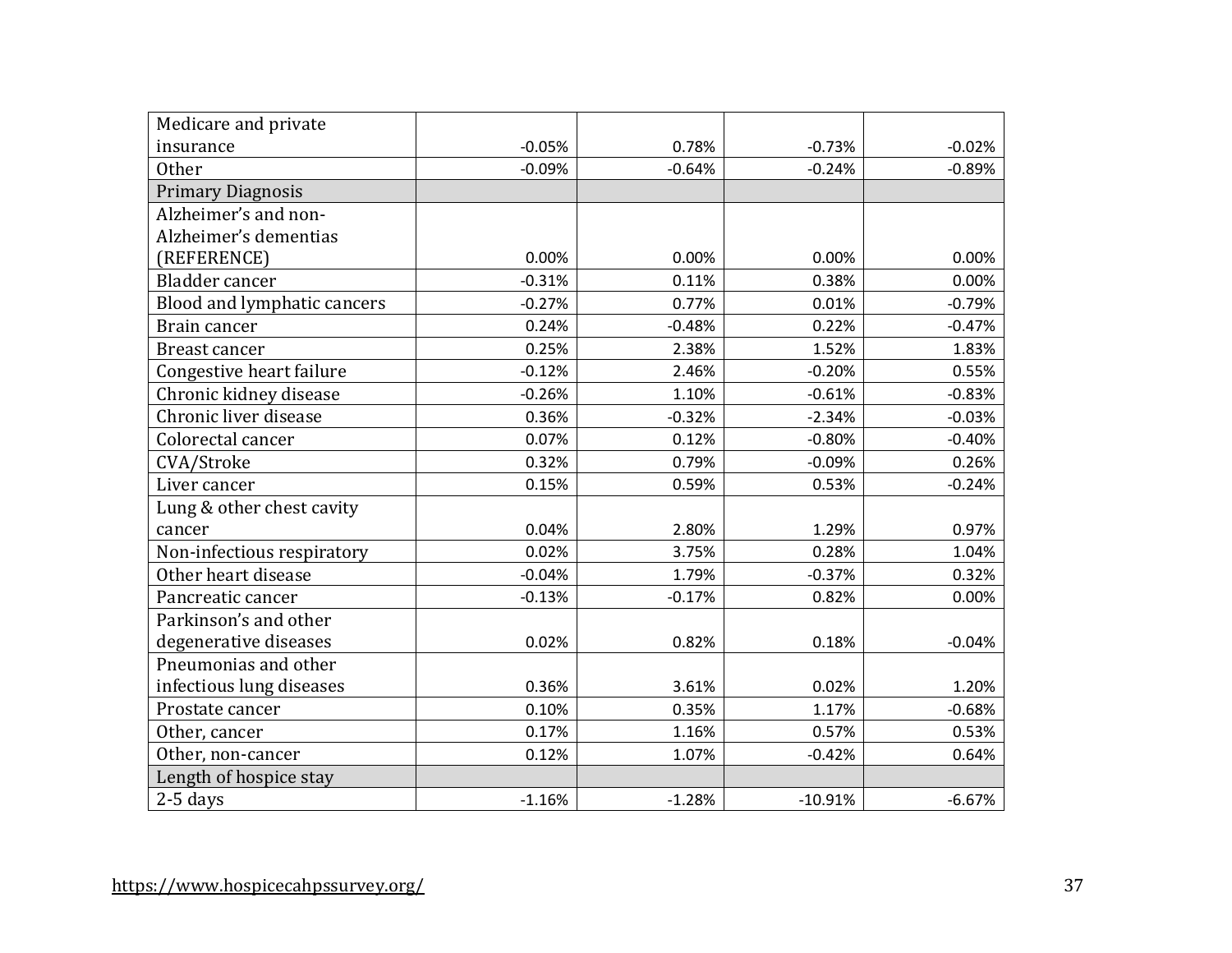| $6-12$ days                    | $-0.90%$ | $-0.97%$ | $-7.46%$ | $-5.29%$ |
|--------------------------------|----------|----------|----------|----------|
| 13-29 days                     | $-0.64%$ | $-0.89%$ | $-4.39%$ | $-4.19%$ |
| 30-80 days                     | $-0.46%$ | $-0.28%$ | $-2.00%$ | $-2.63%$ |
| 81+ days (REFERENCE)           | 0.00%    | 0.00%    | 0.00%    | 0.00%    |
| Caregiver Age                  |          |          |          |          |
| Age 18-44                      | $-0.37%$ | $-2.54%$ | $-4.18%$ | $-3.72%$ |
| Age 45-54                      | $-0.18%$ | $-1.25%$ | $-1.15%$ | $-1.11%$ |
| Age 55-64 (REFERENCE)          | 0.00%    | 0.00%    | 0.00%    | 0.00%    |
| Age 65-74                      | 0.36%    | 0.87%    | 0.86%    | 1.11%    |
| Age 75-84                      | 0.51%    | 0.57%    | 0.30%    | $-0.13%$ |
| Age 85+                        | 0.31%    | $-0.69%$ | $-1.28%$ | $-3.46%$ |
| <b>Caregiver Education</b>     |          |          |          |          |
| 8 <sup>th</sup> grade or less  | $-0.38%$ | $-2.66%$ | $-4.38%$ | $-4.89%$ |
| Some high school               | 0.15%    | $-1.37%$ | $-1.10%$ | $-0.65%$ |
| High school graduate or GED    |          |          |          |          |
| (REFERENCE)                    | 0.00%    | 0.00%    | 0.00%    | 0.00%    |
| Some college                   | $-0.37%$ | $-0.24%$ | 0.09%    | $-1.24%$ |
| 4-year college graduate        | $-0.66%$ | $-0.21%$ | $-0.67%$ | $-2.96%$ |
| More than 4-year college       |          |          |          |          |
| graduate                       | $-1.11%$ | $-0.76%$ | $-1.37%$ | $-4.96%$ |
| Caregiver relationship         |          |          |          |          |
| (Decedent was the caregiver's  |          |          |          |          |
|                                |          |          |          |          |
| Spouse or partner              | 0.09%    | $-0.52%$ | $-0.33%$ | $-2.25%$ |
| Parent (REFERENCE)             | 0.00%    | 0.00%    | 0.00%    | 0.00%    |
| Mother-in-law or father-in-law | 0.12%    | 0.66%    | 2.46%    | 3.33%    |
| Aunt or uncle                  |          |          |          |          |
|                                | 0.18%    | 0.67%    | 2.07%    | 2.46%    |
| Sister or brother              | $-0.23%$ | $-0.55%$ | $-0.89%$ | $-1.70%$ |
| Child                          | $-0.14%$ | $-0.61%$ | $-0.95%$ | $-2.13%$ |
| Friend                         | $-0.13%$ | 0.09%    | 0.35%    | 0.35%    |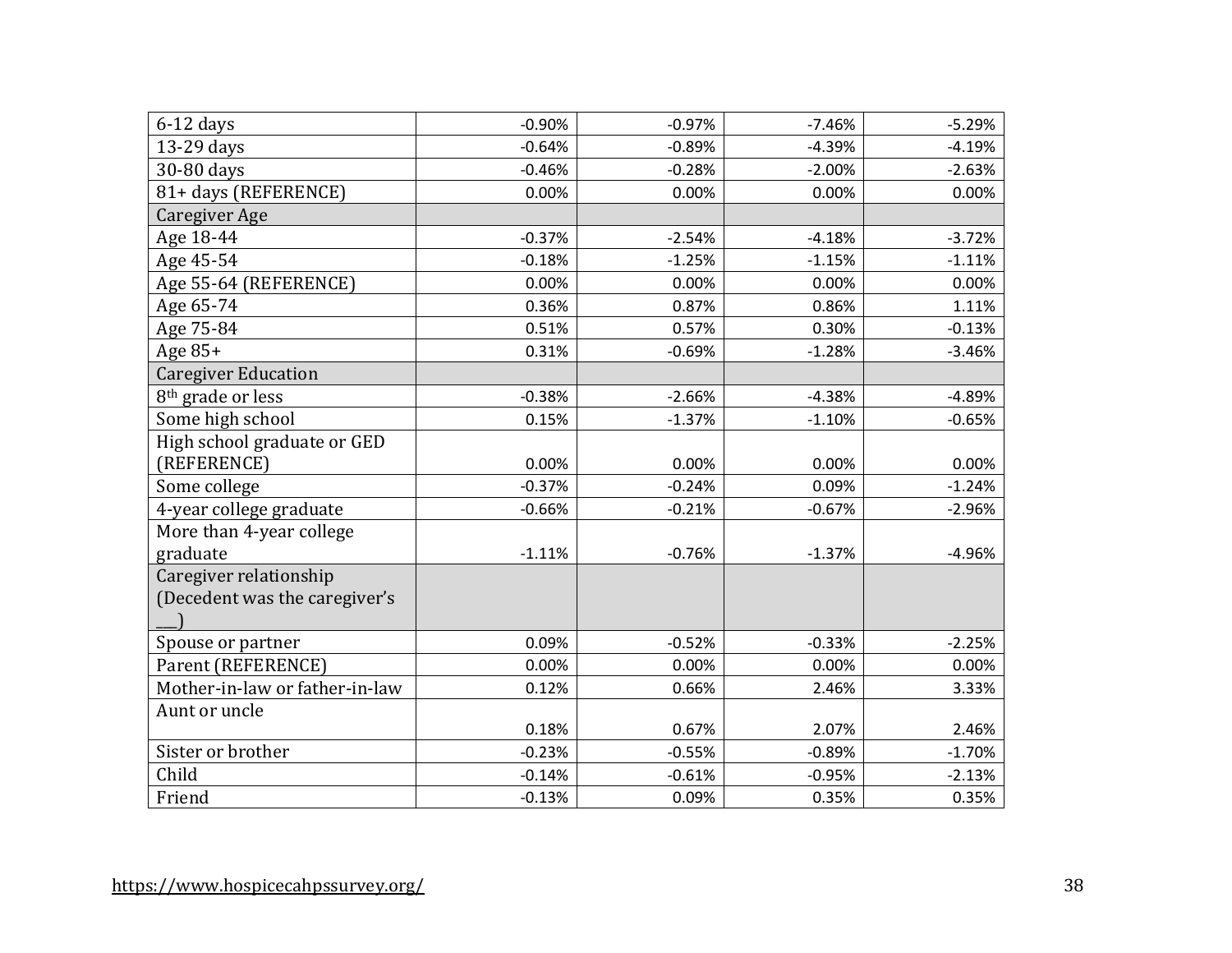| Other                      | 0.36%    | 0.47%     | 1.61%     | 1.55% |
|----------------------------|----------|-----------|-----------|-------|
| Survey                     |          |           |           |       |
| Language/Respondent's home |          |           |           |       |
| language                   |          |           |           |       |
| Survey language or home    |          |           |           |       |
| language was Spanish       | 1.03%    | $-3.31\%$ | $-0.60\%$ | 1.02% |
| All others (REFERENCE)     | $0.00\%$ | $0.00\%$  | 0.00%     | 0.00% |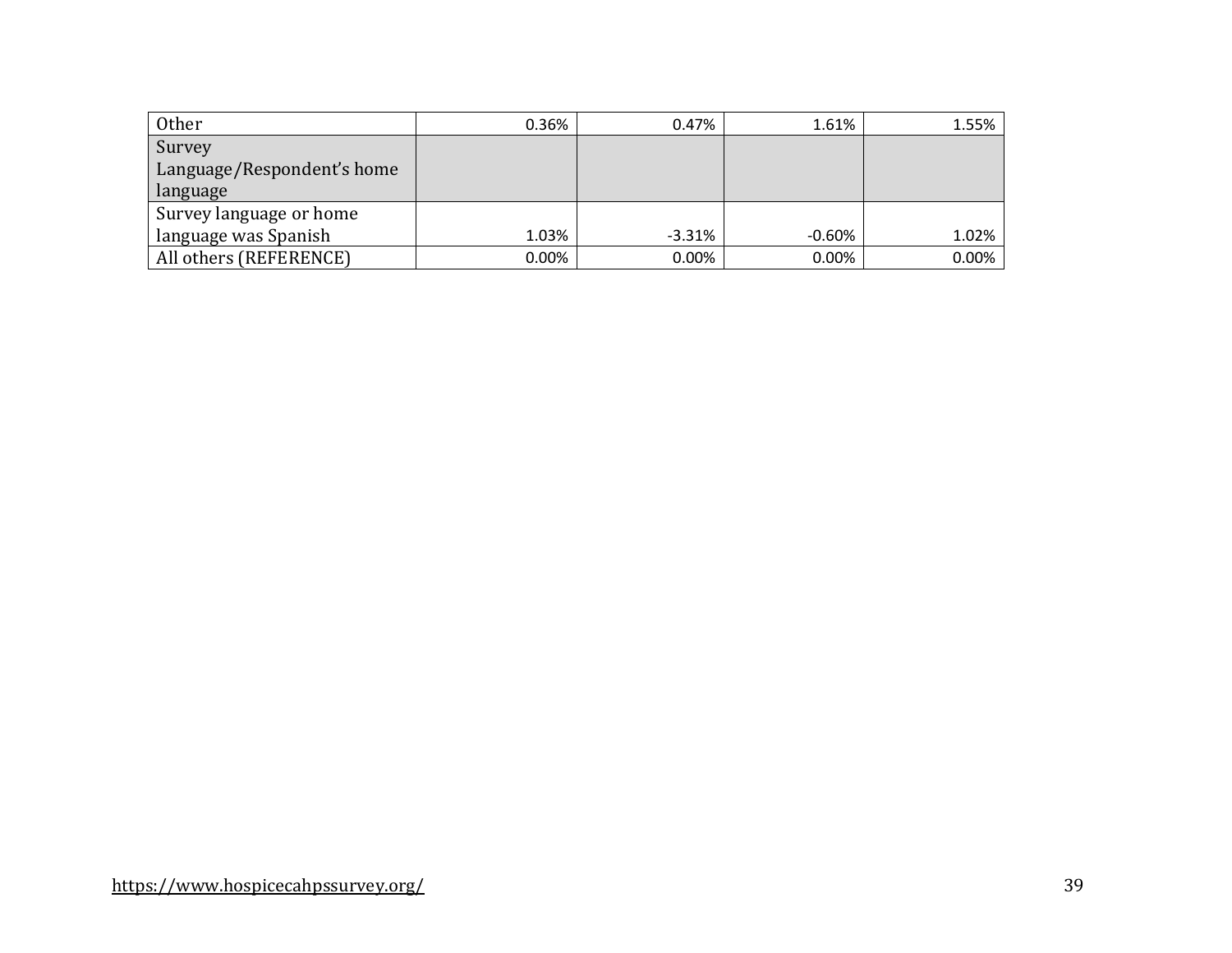|                                | watch for<br>Hospice team gave you the<br>training you needed about<br>what side effects to<br>from pain medicine | about if<br>give more pain<br>Hospice team gave you the<br>medicine to your family<br>training you needed<br>and when to<br>member | he or she had trouble breathing<br>training you needed about how<br>to help your family member if<br>Hospice team gave you the | Эr<br>Hospice team gave you the<br>training you needed about<br>member became restless<br>what to do if your family<br>agitated | A member of the hospice team<br>discussed side effects of pain<br>medicine with you or your<br>family member |
|--------------------------------|-------------------------------------------------------------------------------------------------------------------|------------------------------------------------------------------------------------------------------------------------------------|--------------------------------------------------------------------------------------------------------------------------------|---------------------------------------------------------------------------------------------------------------------------------|--------------------------------------------------------------------------------------------------------------|
| Response percentile (per 1% of |                                                                                                                   |                                                                                                                                    |                                                                                                                                |                                                                                                                                 |                                                                                                              |
| response percentile)           | $-0.02%$                                                                                                          | $-0.01%$                                                                                                                           | $-0.01%$                                                                                                                       | $-0.03%$                                                                                                                        | $-0.02%$                                                                                                     |
| Decedent Age                   |                                                                                                                   |                                                                                                                                    |                                                                                                                                |                                                                                                                                 |                                                                                                              |
| Age 18-54                      | 2.13%                                                                                                             | 0.40%                                                                                                                              | 0.15%                                                                                                                          | $-0.33%$                                                                                                                        | 1.63%                                                                                                        |
| Age 55-64                      | 1.71%                                                                                                             | 0.15%                                                                                                                              | $-0.16%$                                                                                                                       | $-0.21%$                                                                                                                        | 1.36%                                                                                                        |
| Age 65-69                      | 2.00%                                                                                                             | 0.42%                                                                                                                              | 0.50%                                                                                                                          | 0.62%                                                                                                                           | 1.18%                                                                                                        |
| Age 70-74                      | 1.72%                                                                                                             | 0.58%                                                                                                                              | 0.63%                                                                                                                          | 0.89%                                                                                                                           | 0.85%                                                                                                        |
| Age 75-79                      | 1.76%                                                                                                             | 0.78%                                                                                                                              | 0.57%                                                                                                                          | 1.59%                                                                                                                           | 0.95%                                                                                                        |
| Age 80-84                      | 1.36%                                                                                                             | 0.61%                                                                                                                              | 0.80%                                                                                                                          | 1.30%                                                                                                                           | 0.46%                                                                                                        |
| Age 85-89                      | 1.23%                                                                                                             | 0.56%                                                                                                                              | 0.63%                                                                                                                          | 0.79%                                                                                                                           | 0.45%                                                                                                        |
| Age 90+ (REFERENCE)            | 0.00%                                                                                                             | 0.00%                                                                                                                              | 0.00%                                                                                                                          | 0.00%                                                                                                                           | 0.00%                                                                                                        |
| Payer for Hospice Care         |                                                                                                                   |                                                                                                                                    |                                                                                                                                |                                                                                                                                 |                                                                                                              |
| Medicare only (REFERENCE)      | 0.00%                                                                                                             | 0.00%                                                                                                                              | 0.00%                                                                                                                          | 0.00%                                                                                                                           | 0.00%                                                                                                        |
| Medicaid only or Medicaid and  |                                                                                                                   |                                                                                                                                    |                                                                                                                                |                                                                                                                                 |                                                                                                              |
| private insurance              | $-1.02%$                                                                                                          | $-0.82%$                                                                                                                           | $-0.91%$                                                                                                                       | $-1.91%$                                                                                                                        | $-0.82%$                                                                                                     |
| Medicare and Medicaid          | $-4.38%$                                                                                                          | $-4.29%$                                                                                                                           | $-3.22%$                                                                                                                       | $-4.67%$                                                                                                                        | $-3.29%$                                                                                                     |

#### **Table 10. CAHPS Hospice Survey Bottom-Box Case-Mix Adjustments for Training Family to Care for Patient, Q2 2017 - Q3 2018**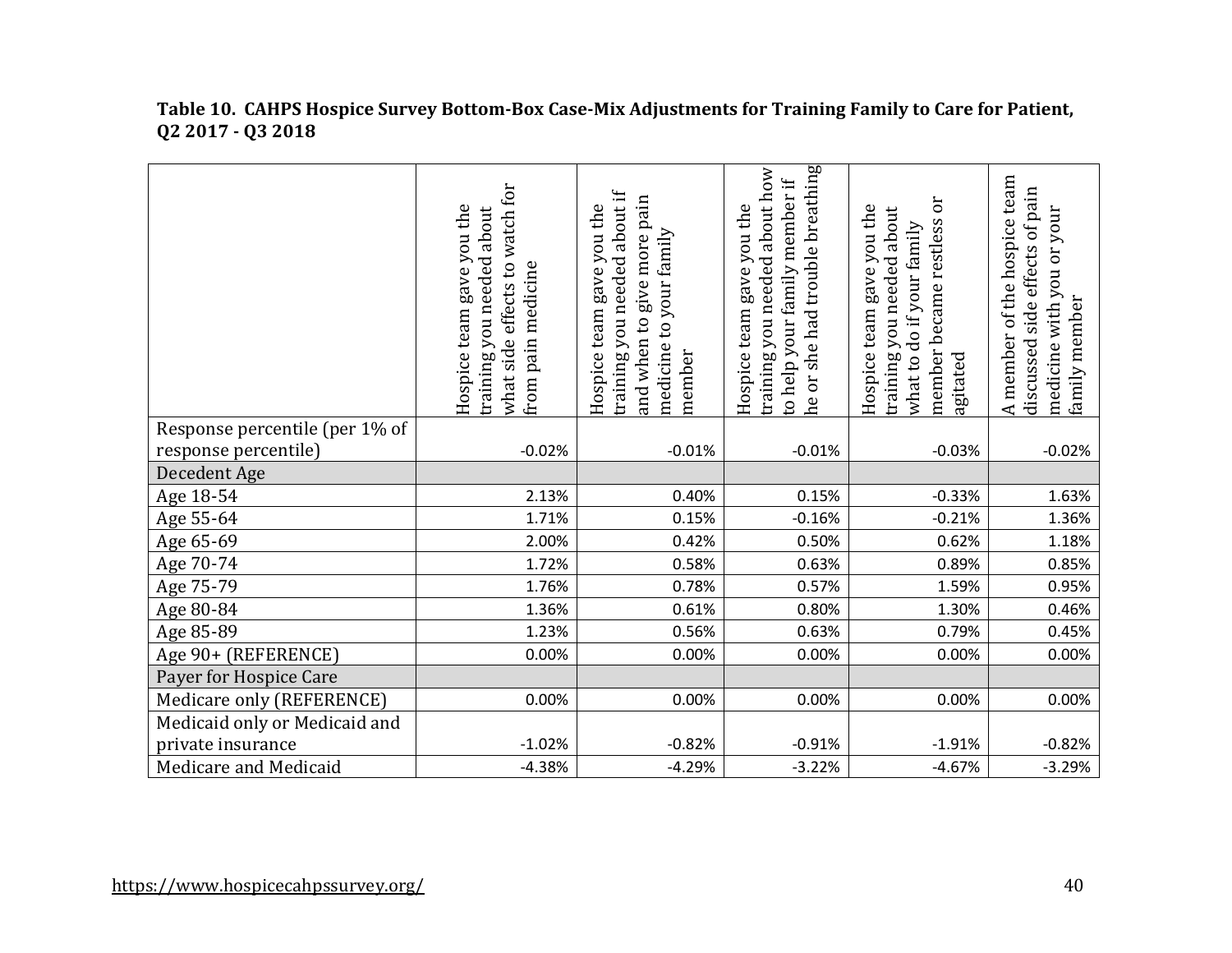| Private insurance only      | 0.13%    | 0.21%    | 0.51%    | $-0.18%$ | $-0.14%$ |
|-----------------------------|----------|----------|----------|----------|----------|
| Medicare and private        |          |          |          |          |          |
| insurance                   | $-0.35%$ | $-0.08%$ | 0.30%    | $-0.06%$ | $-0.01%$ |
| <b>Other</b>                | $-0.89%$ | $-0.53%$ | $-0.54%$ | $-1.18%$ | $-0.66%$ |
| <b>Primary Diagnosis</b>    |          |          |          |          |          |
| Alzheimer's and non-        |          |          |          |          |          |
| Alzheimer's dementias       |          |          |          |          |          |
| (REFERENCE)                 | 0.00%    | 0.00%    | 0.00%    | 0.00%    | 0.00%    |
| Bladder cancer              | 4.09%    | 2.90%    | 2.35%    | 2.16%    | 2.41%    |
| Blood and lymphatic cancers | 3.22%    | 2.13%    | 2.99%    | 1.41%    | 1.12%    |
| Brain cancer                | 4.70%    | 2.81%    | 3.45%    | 4.98%    | 2.02%    |
| <b>Breast cancer</b>        | 5.91%    | 3.26%    | 4.46%    | 4.28%    | 3.01%    |
| Congestive heart failure    | 3.33%    | 2.08%    | 3.27%    | 1.97%    | 1.41%    |
| Chronic kidney disease      | 3.48%    | 1.95%    | 3.09%    | 2.60%    | 1.42%    |
| Chronic liver disease       | 3.28%    | 2.50%    | 2.53%    | 3.58%    | 1.72%    |
| Colorectal cancer           | 4.18%    | 2.53%    | 2.59%    | 2.01%    | 2.42%    |
| CVA/Stroke                  | 1.97%    | 1.09%    | 2.22%    | 1.70%    | 0.57%    |
| Liver cancer                | 4.95%    | 2.79%    | 3.67%    | 3.35%    | 2.24%    |
| Lung & other chest cavity   |          |          |          |          |          |
| cancer                      | 4.74%    | 2.94%    | 4.30%    | 2.82%    | 2.65%    |
| Non-infectious respiratory  | 3.53%    | 2.18%    | 3.14%    | 1.99%    | 1.84%    |
| Other heart disease         | 3.14%    | 1.97%    | 3.00%    | 1.79%    | 1.47%    |
| Pancreatic cancer           | 5.13%    | 2.98%    | 3.05%    | 2.79%    | 2.56%    |
| Parkinson's and other       |          |          |          |          |          |
| degenerative diseases       | 2.66%    | 1.76%    | 2.42%    | 2.04%    | 1.14%    |
| Pneumonias and other        |          |          |          |          |          |
| infectious lung diseases    | 3.75%    | 2.61%    | 3.55%    | 2.34%    | 2.04%    |
| Prostate cancer             | 4.68%    | 2.59%    | 3.00%    | 2.86%    | 2.71%    |
| Other, cancer               | 4.70%    | 2.88%    | 3.75%    | 2.67%    | 2.41%    |
| Other, non-cancer           | 2.78%    | 1.84%    | 1.99%    | 1.33%    | 0.96%    |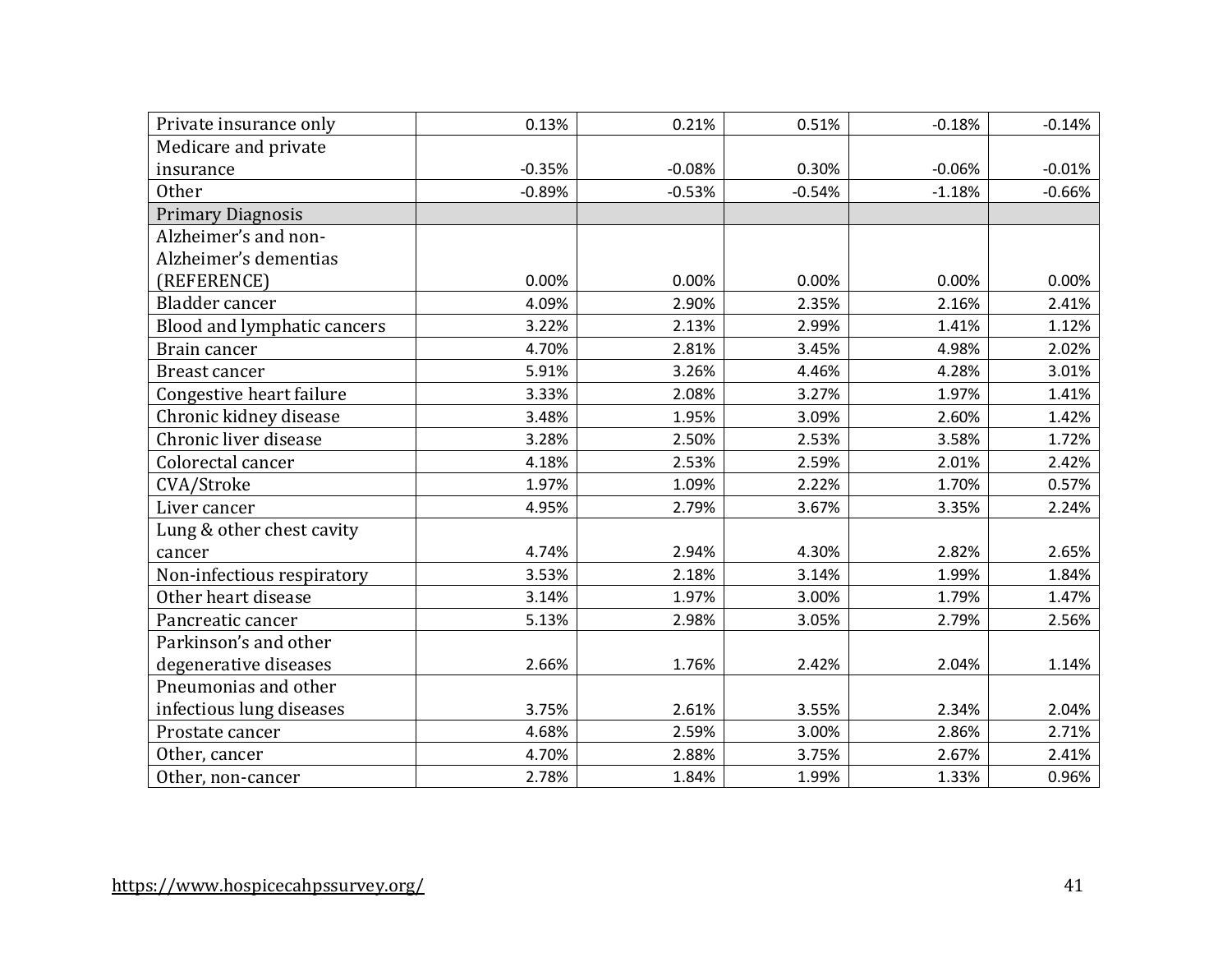| Length of hospice stay         |          |          |          |          |          |
|--------------------------------|----------|----------|----------|----------|----------|
| $2-5$ days                     | $-4.69%$ | $-2.18%$ | $-4.32%$ | $-4.17%$ | $-4.93%$ |
| $6-12$ days                    | $-3.13%$ | $-1.08%$ | $-2.58%$ | $-2.26%$ | $-2.95%$ |
| 13-29 days                     | $-1.80%$ | $-0.74%$ | $-1.82%$ | $-1.33%$ | $-2.02%$ |
| 30-80 days                     | $-0.76%$ | $-0.29%$ | $-0.49%$ | $-0.54%$ | $-0.87%$ |
| 81+ days (REFERENCE)           | 0.00%    | 0.00%    | 0.00%    | 0.00%    | 0.00%    |
| Caregiver Age                  |          |          |          |          |          |
| Age 18-44                      | $-0.59%$ | 0.13%    | $-1.21%$ | $-1.18%$ | 0.01%    |
| Age 45-54                      | 0.40%    | 0.11%    | $-0.31%$ | 0.02%    | 0.18%    |
| Age 55-64 (REFERENCE)          | 0.00%    | 0.00%    | 0.00%    | 0.00%    | 0.00%    |
| Age 65-74                      | $-0.70%$ | $-0.45%$ | $-0.18%$ | $-1.16%$ | $-0.40%$ |
| Age 75-84                      | $-2.58%$ | $-1.45%$ | $-1.60%$ | $-3.38%$ | $-1.74%$ |
| Age $85+$                      | $-4.49%$ | $-2.78%$ | $-2.69%$ | $-5.05%$ | $-3.86%$ |
| <b>Caregiver Education</b>     |          |          |          |          |          |
| 8 <sup>th</sup> grade or less  | 0.88%    | $-0.03%$ | 0.58%    | $-0.02%$ | $-0.84%$ |
| Some high school               | 1.36%    | 0.74%    | 0.30%    | 0.66%    | 0.30%    |
| High school graduate or GED    |          |          |          |          |          |
| (REFERENCE)                    | 0.00%    | 0.00%    | 0.00%    | 0.00%    | 0.00%    |
| Some college                   | $-0.79%$ | $-0.42%$ | $-0.85%$ | $-0.93%$ | $-0.42%$ |
| 4-year college graduate        | $-2.29%$ | $-1.24%$ | $-1.37%$ | $-2.12%$ | $-1.02%$ |
| More than 4-year college       |          |          |          |          |          |
| graduate                       | $-2.52%$ | $-1.58%$ | $-2.10%$ | $-3.02%$ | $-1.37%$ |
| Caregiver relationship         |          |          |          |          |          |
| (Decedent was the caregiver's  |          |          |          |          |          |
|                                |          |          |          |          |          |
| Spouse or partner              | 0.64%    | 0.86%    | 0.61%    | 1.41%    | $-0.74%$ |
| Parent (REFERENCE)             | 0.00%    | 0.00%    | 0.00%    | 0.00%    | 0.00%    |
| Mother-in-law or father-in-law | 2.09%    | 1.45%    | 2.24%    | 2.54%    | 1.12%    |
| Aunt or uncle                  | $-3.79%$ | $-2.11%$ | $-2.49%$ | $-4.07%$ | $-2.09%$ |
| Sister or brother              | $-4.45%$ | $-1.60%$ | $-2.27%$ | $-3.71%$ | $-2.60%$ |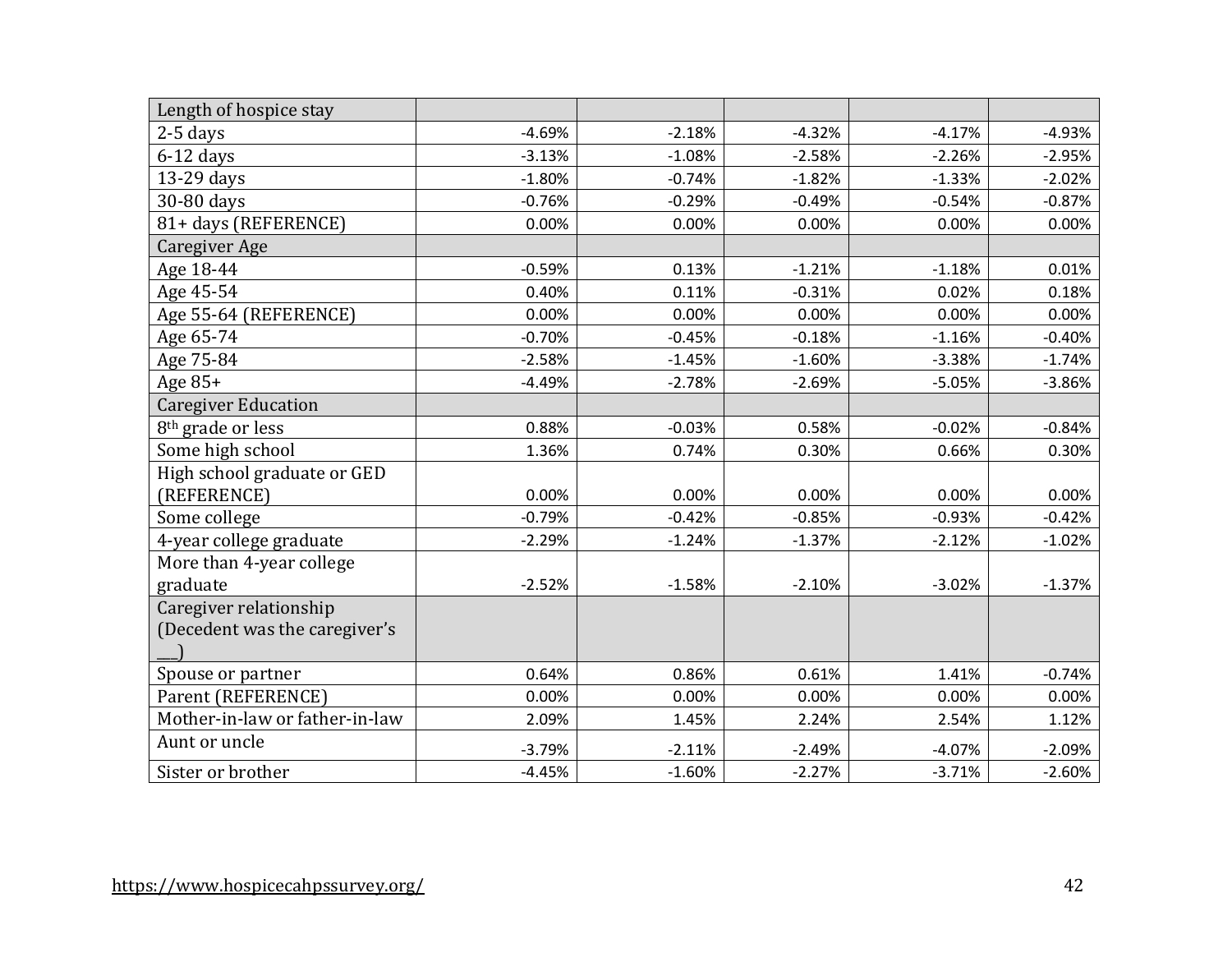| Child                      | $-0.90\%$ | $-0.30%$ | -0.40%   | $-0.74\%$ | $-1.23%$ |
|----------------------------|-----------|----------|----------|-----------|----------|
| Friend                     | $-4.55%$  | $-1.81%$ | $-1.88%$ | $-2.64%$  | $-2.59%$ |
| <b>Other</b>               | $-1.03%$  | $-0.34%$ | 0.69%    | 0.07%     | $-0.90%$ |
| Survey                     |           |          |          |           |          |
| Language/Respondent's home |           |          |          |           |          |
| language                   |           |          |          |           |          |
| Survey language or home    |           |          |          |           |          |
| language was Spanish       | 4.50%     | 1.82%    | 2.07%    | 5.45%     | 2.55%    |
| All others (REFERENCE)     | $0.00\%$  | $0.00\%$ | 0.00%    | 0.00%     | 0.00%    |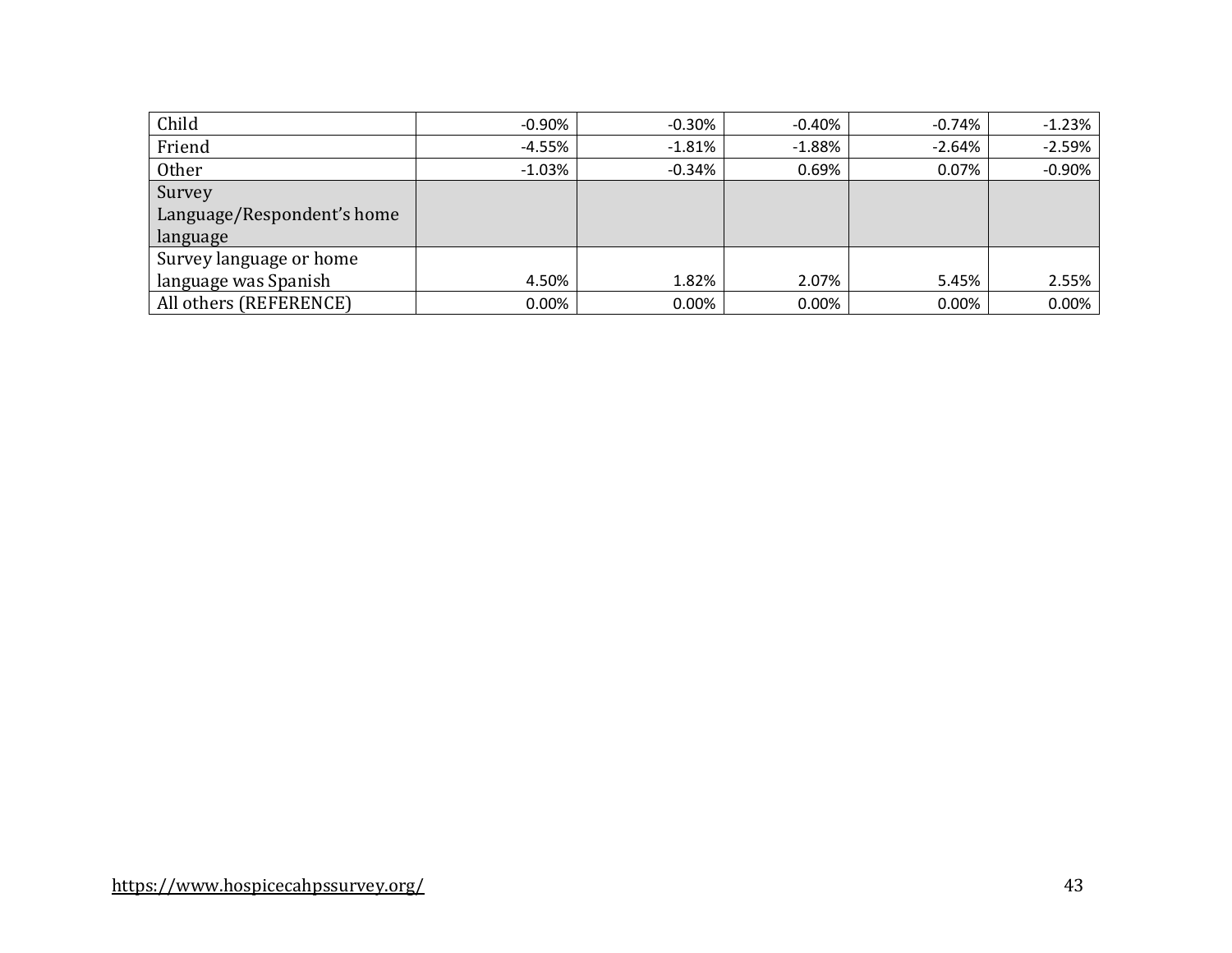**Table 11. CAHPS Hospice Survey Bottom-Box Case-Mix Adjustments for Rating of this Hospice and Willing to Recommend this Hospice, Q2 2017 - Q3 2018**

|                                                 | <b>Rating of this</b><br>Hospice | <b>Willing to</b><br><b>Recommend this</b> |
|-------------------------------------------------|----------------------------------|--------------------------------------------|
|                                                 |                                  | Hospice                                    |
| Response percentile (per 1% of response         |                                  |                                            |
| percentile)                                     | $-0.03%$                         | $-0.02%$                                   |
| Decedent Age                                    |                                  |                                            |
| Age 18-54                                       | 0.14%                            | 0.01%                                      |
| Age 55-64                                       | $-0.25%$                         | $-0.17%$                                   |
| Age 65-69                                       | $-0.15%$                         | $-0.22%$                                   |
| Age 70-74                                       | $-0.03%$                         | $-0.17%$                                   |
| Age 75-79                                       | 0.19%                            | 0.14%                                      |
| Age 80-84                                       | 0.03%                            | 0.06%                                      |
| Age 85-89                                       | 0.05%                            | $-0.04%$                                   |
| Age 90+ (REFERENCE)                             | 0.00%                            | 0.00%                                      |
| Payer for Hospice Care                          |                                  |                                            |
| Medicare only (REFERENCE)                       | 0.00%                            | 0.00%                                      |
| Medicaid only or Medicaid and private insurance | $-0.32%$                         | $-0.08%$                                   |
| Medicare and Medicaid                           | $-1.39%$                         | $-0.50%$                                   |
| Private insurance only                          | $-0.20%$                         | $-0.12%$                                   |
| Medicare and private insurance                  | $-0.28%$                         | $-0.18%$                                   |
| <b>Other</b>                                    | $-0.63%$                         | $-0.27%$                                   |
| <b>Primary Diagnosis</b>                        |                                  |                                            |
| Alzheimer's and non-Alzheimer's dementias       |                                  |                                            |
| (REFERENCE)                                     | 0.00%                            | 0.00%                                      |
| Bladder cancer                                  | 0.15%                            | $-0.16%$                                   |
| Blood and lymphatic cancers                     | $-1.11%$                         | $-1.07%$                                   |
| Brain cancer                                    | 0.57%                            | 0.13%                                      |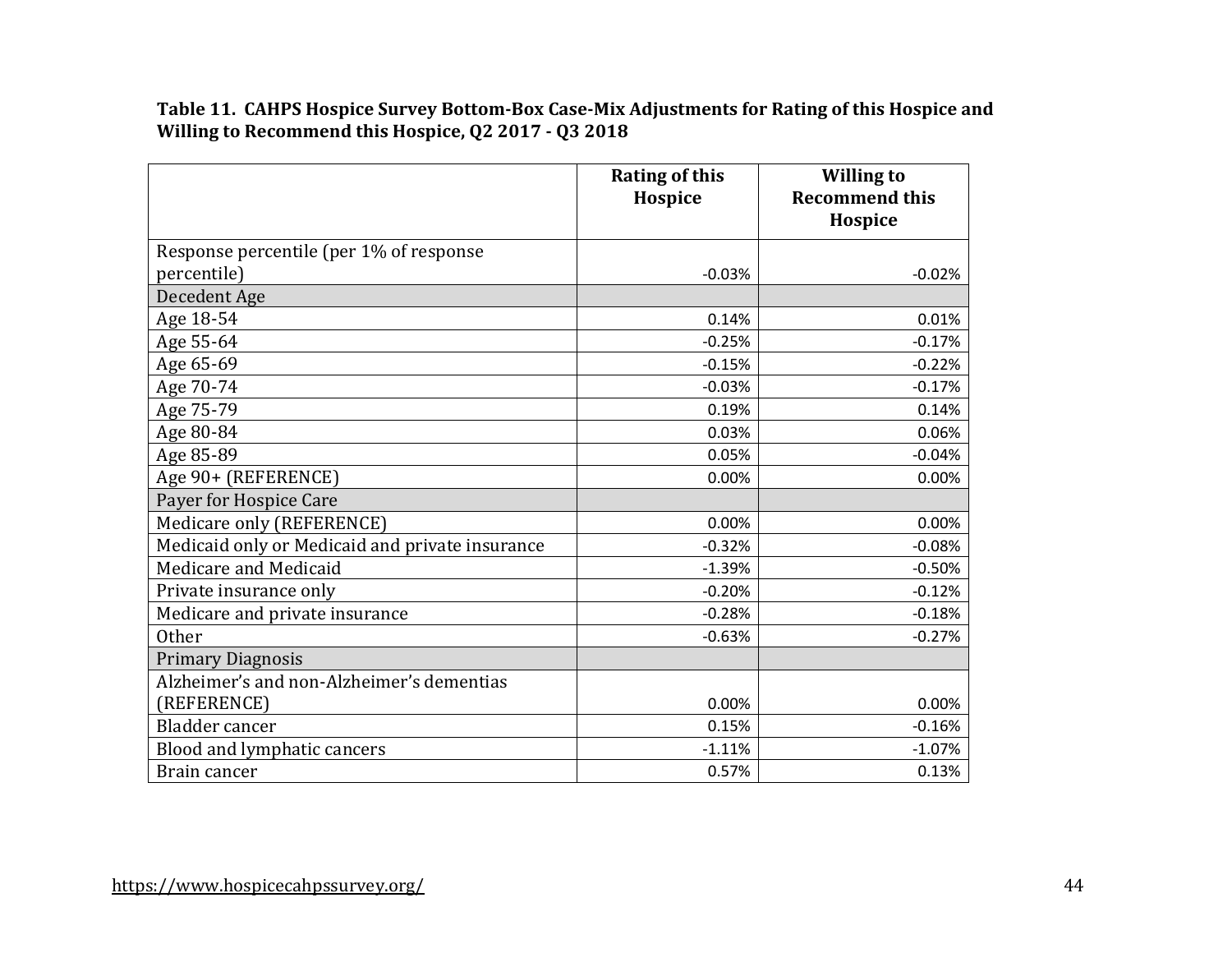| <b>Breast cancer</b>                          | 0.57%    | 0.39%    |
|-----------------------------------------------|----------|----------|
| Congestive heart failure                      | $-0.32%$ | $-0.39%$ |
| Chronic kidney disease                        | $-0.53%$ | $-0.55%$ |
| Chronic liver disease                         | 0.15%    | $-0.13%$ |
| Colorectal cancer                             | $-0.40%$ | $-0.55%$ |
| CVA/Stroke                                    | 0.50%    | 0.30%    |
| Liver cancer                                  | $-0.07%$ | $-0.52%$ |
| Lung & other chest cavity cancer              | $-0.28%$ | $-0.44%$ |
| Non-infectious respiratory                    | $-0.57%$ | $-0.49%$ |
| Other heart disease                           | $-0.11%$ | $-0.26%$ |
| Pancreatic cancer                             | 0.31%    | $-0.21%$ |
| Parkinson's and other degenerative diseases   | 0.06%    | 0.12%    |
| Pneumonias and other infectious lung diseases | 0.23%    | $-0.13%$ |
| Prostate cancer                               | 0.23%    | $-0.30%$ |
| Other, cancer                                 | $-0.25%$ | $-0.34%$ |
| Other, non-cancer                             | $-0.04%$ | $-0.16%$ |
| Length of hospice stay                        |          |          |
| $2-5$ days                                    | $-1.09%$ | $-0.47%$ |
| $6-12$ days                                   | $-1.12%$ | $-0.70%$ |
| 13-29 days                                    | $-1.44%$ | $-0.99%$ |
| 30-80 days                                    | $-1.06%$ | $-0.76%$ |
| 81+ days (REFERENCE)                          | 0.00%    | 0.00%    |
| Caregiver Age                                 |          |          |
| Age 18-44                                     | $-1.70%$ | $-1.60%$ |
| Age 45-54                                     | $-0.53%$ | $-0.54%$ |
| Age 55-64 (REFERENCE)                         | 0.00%    | 0.00%    |
| Age 65-74                                     | 0.91%    | 0.88%    |
| Age 75-84                                     | 0.97%    | 1.10%    |
| Age 85+                                       | 0.42%    | 1.07%    |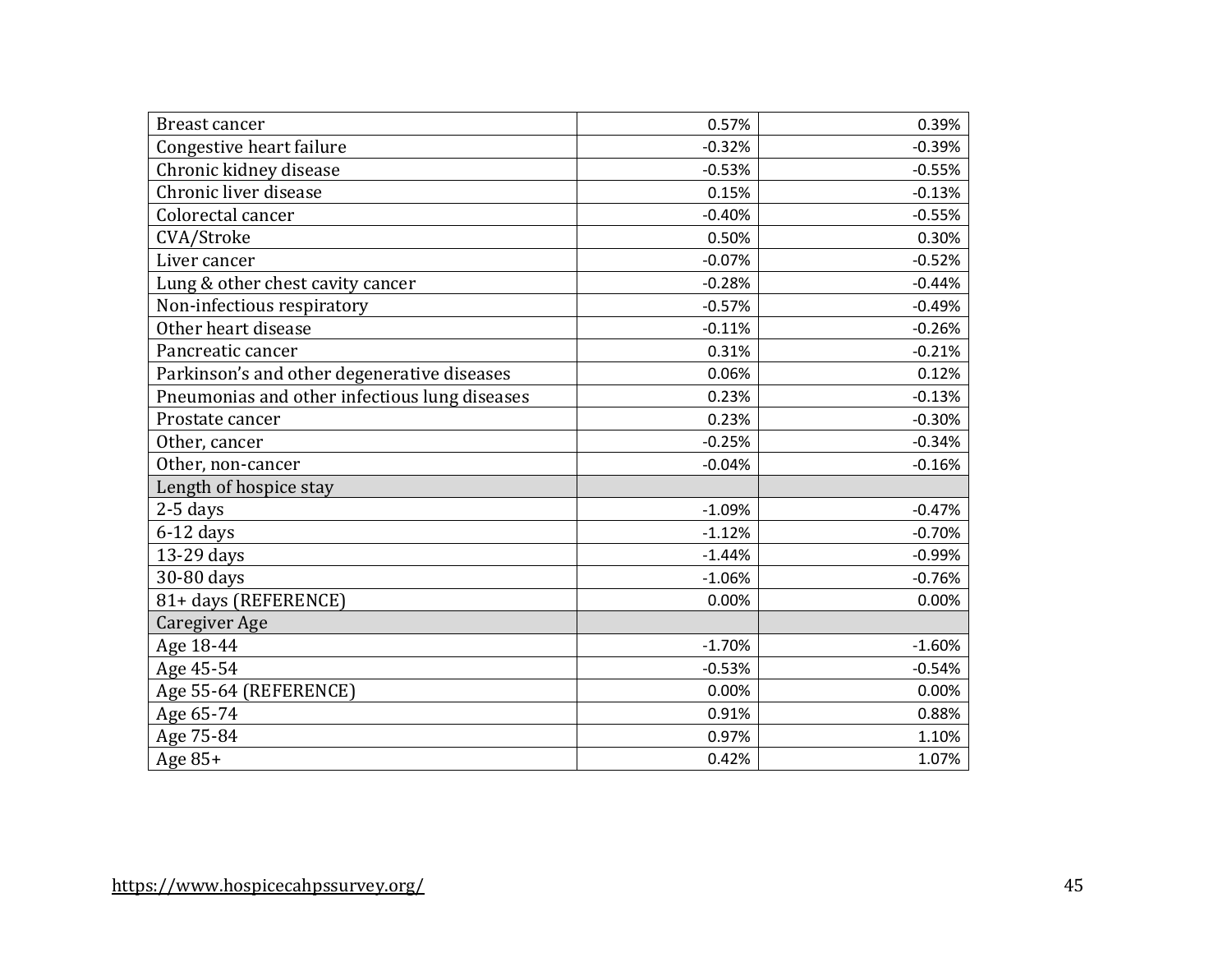| <b>Caregiver Education</b>                   |          |          |
|----------------------------------------------|----------|----------|
| 8 <sup>th</sup> grade or less                | $-0.69%$ | $-0.69%$ |
| Some high school                             | 0.23%    | 0.33%    |
| High school graduate or GED (REFERENCE)      | 0.00%    | 0.00%    |
| Some college                                 | $-0.74%$ | $-0.79%$ |
| 4-year college graduate                      | $-1.07%$ | $-1.14%$ |
| More than 4-year college graduate            | $-1.86%$ | $-1.90%$ |
| Caregiver relationship (Decedent was the     |          |          |
| caregiver's                                  |          |          |
| Spouse or partner                            | $-0.54%$ | $-0.42%$ |
| Parent (REFERENCE)                           | 0.00%    | 0.00%    |
| Mother-in-law or father-in-law               | 0.73%    | 0.55%    |
| Aunt or uncle                                | 0.39%    | 0.37%    |
| Sister or brother                            | $-0.70%$ | $-0.34%$ |
| Child                                        | $-0.68%$ | $-0.51%$ |
| Friend                                       | $-0.14%$ | 0.02%    |
| <b>Other</b>                                 | 0.08%    | 0.28%    |
| Survey Language/Respondent's home language   |          |          |
| Survey language or home language was Spanish | 1.56%    | 0.77%    |
| All others (REFERENCE)                       | 0.00%    | 0.00%    |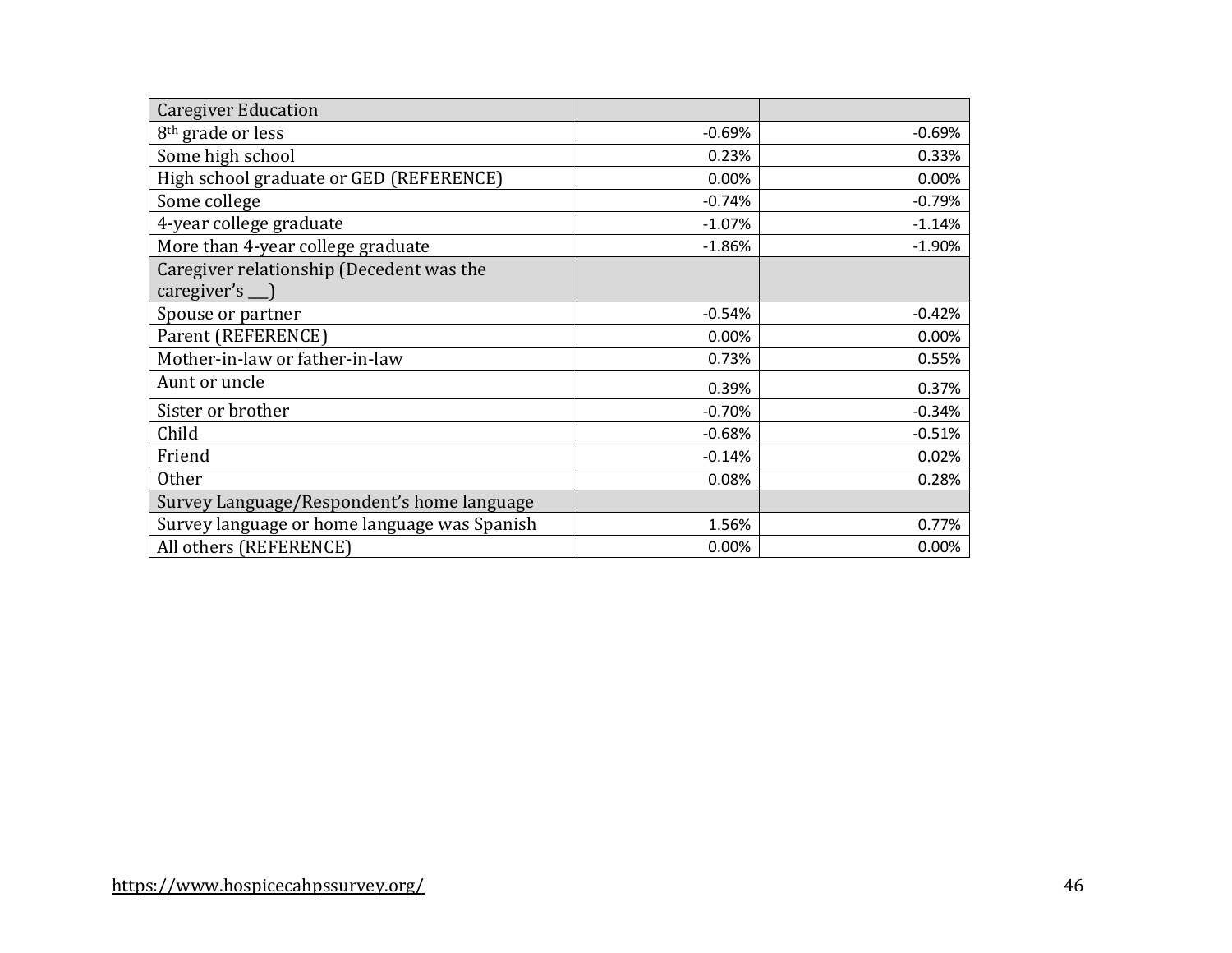|                                                 | <b>National Mean</b> |
|-------------------------------------------------|----------------------|
| Response percentile                             | 18.3%                |
| Decedent Age                                    |                      |
| Age 18-54                                       | 2.5%                 |
| Age 55-64                                       | 7.1%                 |
| Age 65-69                                       | 6.6%                 |
| Age 70-74                                       | 9.4%                 |
| Age 75-79                                       | 12.0%                |
| Age 80-84                                       | 15.5%                |
| Age 85-89                                       | 19.0%                |
| Age 90+                                         | 28.0%                |
| Payer for Hospice Care                          |                      |
| Medicare only                                   | 72.1%                |
| Medicaid only or Medicaid and private insurance | 1.6%                 |
| Medicare and Medicaid                           | 5.1%                 |
| Private insurance only                          | 3.9%                 |
| Medicare and private insurance                  | 5.7%                 |
| <b>Other</b>                                    | 11.6%                |
| <b>Primary Diagnosis</b>                        |                      |
| Alzheimer's and non-Alzheimer's dementias       | 15.3%                |
| Bladder cancer                                  | 1.2%                 |
| Blood and lymphatic cancers                     | 3.3%                 |
| Brain cancer                                    | 1.3%                 |
| Breast cancer                                   | 2.3%                 |
| Congestive heart failure                        | 8.3%                 |
| Chronic kidney disease                          | 1.8%                 |
| Chronic liver disease                           | 1.6%                 |
| Colorectal cancer                               | 3.0%                 |
| CVA/Stroke                                      | 8.3%                 |
| Liver cancer                                    | 1.8%                 |
| Lung & other chest cavity cancer                | 8.1%                 |
| Non-infectious respiratory                      | 5.7%                 |
| Other heart disease                             | 8.5%                 |
| Pancreatic cancer                               | 3.0%                 |
| Parkinson's and other degenerative diseases     | 3.3%                 |
| Pneumonias and other infectious lung diseases   | 2.9%                 |
| Prostate cancer                                 | 2.1%                 |
| Other, cancer                                   | 9.5%                 |
| Other, non-cancer                               | 8.9%                 |

# **Table 12. National Means of CAHPS Hospice Survey Case-Mix Adjustment Variables, Q2 2017 - Q3 2018**